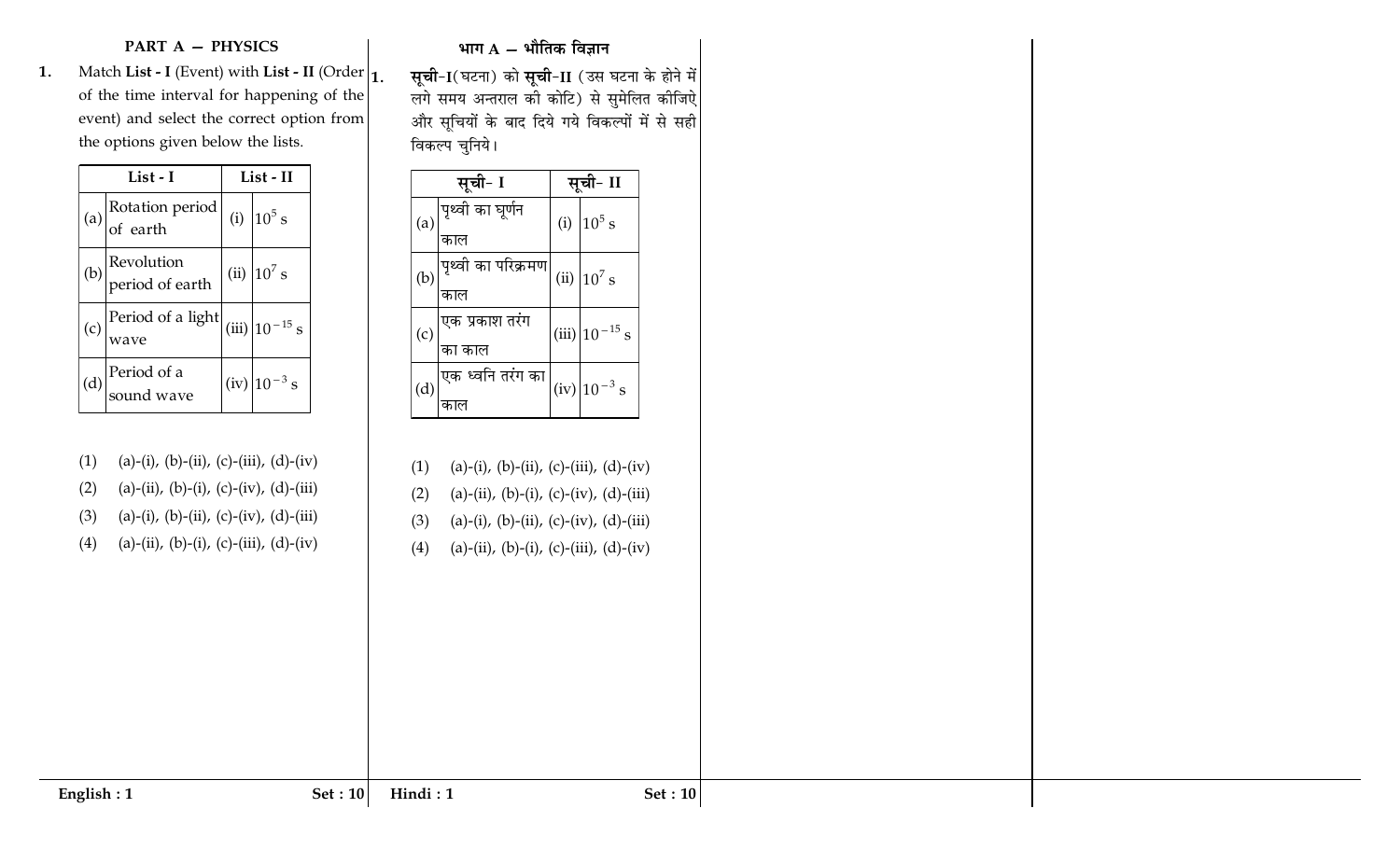2. A bullet looses 
$$
\left(\frac{1}{n}\right)^{th}
$$
 of its velocity passi

through one plank. The number of such planks that are required to stop the bullet can be:

(1) 
$$
\frac{n^2}{2n-1}
$$
  
\n(2)  $\frac{2n^2}{n-1}$   
\n(3) Infinite

 $(4)$  $\mathbf n$ 

 $\sqrt{3}$ 

 $rac{5}{\sqrt{3}}$ 

 $\sqrt{\frac{3}{2}}$ 

 $\overline{2}$  $\frac{1}{\sqrt{3}}$ 

 $(1)$ 

 $(2)$ 

 $(3)$ 

 $(4)$ 

English:  $2$ 

A heavy box is to be dragged along a rough  $|3.$ 3. horizontal floor. To do so, person A pushes it at an angle 30° from the horizontal and requires a minimum force  $F_A$ , while person B pulls the box at an angle  $60^{\circ}$  from the horizontal and needs minimum force  $F_R$ .

If the coefficient of friction betw

and the floor is  $\frac{\sqrt{3}}{5}$ , the ratio  $\frac{F_A}{F_B}$  is :

 $\left. \text{diag} \right|$ 2. एक बुलेट एक तख्ते से गुजरने में अपने वेग के $\left(\frac{1}{\mathsf{n}}\right)$ वाँ  $\left(\frac{1}{\mathsf{n}}\right)$ की हानि करती हैं। बुलेट को पूर्ण विश्राम अवस्था में लाने के लिऐ कितने इसी प्रकार के तख्तों की आवश्यकता होगी :

$$
(1) \quad \frac{n^2}{2n-1}
$$

$$
(2) \quad \frac{2n^2}{n-1}
$$

 $(3)$ अनन्त  $(4)$  $\mathbf n$ 

एक खुरदुरे क्षैतिज फर्श पर एक भारी बक्से को खींचा जाता है। ऐसा करने के लिये, व्यक्ति A को क्षैतिज से  $30^{\circ}$  कोण पर धक्का लगाना पड़ता है और न्यूनतम बल  $F_A$  की आवश्यकता होती हैं जब कि व्यक्ति B को क्षेतिज से 60° कोण पर खींचना होता है और न्यूनतम बल F<sub>B</sub> की आवश्यकता होती हैं। यदि फर्श एवं बक्से गत $\frac{F_A}{F_B}$  हैं :

के बीच घर्षण गुणाँक 
$$
\frac{\sqrt{3}}{5}
$$
 हैं, तब अनुप  
|

$$
\times
$$
 के बीच घर्षण गुणाँक  $\frac{\sqrt{3}}{5}$  हैं, तब

$$
(\mathcal{M}_\mathcal{A},\mathcal{M}_\mathcal{A},\mathcal{M}_\mathcal{A},\mathcal{M}_\mathcal{A},\mathcal{M}_\mathcal{A},\mathcal{M}_\mathcal{A},\mathcal{M}_\mathcal{A},\mathcal{M}_\mathcal{A},\mathcal{M}_\mathcal{A},\mathcal{M}_\mathcal{A},\mathcal{M}_\mathcal{A},\mathcal{M}_\mathcal{A},\mathcal{M}_\mathcal{A},\mathcal{M}_\mathcal{A},\mathcal{M}_\mathcal{A},\mathcal{M}_\mathcal{A},\mathcal{M}_\mathcal{A},\mathcal{M}_\mathcal{A},\mathcal{M}_\mathcal{A},\mathcal{M}_\mathcal{A},\mathcal{M}_\mathcal{A},\mathcal{M}_\mathcal{A},\mathcal{M}_\mathcal{A},\mathcal{M}_\mathcal{A},\mathcal{M}_\mathcal{A},\mathcal{M}_\mathcal{A},\mathcal{M}_\mathcal{A},\mathcal{M}_\mathcal{A},\mathcal{M}_\mathcal{A},\mathcal{M}_\mathcal{A},\mathcal{M}_\mathcal{A},\mathcal{M}_\mathcal{A},\mathcal{M}_\mathcal{A},\mathcal{M}_\mathcal{A},\mathcal{M}_\mathcal{A},\mathcal{M}_\mathcal{A},\mathcal{M}_\mathcal{A},\mathcal{M}_\mathcal{A},\mathcal{M}_\mathcal{A},\mathcal{M}_\mathcal{A},\mathcal{M}_\mathcal{A},\mathcal{M}_\mathcal{A},\mathcal{M}_\mathcal{A},\mathcal{M}_\mathcal{A},\mathcal{M}_\mathcal{A},\mathcal{M}_\mathcal{A},\mathcal{M}_\mathcal{A},\mathcal{M}_\mathcal{A},\mathcal{M}_\mathcal{A},\mathcal{M}_\mathcal{A},\mathcal{M}_\mathcal{A},\mathcal{M}_\mathcal{A},\mathcal{M}_\mathcal{A},\mathcal{M}_\mathcal{A},\mathcal{M}_\mathcal{A},\mathcal{M}_\mathcal{A},\mathcal{M}_\mathcal{A},\mathcal{M}_\mathcal{A},\mathcal{M}_\mathcal{A},\mathcal{M}_\mathcal{A},\mathcal{M}_\mathcal{A},\mathcal{M}_\mathcal{A},\mathcal{M}_\mathcal{A},\mathcal
$$

$$
f_{\rm{max}}
$$

$$
(1) \quad \sqrt{3}
$$

$$
\begin{array}{ccccc}\n & & & & \\
 & & & & & \\
\end{array}
$$

$$
x\in\mathbb{R}^n
$$

$$
f_{\rm{max}}(x)
$$

$$
f_{\rm{max}}(x)
$$

Set: 10

$$
f_{\rm{max}}
$$

$$
x_1, x_2, \ldots, x_n
$$

 $\frac{5}{\sqrt{3}}$ 

 $\frac{2}{\sqrt{3}}$ 

 $(2)$ 

 $(3)$ 

 $(4)$ 

Hindi: 2

**Set: 10** 

$$
\left.\rule{0cm}{0.4cm}\right.^{\text{veen the box}}\qquad \qquad \text{à afa aafu iyo}
$$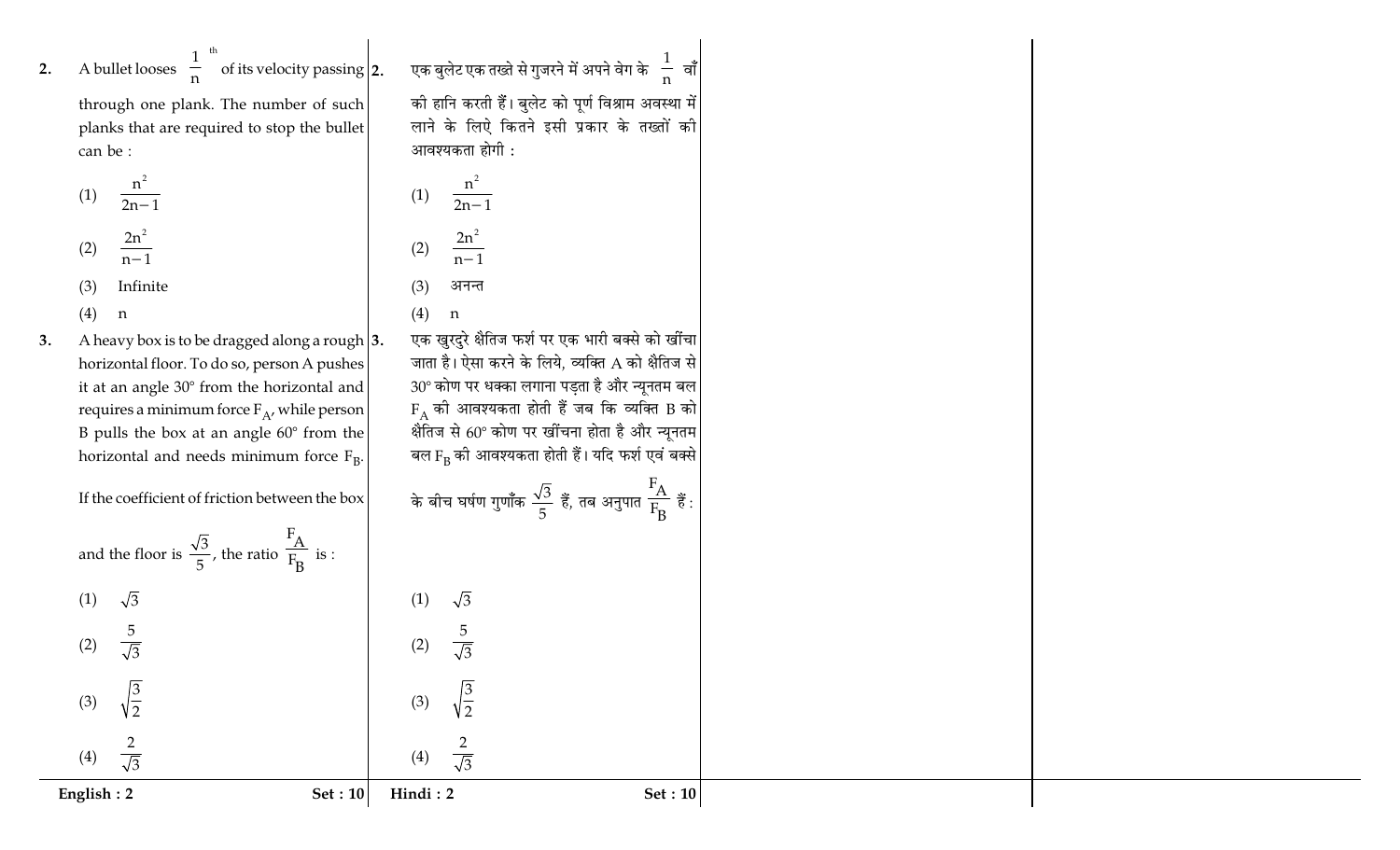Consider a cylinder of mass M resting on  $|4$ . 4. a rough horizontal rug that is pulled out from under it with acceleration 'a' perpendicular to the axis of the cylinder. What is  $F_{friction}$  at point P? It is assumed that the cylinder does not slip.

 $\bullet$  O

 $\mathbf{P}$ 

<sup>\F</sup>friction

 $\overline{v}$ 

 $\leftarrow$ 

 $a_{\leftarrow}$ 

Mg

Ma

 $\rm{Ma}$ 

 $\overline{2}$ 

 $\frac{Ma}{3}$ 

 $(1)$ 

 $(2)$ 

 $(3)$ 

 $(4)$ 

एक खुरदुरे क्षैतिज कालीन पर विश्राम अवस्था में| द्रव्यमान M के एक बेलन पर विचार कीजिऐ। बेलन की अक्ष के लम्बवत त्वरण 'a' से कालीन को खींच लिया जाता हैं। बिन्दु P पर F<sub>घर्षण</sub> क्या हैं ? यह मान लें |<br>कि बेलन फिसलता नहीं हैं।

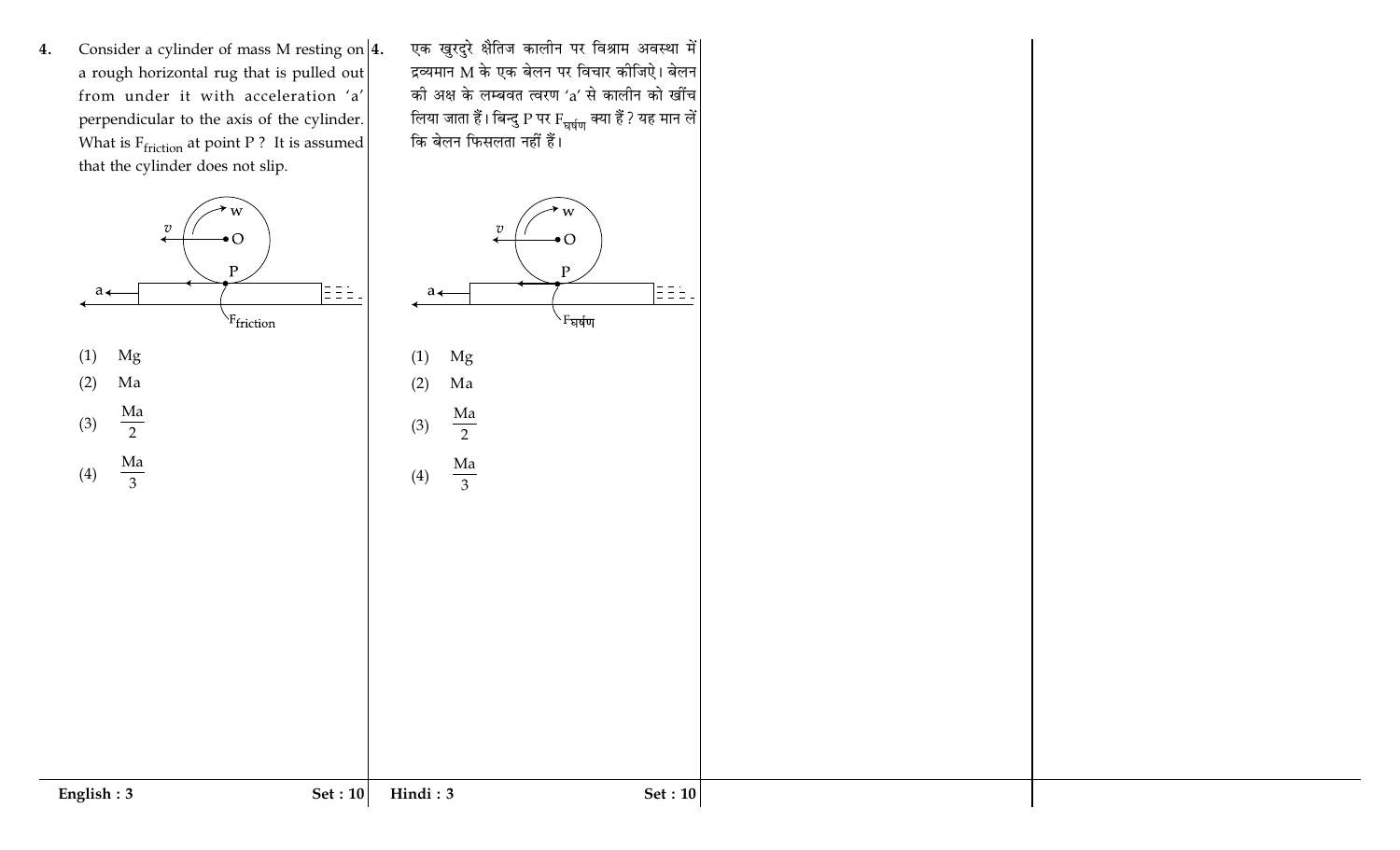



A particle is released on a vertical smooth semicircular track from point X so that OX makes angle  $\theta$  from the vertical (see figure). The normal reaction of the track on the particle vanishes at point Y where OY makes angle  $\phi$  with the horizontal. Then:



 $\overline{1}$ 

(2) 
$$
\sin \phi = \frac{1}{2} \cos \theta
$$

(3) 
$$
\sin \phi = \frac{2}{3} \cos \theta
$$

(4) 
$$
\sin \phi = \frac{3}{4} \cos \theta
$$



5.

एक ऊर्ध्वाधर चिकने अर्द्धवृत्तीय पथ के बिन्दु $\boldsymbol{X}$  से एक कण को इस प्रकार छोड़ा जाता हैं कि OX ऊर्ध्वाधर से कोण  $\theta$  बनाता हैं जैसा कि चित्र में दर्शाया गया हैं। कण के ऊपर पथ की अभिलम्ब प्रतिक्रिया बिन्दु  $\bm{\Upsilon}$ पर समाप्त हो जाती हैं जहाँ OY क्षैतिज से कोण  $\phi$ बनाता है। तब :



(2) 
$$
\sin \phi = \frac{1}{2} \cos \theta
$$
  
(3)  $\sin \phi = \frac{2}{3} \cos \theta$ 

(4) 
$$
\sin \phi = \frac{3}{4} \cos \theta
$$

$$
{\bf English:4}
$$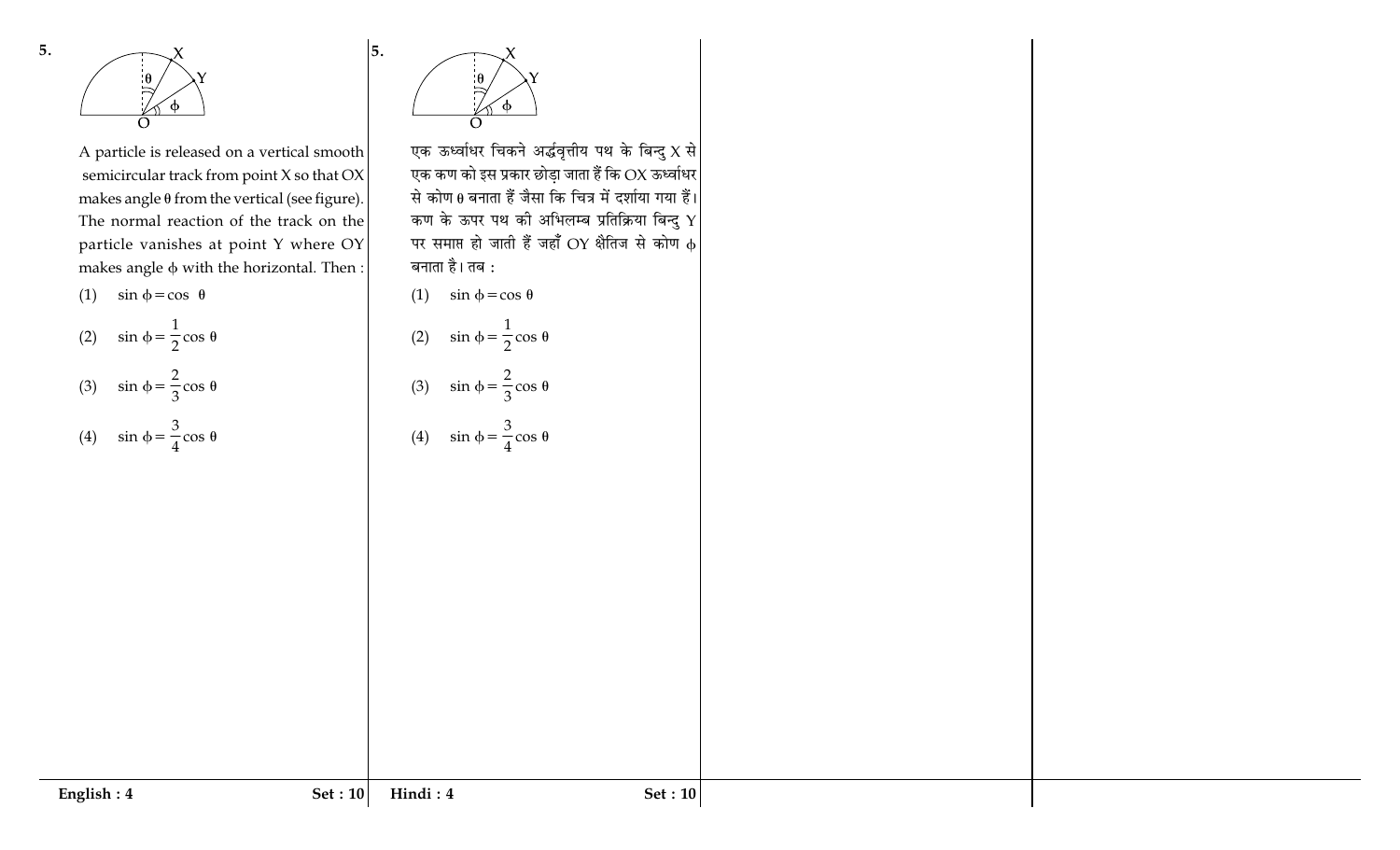A ball of mass 160 g is thrown up at an  $\vert 6$ . 6. angle of 60° to the horizontal at a speed of  $10 \text{ ms}^{-1}$ . The angular momentum of the ball at the highest point of the trajectory with respect to the point from which the ball is thrown is nearly  $(g=10 \text{ ms}^{-2})$ 

(1) 1.73 kg m<sup>2</sup>/s

3.0 kg  $m^2/s$  $(2)$ 

- 3.46 kg  $m^2/s$  $(3)$
- 6.0 kg m<sup>2</sup>/s  $(4)$

7. The gravitational field in a region is  $|7$ . given by  $\vec{g} = 5N/kg \hat{i} + 12 N/kg \hat{j}$ . The change in the gravitational potential energy of a particle of mass 2 kg when it is taken from the origin to a point  $(7 m, -3 m)$  is :  $(1)$  71 J

> $13\sqrt{58}$  J  $(2)$

 $-71$  J  $(3)$ 

 $(4)$  $1J$ 

क्षैतिज से 60° के कोण पर 10 ms<sup>-1</sup> की चाल से 160 g द्रव्यमान की एक गेंद ऊपर की ओर फेंकी जाती हैं। पथ के उच्चतम बिन्दु पर उस बिन्दु के सापेक्ष, जहाँ से गेंद फेंकी गई हैं. गेंद का कोणीय संवेग लगभग  $\frac{3}{6}$  (g = 10 ms<sup>-2</sup>)

- (1) 1.73 kg m<sup>2</sup>/s
- 3.0 kg  $m^2/s$  $(2)$
- 3.46 kg  $m^2/s$  $(3)$

6.0 kg m<sup>2</sup>/s  $(4)$ 

एक क्षेत्र में गुरुत्वाकर्षण क्षेत्र इस प्रकार दिया जाता हैं  $\vec{g} = 5N/kg \hat{i} + 12 N/kg \hat{j}$  द्रव्यमान 2 kg के एक कण को मूल बिन्दु से बिन्दु (7 m, – 3 m) ले जाने में गुरुत्वीय स्थितिज ऊर्जा में परिवर्तन हैं:

 $71$  J  $(1)$ 

 $13\sqrt{58}$  J  $(2)$ 

- $-71$  J  $(3)$
- $(4)$  $1<sub>J</sub>$

English:  $5$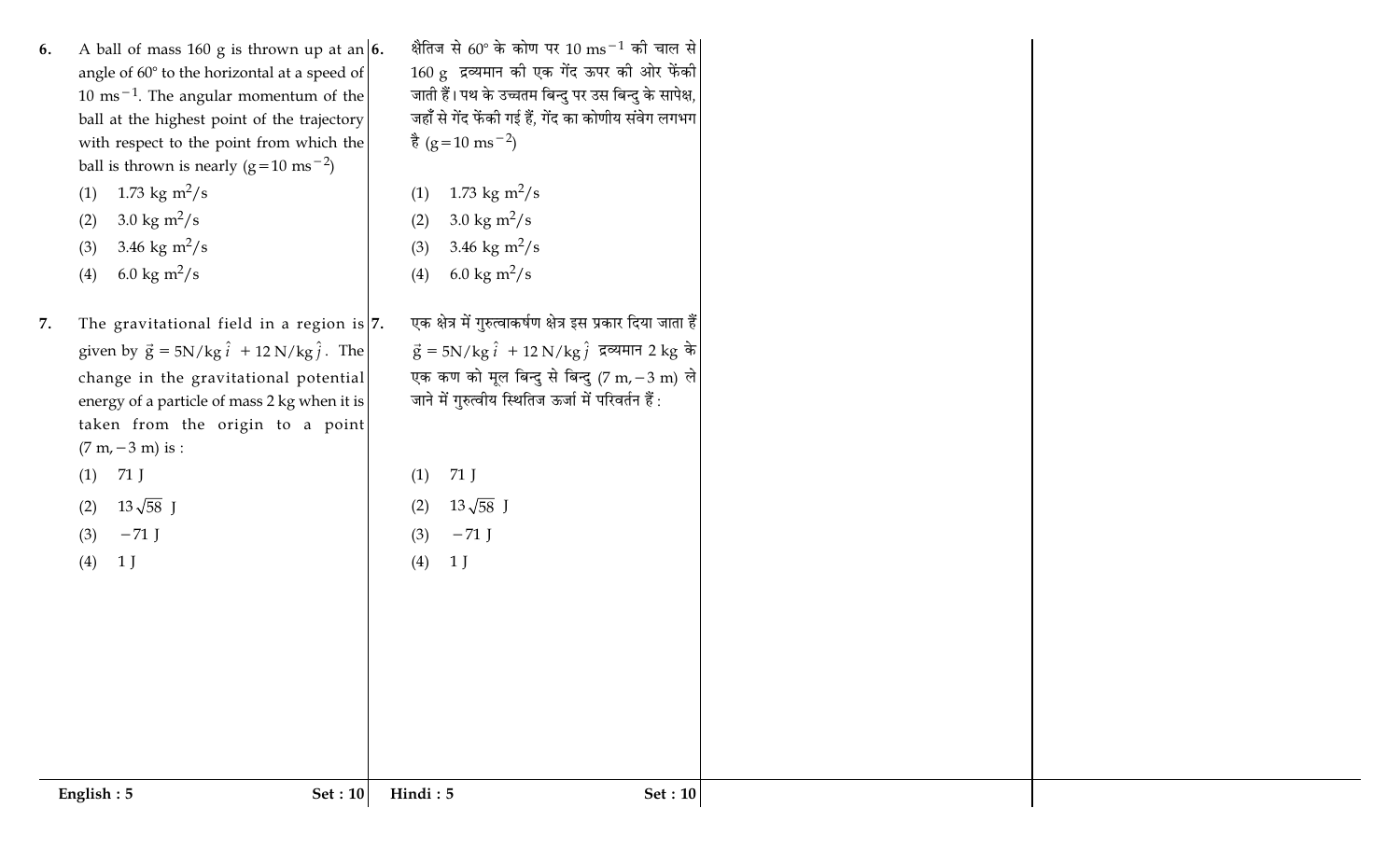The velocity of water in a river is  $|8$ . 8. 18 km/hr near the surface. If the river is 5 m deep, find the shearing stress between the horizontal layers of water. The co-efficient of viscosity of water= $10^{-2}$ poise.

(1) 
$$
10^{-1} N/m^2
$$
  
\n(2)  $10^{-2} N/m^2$   
\n(3)  $10^{-3} N/m^2$ 

 $10^{-4}$  N/m<sup>2</sup>  $(4)$ 

9.



In the diagram shown, the difference in the two tubes of the manometer is 5 cm, the cross section of the tube at A and B is 6 mm<sup>2</sup> and 10 mm<sup>2</sup> respectively. The rate at which water flows through the tube is  $(g=10 \text{ ms}^{-2})$ 

एक नदी में सतह के समीप पानी का वेग 18 km/hr हैं। यदि नदी 5 m गहरी है, तब पानी की क्षैतिज परतों के बीच अपरुपण प्रतिबल की गणना कीजिऐ। पानी का श्यानता गुणॉॅंक  $=10^{-2}$  पायज।

(1) 
$$
10^{-1} N/m^2
$$
  
\n(2)  $10^{-2} N/m^2$   
\n(3)  $10^{-3} N/m^2$ 

 $(4)$ 

19.

 $5 \text{ cm}$ 

7.5  $cc/s$ 

 $8.0 \text{ cc/s}$ 

 $10.0 \text{ cc/s}$ 

12.5  $cc/s$ 

 $(1)$ 

 $(2)$ 

 $(3)$ 

 $(4)$ 

 $10^{-4}$  N/m<sup>2</sup>

दर्शाये गये चित्र में, दो नलियों के मेनोमीटर में अन्तर 5 cm हैं। A एवं B नलियों के अनुप्रस्थ काट क्रमश:  $6 \text{ mm}^2$  एवं 10 mm $^2$  हैं। नली में प्रवाहित पानी की दर हैं (g = 10 ms<sup>-2</sup>)

 $(1)$  7.5 cc/s  $8.0 \text{ cc/s}$ 

 $10.0 \text{ cc/s}$  $(3)$ 

 $(2)$ 

English:  $6$ 

 $12.5 \text{ cc/s}$  $(4)$ 

> Set :  $10$ Hindi: 6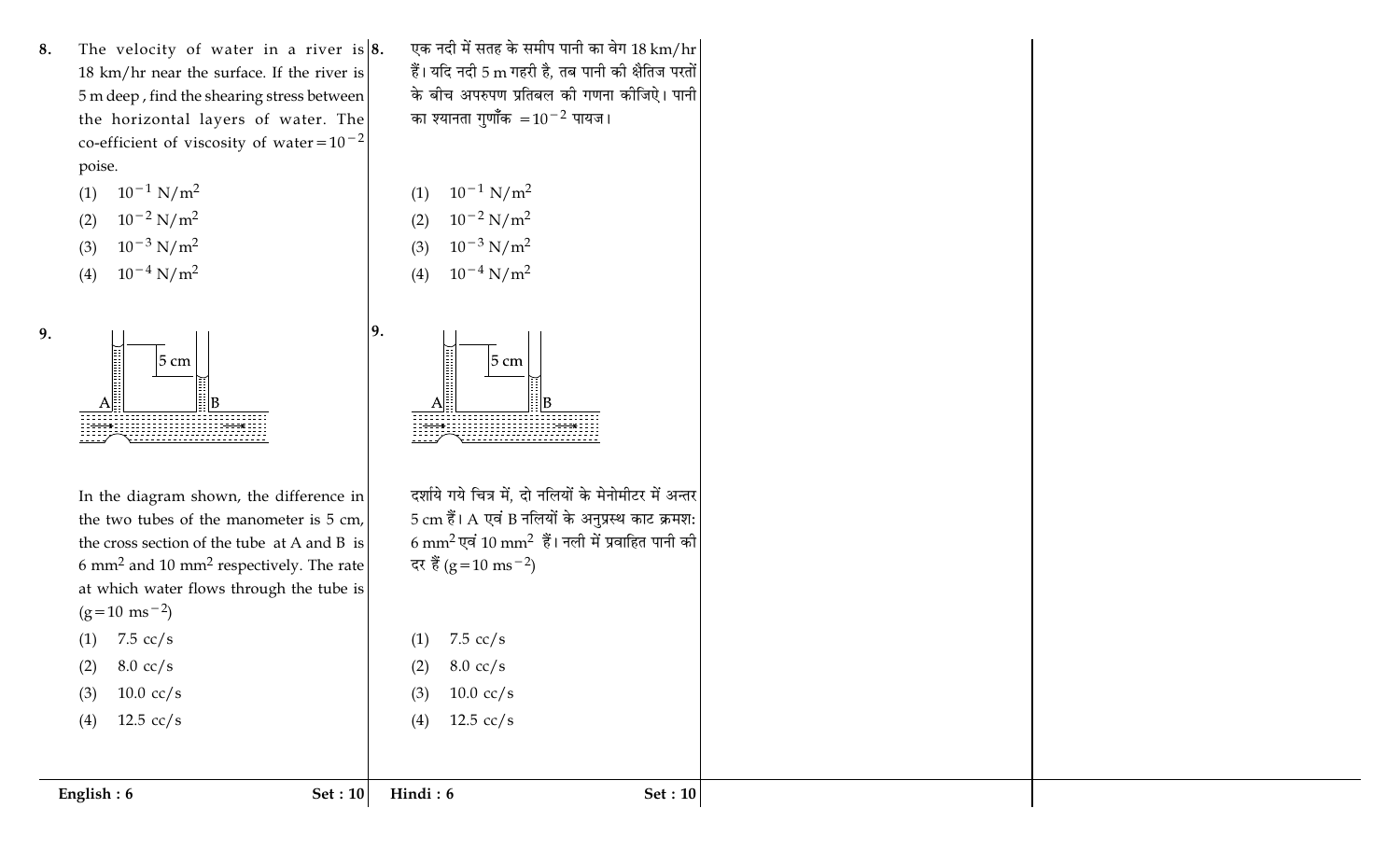10. A large number of liquid drops each of  $|10$ . radius r coalesce to from a single drop of radius R. The energy released in the process is converted into kinetic energy of the big drop so formed. The speed of the big drop is (given surface tension of liquid T, density  $\rho$ )

(1)  $\sqrt{\frac{T(1 - 1)}{\rho (r + R)}}$ 

$$
(2) \qquad \sqrt{\frac{2T}{\rho} \left( \frac{1}{r} - \frac{1}{R} \right)}
$$

(3) 
$$
\sqrt{\frac{4T}{\rho}} \left( \frac{1}{r} - \frac{1}{R} \right)
$$
  
(4)  $\sqrt{\frac{6T}{\rho} \left( \frac{1}{r} - \frac{1}{R} \right)}$ 

प्रत्येक त्रिज्या r की अत्यधिक संख्या में द्रव की बूँदें| मिलकर त्रिज्या R की एक बूँद बनाती हैं। प्रक्रिया में निकली ऊर्जा, बड़ी बूँद की गतिज ऊर्जा में परिवर्तित हो जाती हैं। बड़ी बूँद की चाल हैं (दिया हैं द्रव का पृष्ठ तनाव T,घनत्व  $\rho$ )

$$
(1) \qquad \sqrt{\frac{T}{\rho} \left( \frac{1}{r} - \frac{1}{R} \right)}
$$

$$
(2) \quad \sqrt{\frac{2T}{\rho} \left(\frac{1}{r} - \frac{1}{R}\right)}
$$

$$
(3) \quad \sqrt{\frac{4T}{\rho}} \left( \frac{1}{r} - \frac{1}{R} \right)
$$

$$
(4) \qquad \sqrt{\frac{6T}{\rho} \left(\frac{1}{r} - \frac{1}{R}\right)}
$$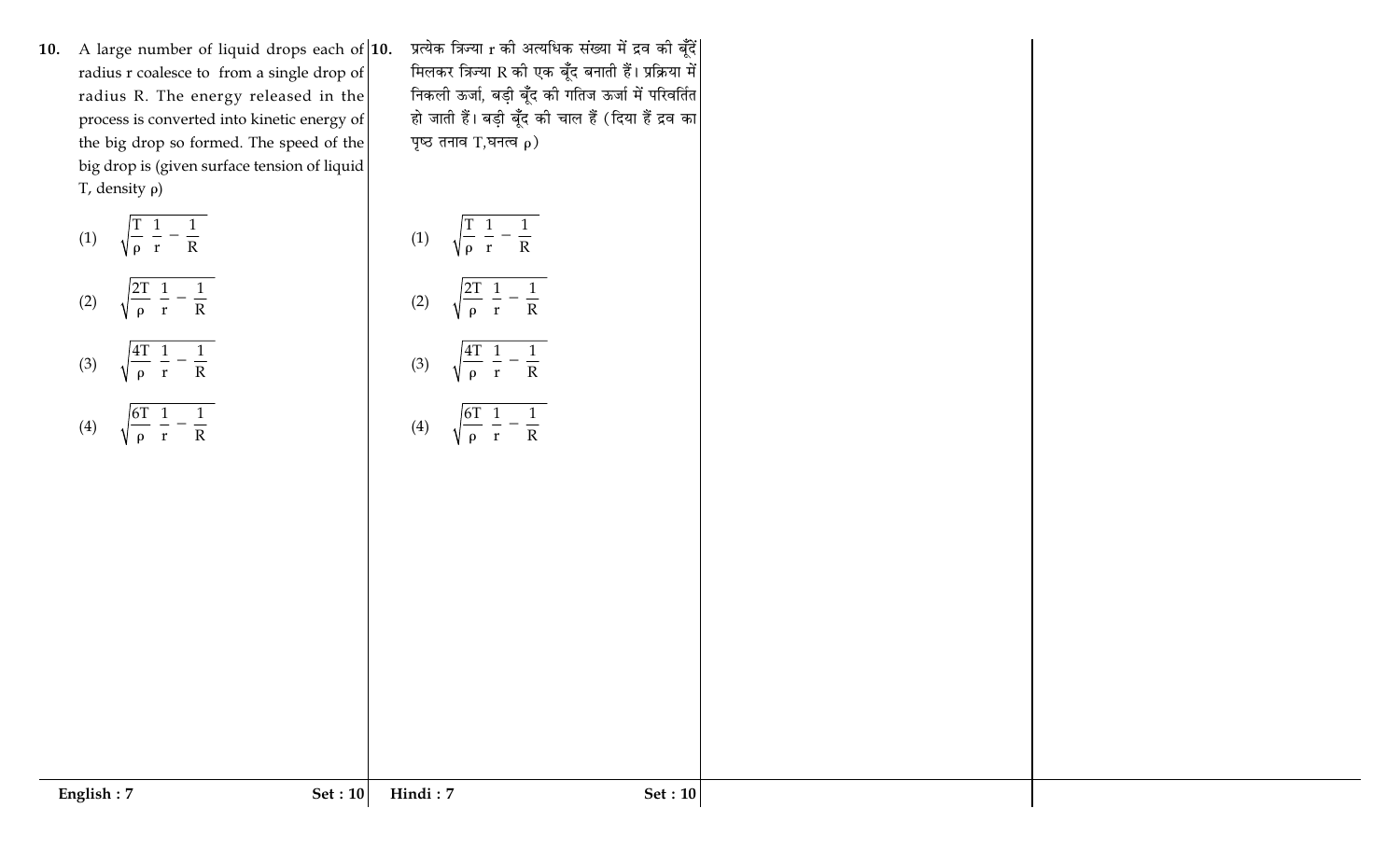11. A black coloured solid sphere of radius  $R$  11. and mass M is inside a cavity with vacuum inside. The walls of the cavity are maintained at temperature  $T_0$ . The initial temperature of the sphere is  $3T_0$ . If the specific heat of the material of the sphere varies as  $\alpha T^3$  per unit mass with the temperature T of the sphere, where  $\alpha$  is a constant, then the time taken for the sphere to cool down to temperature  $2T_0$  will be ( $\sigma$  is Stefan Boltzmann constant)

(1) 
$$
\frac{M\alpha}{4\pi R^2 \sigma} ln\left(\frac{3}{2}\right)
$$
  
\n(2) 
$$
\frac{M\alpha}{4\pi R^2 \sigma} ln\left(\frac{16}{3}\right)
$$
  
\n(3) 
$$
\frac{M\alpha}{16\pi R^2 \sigma} ln\left(\frac{16}{3}\right)
$$
  
\n(4) 
$$
\frac{M\alpha}{16\pi R^2 \sigma} ln\left(\frac{3}{2}\right)
$$
  
\nA gas is compressed from a volume of 2 m<sup>3</sup> to a volume of 1 m<sup>3</sup> at a constant pressure of 100 N/m<sup>2</sup>. Then it is heated a constant volume by supplying 150 J o. energy. As a result, the internal energy o. the gas :  
\n(1) Increasing by 250 J  
\n(2) Decreases by 250 J  
\n(3) Increasing by 50 J  
\n(4) Decreases by 50 J

एक गुहा, जिसमें निर्वात हैं, के अन्दर द्रव्यमान M एवं| त्रिज्या R के एक काले रंग के ठोस गोले को रखा गया हैं। गुहा की दीवारों का तापमान  $\mathrm{T}_0$  पर अनुरक्षित किया $|$ गया हैं। गोले का प्रारम्भिक तापमान  $3T_0$  हैं। यदि गोले के पदार्थ की विशिष्ट ऊष्मा प्रति इकाई द्रव्यमान गोले के तापमान T से  $\alpha$ T<sup>3</sup> के अनुसार परिवर्तित होती हैं, जहाँ α एक स्थिराँक हैं, तब गोले के तापमान को 2 $\rm T_{0}$ तक ठंडा होने में समय लगेगा ( $\sigma$  स्टीफन बोल्टजमान स्थिराँक हैं)

(1)  $\frac{M\alpha}{4\pi R^2\sigma}ln\left(\frac{3}{2}\right)$ (2)  $\frac{M\alpha}{4\pi R^2\sigma}ln\left(\frac{16}{3}\right)$  $(16)$ 

$$
(3) \quad \frac{M\alpha}{16\pi R^2 \sigma} ln\left(\frac{16}{3}\right)
$$

$$
M\alpha \quad (3)
$$

$$
(4) \qquad \frac{\text{M}\alpha}{16\pi R^2\sigma}ln\left(\frac{3}{2}\right)
$$

250 । से बढेगी

250 J से घटेगी

50 ] से बढ़ेगी

 $_{\rm eff}$ [12. एक गैस 100 N/m $^2$  के स्थिर दाब पर आयतन $^2$  $2 \text{ m}^3$  से  $1 \text{ m}^3$  में संपीडित की जाती हैं। फिर इसे स्थिर आयतन पर 150 J की ऊर्जा से गर्म किया जाता हैं। परिणामस्वरुप गैस की आन्तरिक ऊर्जा :

12.

English: 8

50 J से घटेगी  $(4)$ Hindi: 8

Set :  $10$ 

 $(1)$ 

 $(2)$ 

 $(3)$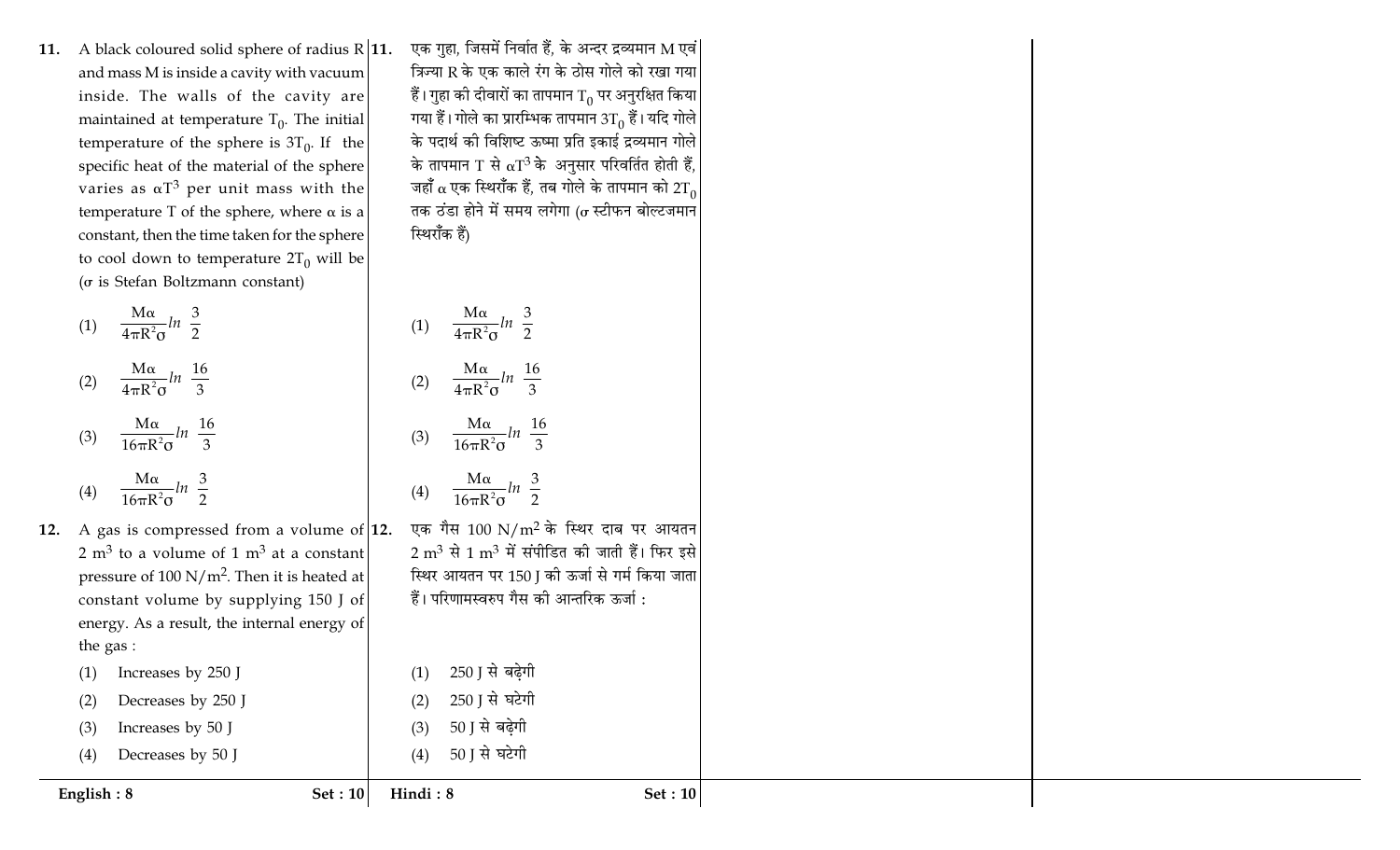13. A gas molecule of mass M at the surface 13. of the Earth has kinetic energy equivalent to 0°C. If it were to go up straight without colliding with any other molecules, how high it would rise? Assume that the height attained is much less than radius of the earth.  $(k_B$  is Boltzmann constant)

> $(1) 0$  $273 \text{ k}_B$  $(2)$  $2 Mg$ 546  $k_B$  $(3)$  $3Mg$  $819 k_B$  $(4)$  $2\,\mathrm{Mg}$

14. A body is in simple harmonic motion with  $|14$ . time period half second  $(T=0.5 s)$  and amplitude one cm  $(A=1$  cm). Find the average velocity in the interval in which it moves from equilibrium position to half of its amplitude.

गतिज ऊर्जा 0℃ के समतुल्य हैं। यदि यह बिना किसी और अणु से टकराये सीधे ऊपर की ओर जाता हैं, तब यह किस ऊँचाई तक जाऐगा ?(यह मान लें यह ऊँचाई पृथ्वी की त्रिज्या से बहुत कम है) (kB बोल्टजमान स्थिराँक हैं)

पृथ्वी के पृष्ठ पर द्रव्यमान M के एक गैस अणु की|

 $(1)$  $\overline{0}$  $273~{\rm k_B}$  $(2)$  $2 Mg$ 546 $k_B$  $(3)$  $3Mg$  $819 k_B$  $(4)$  $2 Mg$ 

- एक वस्तु आवर्तकाल आधे सैकिण्ड (T = 0.5 s) और आयाम एक सेंटीमीटर  $(A=1 \text{ cm})$  से सरल आवर्त गति कर रही हैं। जब यह अपनी साम्यावस्था स्थिति से अपने आधे आयाम तक पहुँचती हैं, उस अन्तराल में औसत वेग की गणना कीजिऐ।
- $4 \text{ cm/s}$  $(1)$

 $16 \text{ cm/s}$ 

 $(2)$  $6 \text{ cm/s}$  $12 \text{ cm/s}$  $(3)$ 

 $(4)$ 

 $12 \text{ cm/s}$  $16 \text{ cm/s}$ 

 $4 \text{ cm/s}$ 

 $6 \text{ cm/s}$ 

 $(1)$ 

 $(2)$ 

 $(3)$ 

 $(4)$ 

English:  $9$ 

Set :  $10$ 

Hindi: 9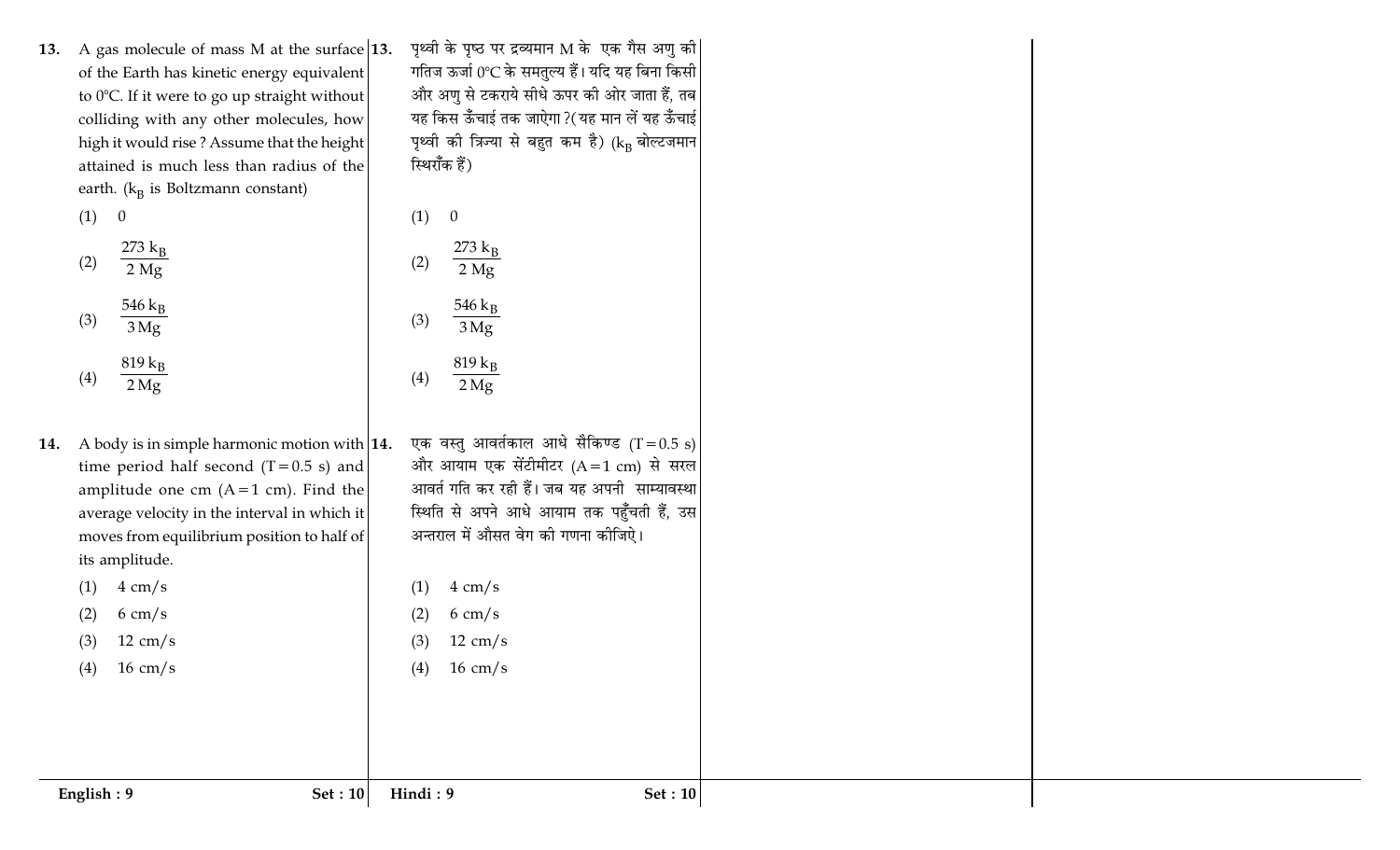| The total length of a sonometer wire $15$ .<br>15.<br>between fixed ends is 110 cm. Two bridges<br>are placed to divide the length of wire in<br>ratio $6:3:2$ . The tension in the wire is<br>400 N and the mass per unit length is<br>$0.01 \text{ kg/m}$ . What is the minimum common<br>frequency with which three parts can<br>vibrate ?<br>1100 Hz<br>(1)<br>1000 Hz<br>(2)<br>166 Hz<br>(3)<br>$100$ Hz<br>(4) | स्थायी सिरों के बीच एक सोनोमापी तार की कुल<br>लम्बाई 110 cm हैं। इसकी लम्बाई को अनुपात<br>$6:3:2$ में विभाजित करने के लिये दो सेतु रखे गये<br>हैं। तार में तनाव 400 N हैं और प्रति इकाई लम्बाई,<br>द्रव्यमान 0.01 kg/m हैं। वह न्यूनतम उभयनिष्ठ<br>आवृत्ति, जिससे कि तीनों भाग कम्पन कर सकेंगें, हैं<br>1100 Hz<br>(1)<br>1000 Hz<br>(2)<br>166 Hz<br>(3)<br>$100$ Hz<br>(4)                                   |  |
|-----------------------------------------------------------------------------------------------------------------------------------------------------------------------------------------------------------------------------------------------------------------------------------------------------------------------------------------------------------------------------------------------------------------------|----------------------------------------------------------------------------------------------------------------------------------------------------------------------------------------------------------------------------------------------------------------------------------------------------------------------------------------------------------------------------------------------------------------|--|
| The electric field in a region of space is $ 16$ .<br>16.<br>given by, $\vec{E} = E_0 \hat{i} + 2 E_0 \hat{j}$ where<br>$E_0$ = 100 N/C. The flux of this field through<br>a circular surface of radius 0.02 m parallel<br>to the Y-Z plane is nearly :<br>$0.125 \text{ Nm}^2/\text{C}$<br>(1)<br>$0.02 \text{ Nm}^2/\text{C}$<br>(2)<br>$0.005 \text{ Nm}^2/\text{C}$<br>(3)<br>3.14 $Nm^2/C$<br>(4)                | मुक्त आकाश के एक क्षेत्र में विद्युत क्षेत्र दिया जाता हैं।<br>$\vec{E} = E_0 \hat{i} + 2 E_0 \hat{j}$ जहाँ $E_0 = 100 \text{ N/C1}$<br>$Y$ -Z तल के समान्तर $0.02 \text{ m}$ त्रिज्या के वृत्तीय पृष्ठ<br>से गुजरने पर इस विद्युत क्षेत्र का फ्लक्स लगभग हैं :<br>$0.125 \text{ Nm}^2/\text{C}$<br>(1)<br>$0.02 \text{ Nm}^2/\text{C}$<br>(2)<br>$0.005 \text{ Nm}^2/\text{C}$<br>(3)<br>3.14 $Nm^2/C$<br>(4) |  |
| English: 10<br>Set: 10                                                                                                                                                                                                                                                                                                                                                                                                | Hindi: 10<br>Set: 10                                                                                                                                                                                                                                                                                                                                                                                           |  |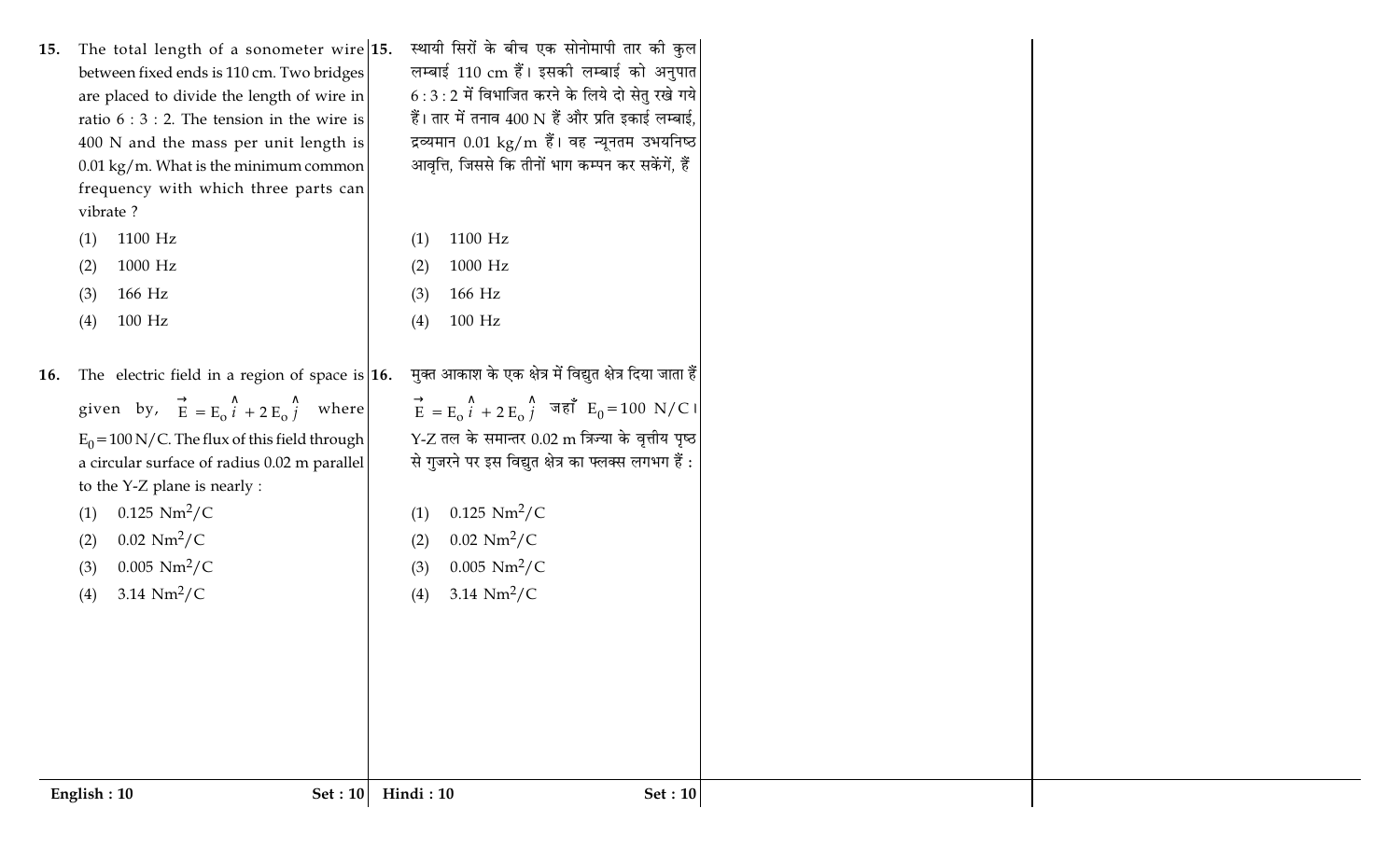17. The gap between the plates of a parallel  $|17$ . plate capacitor of area A and distance between plates d, is filled with a dielectric whose permittivity varies linearly from  $\epsilon_1$ at one plate to  $\epsilon_2$  at the other. The capacitance of capacitor is :

$$
(1) \quad \epsilon_0(\epsilon_1 + \epsilon_2) A / c
$$

$$
(2) \quad \epsilon_0(\epsilon_2 + \epsilon_1)A/2d
$$

$$
(3) \quad \epsilon_0 A / [d \ln(\epsilon_2/\epsilon_1)]
$$

$$
(4) \quad \epsilon_0(\epsilon_2 - \epsilon_1) A / [d \ln(\epsilon_2/\epsilon_1)]
$$



Four bulbs  $B_1$ ,  $B_2$ ,  $B_3$  and  $B_4$  of 100 W each are connected to 220 V main as shown in the figure. The reading in an ideal ammeter will be:

 $(1)$  $0.45A$  $0.90 A$  $(2)$ 1.35 A

 $(3)$ 1.80 A  $(4)$ 

एक समान्तर प्लेट संधारित्र की प्रत्येक प्लेट का क्षेत्रफल A हैं और प्लेटों के बीच दूरी d हैं। प्लेटों के बीच स्थान को एक परावैद्युत से भरा गया है जिसकी विद्युतशीलता एक प्लेट पर  $\epsilon_1$  से दूसरी प्लेट पर  $\epsilon_2$ तक रेखिक रूप में परिवर्तित होती है। संधारित्र की धारिता हैं :

- (1)  $\epsilon_0(\epsilon_1 + \epsilon_2)A/d$
- $\epsilon_0(\epsilon_2 + \epsilon_1)A/2d$  $(2)$
- $\epsilon_0 A / [d \ln (\epsilon_2/\epsilon_1)]$  $(3)$
- $\epsilon_0(\epsilon_2 \epsilon_1)$ A/[d  $ln(\epsilon_2/\epsilon_1)$ ]  $(4)$



प्रत्येक 100 W के चार बल्ब B<sub>1</sub>, B<sub>2</sub>, B<sub>3</sub> एवं B<sub>4</sub> 220 V मेन्स से जोडे गये है जैसा कि चित्र में दर्शाया गया हैं। एक आदर्श धारामापी में मापन होगा :

 $0.45A$  $(1)$  $0.90 A$  $(2)$ 1.35 A  $(3)$ 1.80 A

 $(4)$ 

धारामापी

English: 11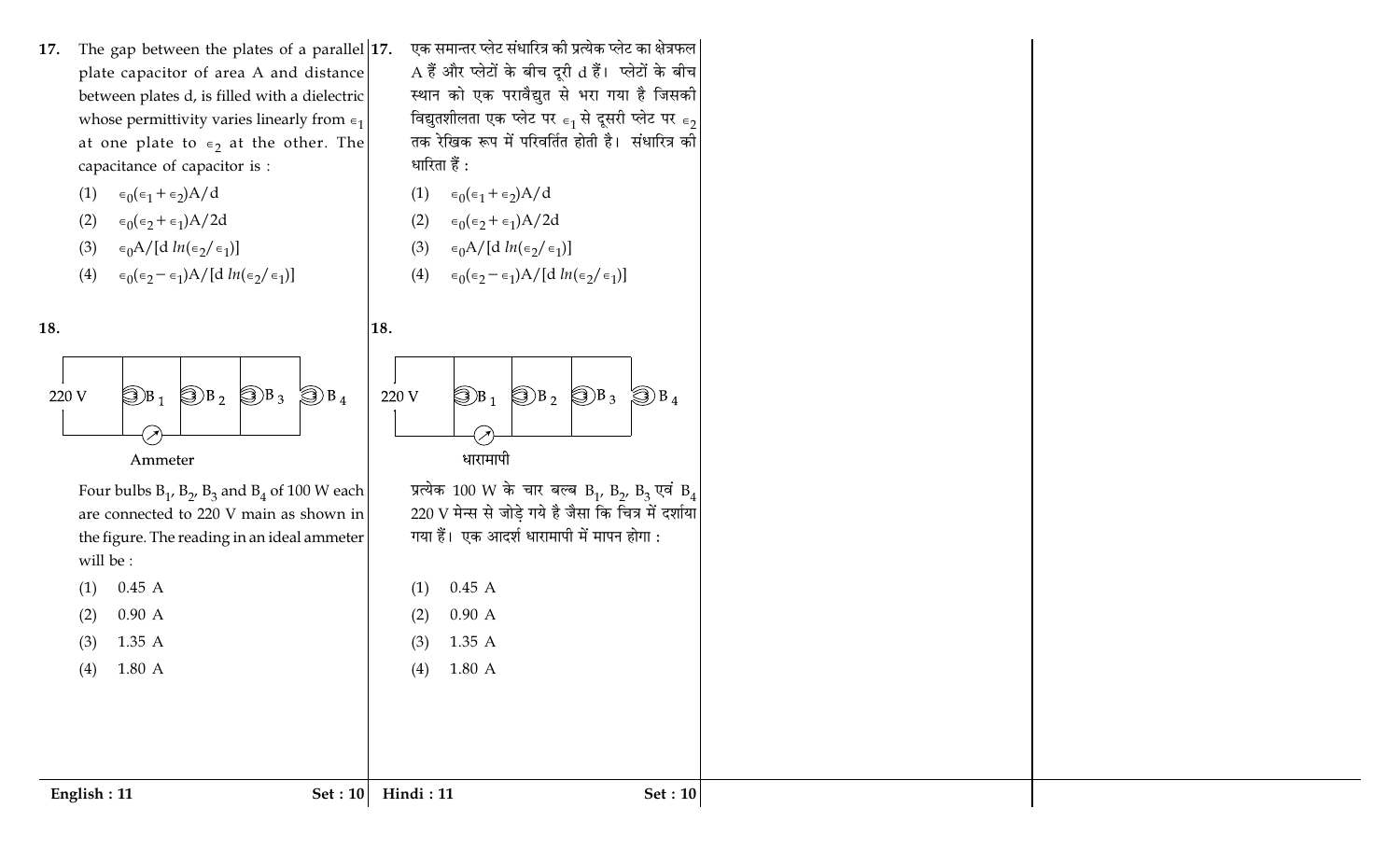

A square frame of side 10 cm and a long straight wire carrying current 1 A are in the plane of the paper. Starting from close to the wire, the frame moves towards the right with a constant speed of  $10 \text{ ms}^{-1}$  (see figure). The e.m.f induced at the time the left arm of the frame is at  $x=10$  cm from the wire is :

| (1) | $2 \mu V$ |
|-----|-----------|
|-----|-----------|

| (2) | $1 \mu V$ |
|-----|-----------|
|     |           |

 $0.75 \mu V$  $(3)$ 

 $0.5 \mu V$  $(4)$ 



 $10\,\mathrm{cm}$  भुजा का एक वर्गाकार फ्रेम और धारा 1 A से प्रवाहित एक लम्बा सीधा तार कागज़ के तल में रखे हैं। तार के समीप से, फ्रेम दाँयी ओर एक स्थिर चाल  $10 \text{ ms}^{-1}$ से गति करता हैं। (चित्र देखें)। तार से जब फ्रेम की बाँयी भुजा  $x$  = 10 cm पर हैं तब उस समय प्रेरित विद्युत वाहक बल हैं :

 $2 \mu V$  $(1)$ 

- $1 \mu V$  $(2)$
- $0.75 \mu V$  $(3)$
- $0.5 \mu V$  $(4)$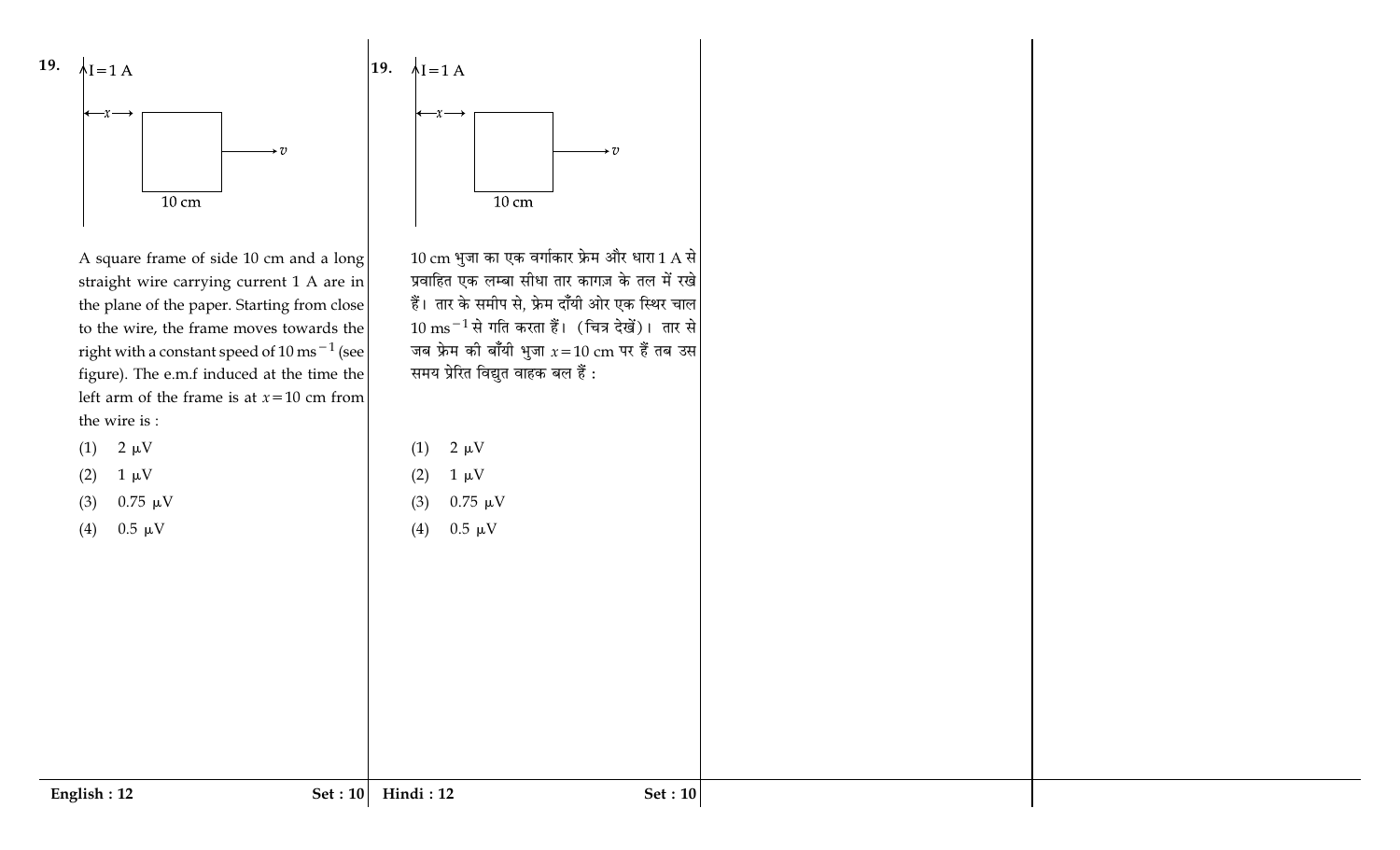- 20. An example of a perfect diamagnet is  $a|20$ . superconductor. This implies that when a superconductor is put in a magnetic field of intensity B, the magnetic field  $B_s$  inside the superconductor will be such that :
	- (1)  $B_s = -B$
	- $B_s = 0$  $(2)$
	- $B_s = B$  $(3)$
	- B<sub>s</sub> <B but B<sub>s</sub>  $\neq$  0  $(4)$

अतिचालक आदर्श अनुचुम्बक का एक उदाहरण है।| इसका अर्थ है कि जब तीव्रता B के एक चुम्बकीय क्षेत्र $\big|$ में अतिचालक को रखा जाता हैं, तब अतिचालक के अन्दर चुम्बकीय क्षेत्र  $\overline{B}_{\rm s}$  इस प्रकार होगा :

- $B_s = -B$  $(1)$  $B_s = 0$  $(2)$
- $B_s = B$  $(3)$
- $B_s$ <B परंतु  $B_s \neq 0$  $(4)$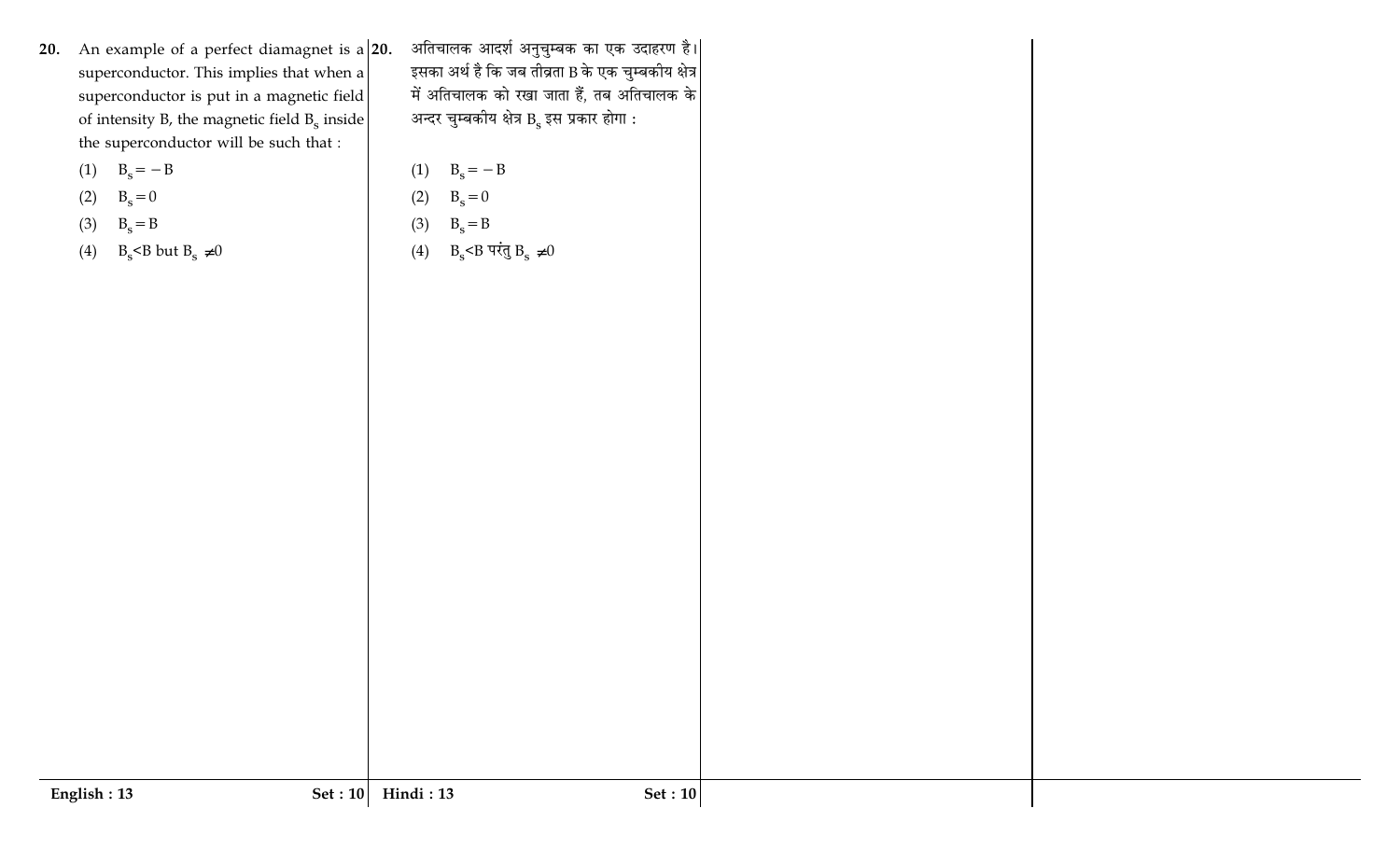

Figure shows a circular area of radius R where a uniform magnetic field  $\overrightarrow{B}$  is going into the plane of paper and increasing in magnitude at a constant rate. In that case, which of the following graphs, drawn schematically, correctly shows the variation of the induced electric field  $E(r)$ ?



English: 14



E

 ${\bf E}$ 

 $\rm R$ 

 $R$   $r$   $-$ 

 $(1)$ 

 $(2)$ 

21.

चित्र त्रिज्या R के एक वृत्तीय क्षेत्रफल को दर्शाता है जहाँ एक एकसमान चुम्बकीय क्षेत्र  $\stackrel{\rightarrow}{B}$  कागज़ के तल में हैं और इसकी स्थिर दर से परिमाण में वृद्धि हो रही हैं। इस अवस्था में, सांकेतिक रूप से खींचा गया, कौन-सा ग्राफ प्रेरित विद्युत क्षेत्र  $E(r)$  के परिवर्तन को सही दर्शाऐगा ?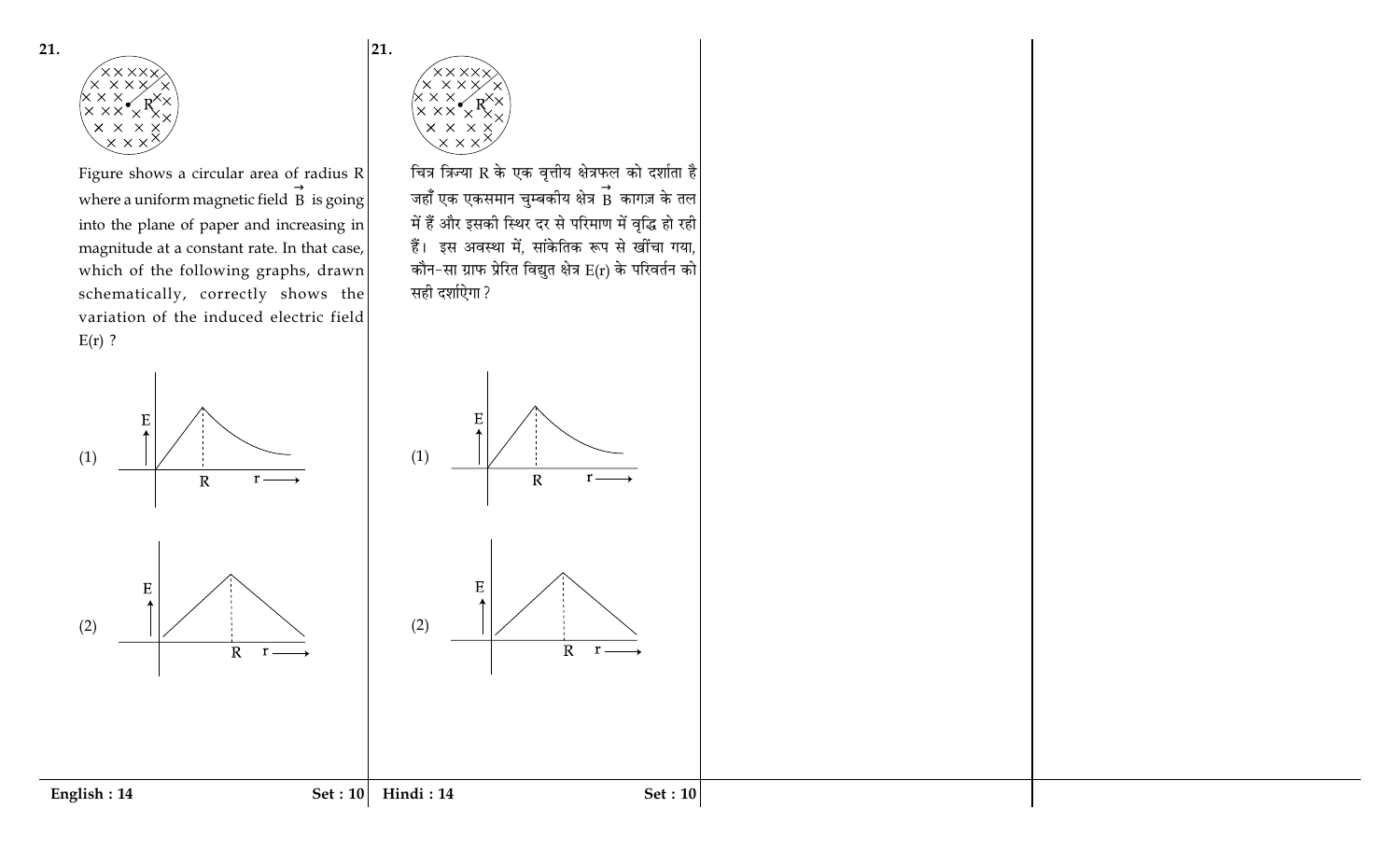

- 22. If denote microwaves,  $X$  rays, infrared, 22. gamma rays, ultra-violet, radio waves and visible parts of the electromagnetic spectrum by M, X, I, G, U, R and V, the following is the arrangement in ascending order of wavelength :
	- R, M, I, V, U, X and G  $(1)$
	- M, R, V, X, U, G and I  $(2)$
	- G, X, U, V, I, M and R  $(3)$
	- $(4)$ I, M, R, U, V, X and G



- यदि विद्युत चुम्बकीय स्पेक्ट्रम के भाग सूक्ष्म तरंगें,  $\chi$ किरणें, अवरक्त, गामा किरणें, पराबैंगनी, रेडियो तरंगें और दृश्य प्रकाश क्रमश: M, X, I, G, U, R और V से चिन्हित किये जाये, तब तरंगदैर्घ्य के उत्तरोत्तर क्रम में विन्यास निम्नलिखित होगा :
- R, M, I, V, U, X और G  $(1)$
- M, R, V, X, U, G और I  $(2)$
- G, X, U, V, I, M और R  $(3)$
- I, M, R, U, V, X और G  $(4)$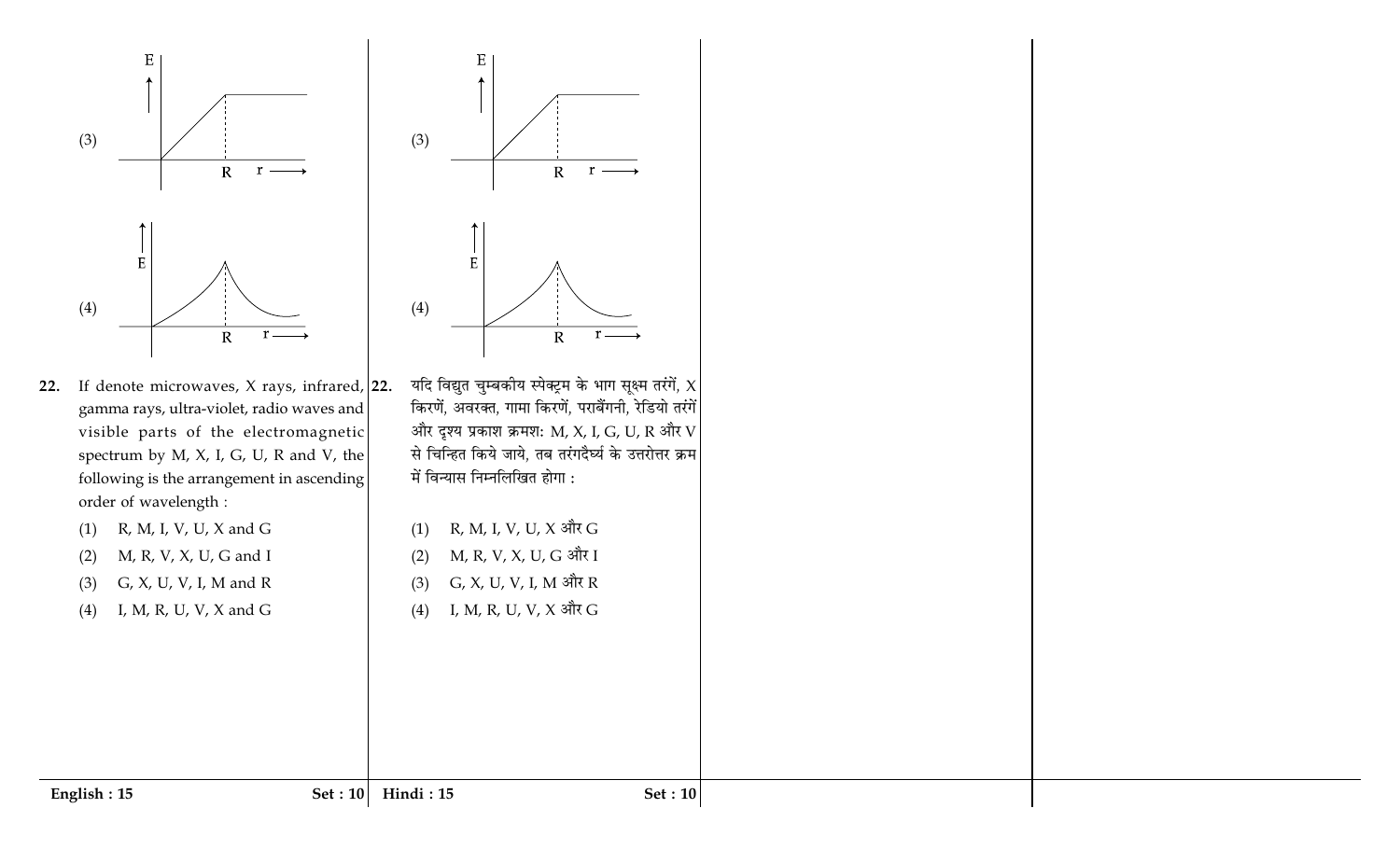- 23. A ray of light is incident from a denser to a rarer medium. The critical angle for total  $|23$ . internal reflection is  $\theta_{iC}$  and the Brewster's angle of incidence is  $\theta_{iB}$ , such that  $\sin\theta_{\text{iC}}/\sin\theta_{\text{iB}} = \eta = 1.28$ . The relative refractive index of the two media is:
	- $(1)$  0.2
	- $(2)$ 0.4
	- 0.8  $(3)$
	- 0.9  $(4)$
- 24. The diameter of the objective lens of microscope makes an angle  $\beta$  at the focus  $\vert_{24}$ . of the microscope. Further, the medium between the object and the lens is an oil of refractive index n. Then the resolving power of the microscope.
	- Increases with decreasing value of n  $(1)$
	- Increases with decreasing value of  $\beta$  $(2)$
	- $(3)$ Increases with increasing value of  $n \sin 2\beta$
	- Increases with increasing value of  $(4)$

 $\frac{1}{\ln \sin 2\beta}$ 

एक सघन से विरल माध्यम में प्रकाश की किरण आपतित हैं। पूर्ण आन्तरिक परावर्तन के लिये क्रान्तिक कोण  $\theta_{iC}$  है और आपतन का ब्रूस्टर कोण  $\theta_{iB}$  इस प्रकार हैं कि  $sin\theta_{iC}/sin\theta_{iB} = \eta = 1.28$ । दोनों माध्यमों का आपेक्षिक अपवर्तनॉॅंक हैं :

- $0.2$  $(1)$  $0.4$  $(2)$
- 0.8  $(3)$
- $(4)$ 0.9
- एक सूक्ष्मदर्शी के अभिदृश्यक लेन्स का व्यास सूक्ष्मदर्शी के फोकस पर कोण β बनाता है; वस्तु एवं लेन्स के बीच का माध्यम अपवर्तनॉंक n का एक तेल हैं। तब सुक्ष्मदर्शी की विभेदन क्षमता :
- $(1)$  n का मान घटने से बढेगी
- β का मान घटने से बढेगी  $(2)$
- (3)  $\overline{n}$  sin 2 $\beta$  का मान बढ़ने से बढ़ेगी
- $\frac{1}{\rm n \sin 2B}$  का मान बढ़ने से बढ़ेगी  $(4)$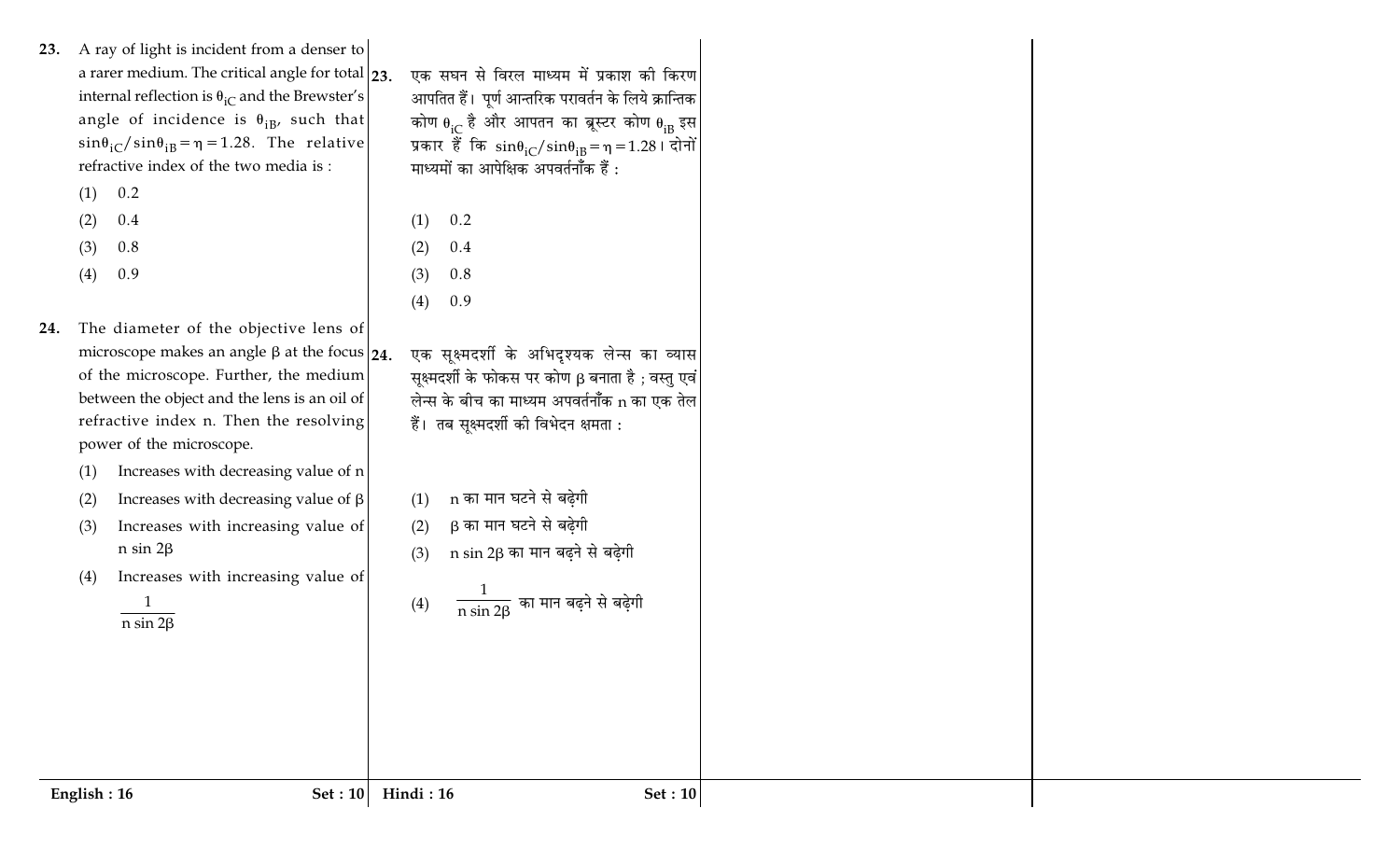यंग के द्विछिद्र प्रयोग में, दो सर्वसमरूपी स्लिटों के| 25. In a Young's double slit experiment, the  $|25$ . बीच दूरी स्लिट चौड़ाई की 6.1 गुना हैं। तब एकल distance between the two identical slits is स्लिट विवर्तन चित्र के केन्द्रीय महत्तम के अन्दर 6.1 times larger than the slit width. Then व्यतिकरण चित्र की अधिकतम तीव्रताओं की संख्या the number of intensity maxima observed  $\ddot{ }$ within the central maximum of the slit diffraction pattern is :  $(1) 3$  $(2)$ 6  $(3)$  12  $(4)$  24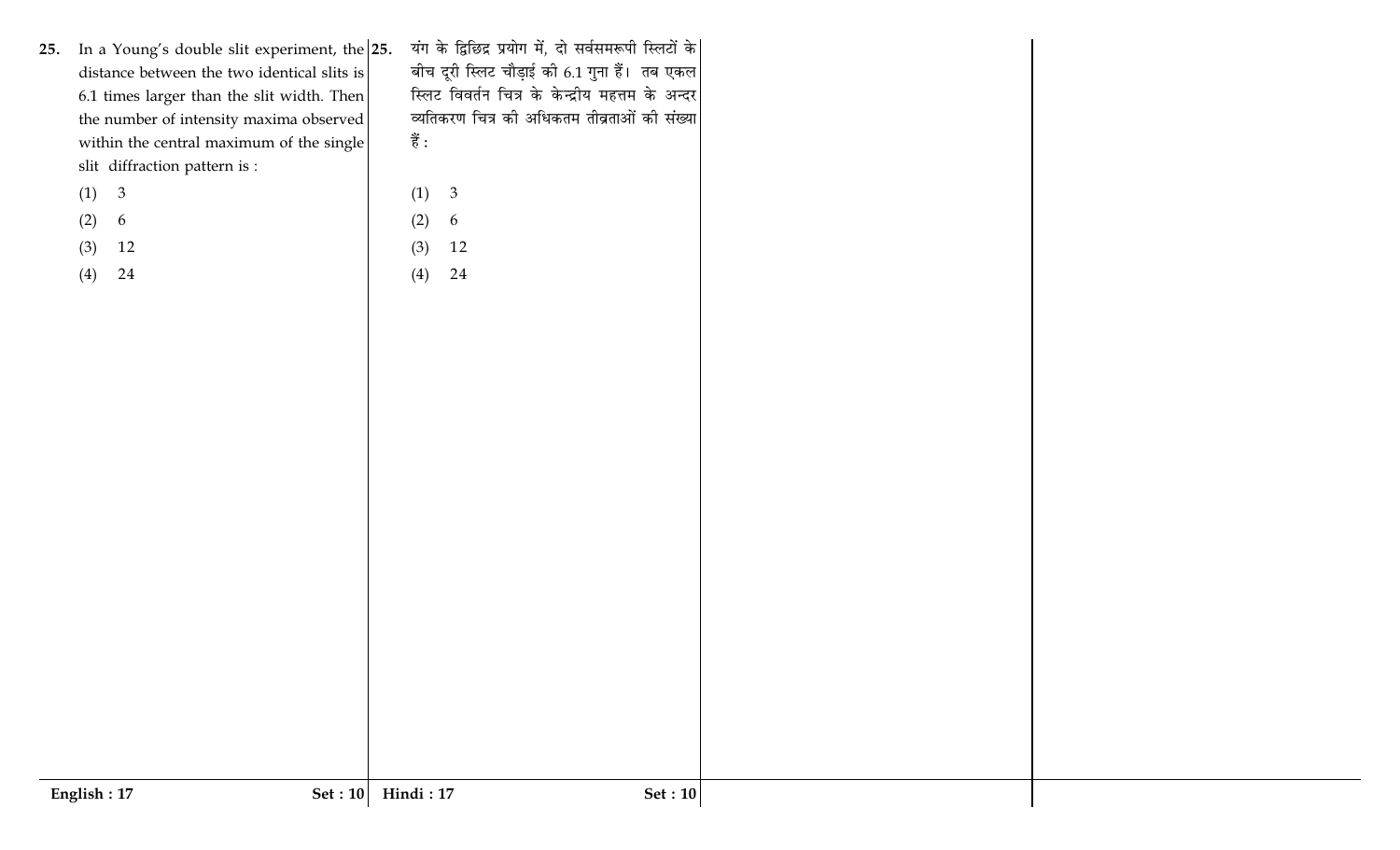$\bf 26.$  Match  $\bf List$  -  $\bf I$  (Experiment performed) with **List - II** (Phenomena discovered/ associated) and select the correct option from the options given below the lists :

|     | List - I                                 |       | List - II                        |  |  |
|-----|------------------------------------------|-------|----------------------------------|--|--|
|     | Davisson<br>(a) and Germer<br>Experiment | (i)   | Wave nature of<br>electrons      |  |  |
| (b) | Millikan's oil<br>drop<br>experiment     | (ii)  | Charge of an<br>electron         |  |  |
| (c) | Rutherford<br>experiment                 | (iii) | Quantisation of<br>energy levels |  |  |
| (d) | Franck-<br>Hertz<br>experiment           | (iv)  | Existence of<br>nucleus          |  |  |

**26. सूची-I** (किया गया प्रयोग) को **सूची-II** (सिद्धान्त खोजा गया है/सम्बद्धित हैं) से सुमेलित कीजिऐ और सूचियों के नीचे दिये गये विकल्पों से सही विकल्प चुनिऐ:

| सूची - I                                                                                                        | सूची - II                                             |
|-----------------------------------------------------------------------------------------------------------------|-------------------------------------------------------|
| (a) डेवीसन और जर्मर $\begin{pmatrix} 0 \end{pmatrix}$ इलेक्ट्रानों का तरंग                                      |                                                       |
| (b) मिलिकान का द्रव $\begin{pmatrix} 0 \end{pmatrix}$ के गिरने का प्रयोग $\begin{pmatrix} 0 \end{pmatrix}$ आवेश |                                                       |
| (c) रदरफोर्ड प्रयोग                                                                                             | (iii) <mark>ऊर्जा स्तर का</mark><br> <br> क्वाण्टीकरण |
| (d) <mark>फ्रैंक - हर्टज</mark><br>प्रयोग                                                                       | $\left(\mathrm{iv}\right)\Bigg _3$ अस्तित्व           |

(1) (a)-(i), (b)-(ii), (c)-(iii), (d)-(iv)

(4) (a)-(iv), (b)-(iii), (c)-(ii), (d)-(i)

(a)-(i), (b)-(ii), (c)-(iv), (d)-(iii)

(a)-(iii), (b)-(iv), (c)-(i), (d)-(ii)

- (1) (a)-(i), (b)-(ii), (c)-(iii), (d)-(iv)  $(2)$ (a)-(i), (b)-(ii), (c)-(iv), (d)-(iii)  $(3)$ (a)-(iii), (b)-(iv), (c)-(i), (d)-(ii)
- $(4)$ (a)-(iv), (b)-(iii), (c)-(ii), (d)-(i)

 $(2)$ 

 $(3)$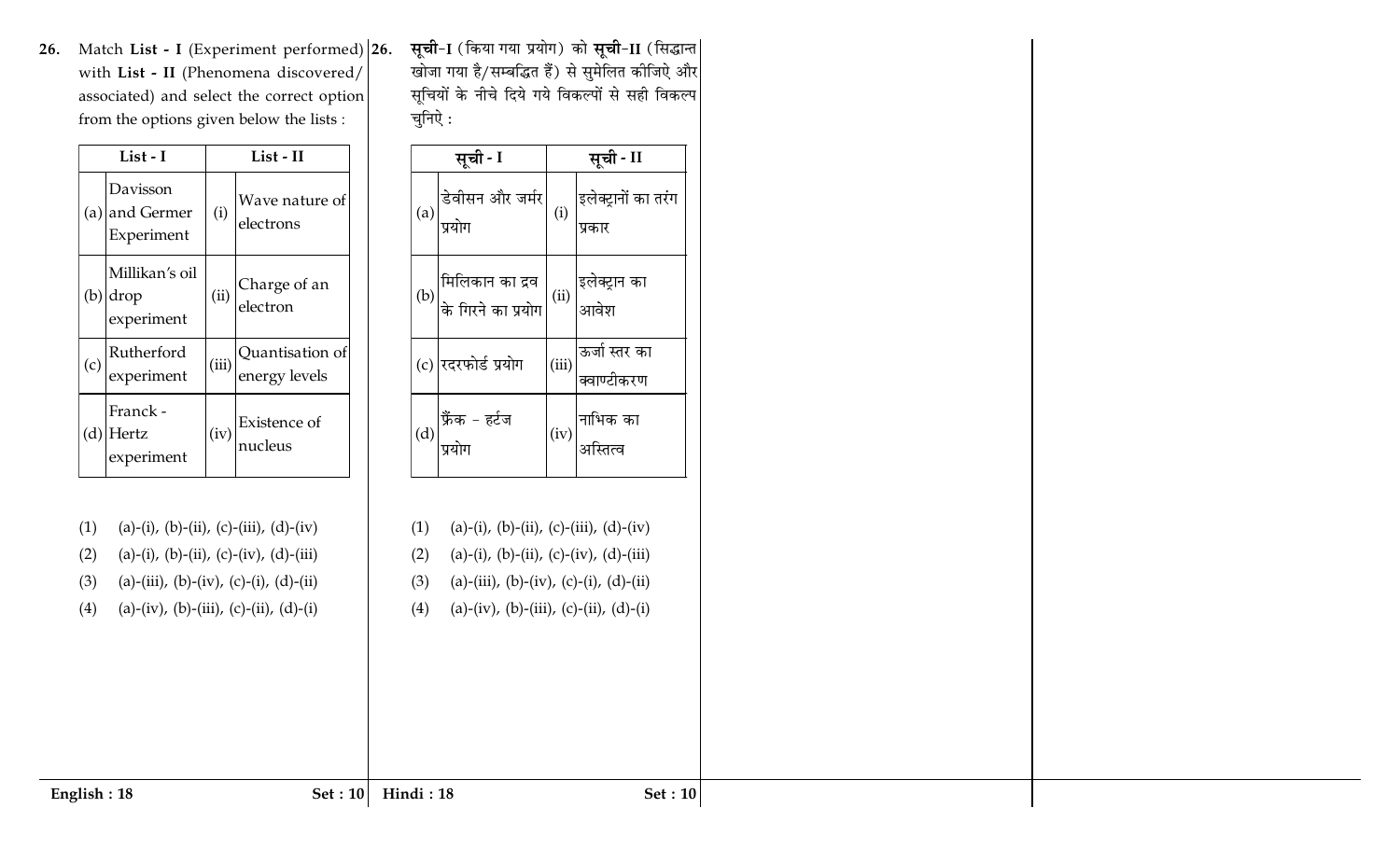- 27. A piece of wood from a recently cut tree  $|27$ . shows 20 decays per minute. A wooden piece of same size placed in a museum (obtained from a tree cut many years back) shows 2 decays per minute. If half life of  $C^{14}$  is 5730 years, then age of the wooden piece placed in the museum is approximately:
	- 10439 years  $(1)$
	- 13094 years  $(2)$
	- 19039 years  $(3)$
	- 39049 years  $(4)$

English: 19



एक ताजे काटे गये पेड़ की लकड़ी के टुकड़े से प्रति| मिनट 20 क्षय होते हैं। उसी आकार का लकडी का टुकड़ा एक म्यूजियम से प्राप्त होता हैं (जो कि लकड़ी कई वर्ष पुरानी कटी हुई है) जो कि प्रति मिनट 2 क्षय दर्शाता है ; यदि  $C^{14}$  की अर्ध आयु 5730 वर्ष हैं, तब म्यूजियम से प्राप्त लकडी के टुकडे की आयु हैं लगभग:

 $-V_{\rm CC} = 6 \text{ V}$ 

 $\zeta R = 10 k\Omega$ 

- 10439 वर्ष  $(1)$
- 13094 वर्ष  $(2)$
- 19039 वर्ष  $(3)$
- 39049 वर्ष  $(4)$

 $\frac{50}{50}$ <br> $\frac{2}{50}$ 

OR गेट

XOR गेट

NOR गेट

Set:  $10$  Hindi: 19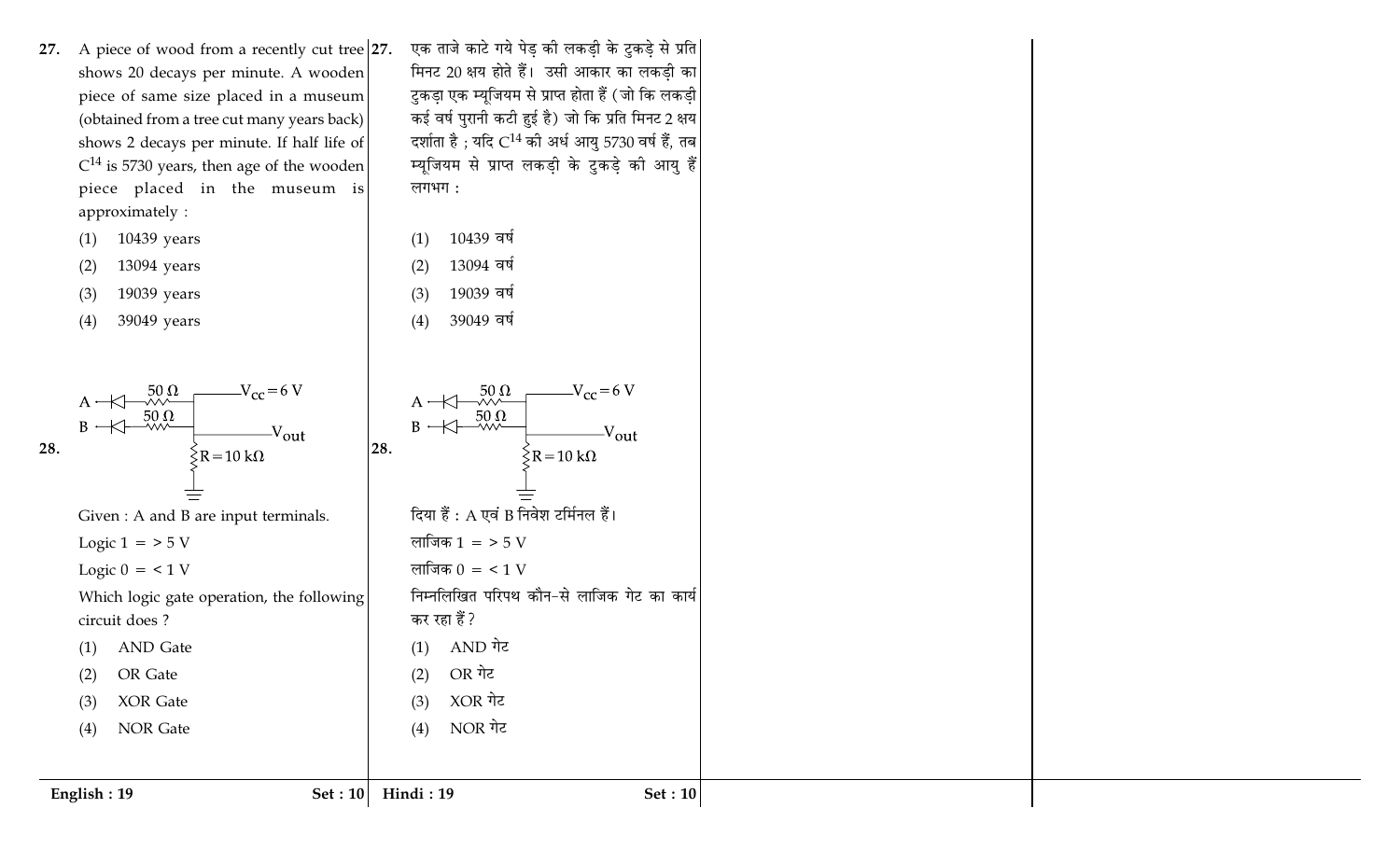|         | 29. Long range radio transmission is possible $29$ .<br>when the radiowaves are reflected from<br>the ionosphere. For this to happen the<br>frequency of the radiowaves must be in the |     | लम्बी रेन्ज में रेडियो प्रेषण सम्भव हैं जब आयनोस्फीयर<br>से रेडियो तरंगें परावर्तित होती हैं। इसके सम्भव होने<br>के लिये रेडियो तरंगों की आवृत्ति इस रेन्ज में अवश्य<br>होनी चाहिऐ : |
|---------|----------------------------------------------------------------------------------------------------------------------------------------------------------------------------------------|-----|--------------------------------------------------------------------------------------------------------------------------------------------------------------------------------------|
| range : |                                                                                                                                                                                        |     |                                                                                                                                                                                      |
| (1)     | $80$ - $150\ \mathrm{MHz}$                                                                                                                                                             | (1) | 80 - 150 MHz                                                                                                                                                                         |
| (2)     | $8$ - $25~\mathrm{MHz}$                                                                                                                                                                | (2) | $8$ - $25~\mathrm{MHz}$                                                                                                                                                              |
| (3)     | $1 - 3 MHz$                                                                                                                                                                            | (3) | $1 - 3$ MHz                                                                                                                                                                          |
| (4)     | $150$ - $500~\mathrm{kHz}$                                                                                                                                                             | (4) | $150$ - $500~\mathrm{kHz}$                                                                                                                                                           |
|         |                                                                                                                                                                                        |     |                                                                                                                                                                                      |
|         |                                                                                                                                                                                        |     |                                                                                                                                                                                      |
|         |                                                                                                                                                                                        |     |                                                                                                                                                                                      |
|         |                                                                                                                                                                                        |     |                                                                                                                                                                                      |
|         |                                                                                                                                                                                        |     |                                                                                                                                                                                      |
|         |                                                                                                                                                                                        |     |                                                                                                                                                                                      |
|         |                                                                                                                                                                                        |     |                                                                                                                                                                                      |
|         |                                                                                                                                                                                        |     |                                                                                                                                                                                      |
|         |                                                                                                                                                                                        |     |                                                                                                                                                                                      |
|         |                                                                                                                                                                                        |     |                                                                                                                                                                                      |
|         |                                                                                                                                                                                        |     |                                                                                                                                                                                      |
|         |                                                                                                                                                                                        |     |                                                                                                                                                                                      |
|         |                                                                                                                                                                                        |     |                                                                                                                                                                                      |
|         |                                                                                                                                                                                        |     |                                                                                                                                                                                      |
|         |                                                                                                                                                                                        |     |                                                                                                                                                                                      |
|         |                                                                                                                                                                                        |     |                                                                                                                                                                                      |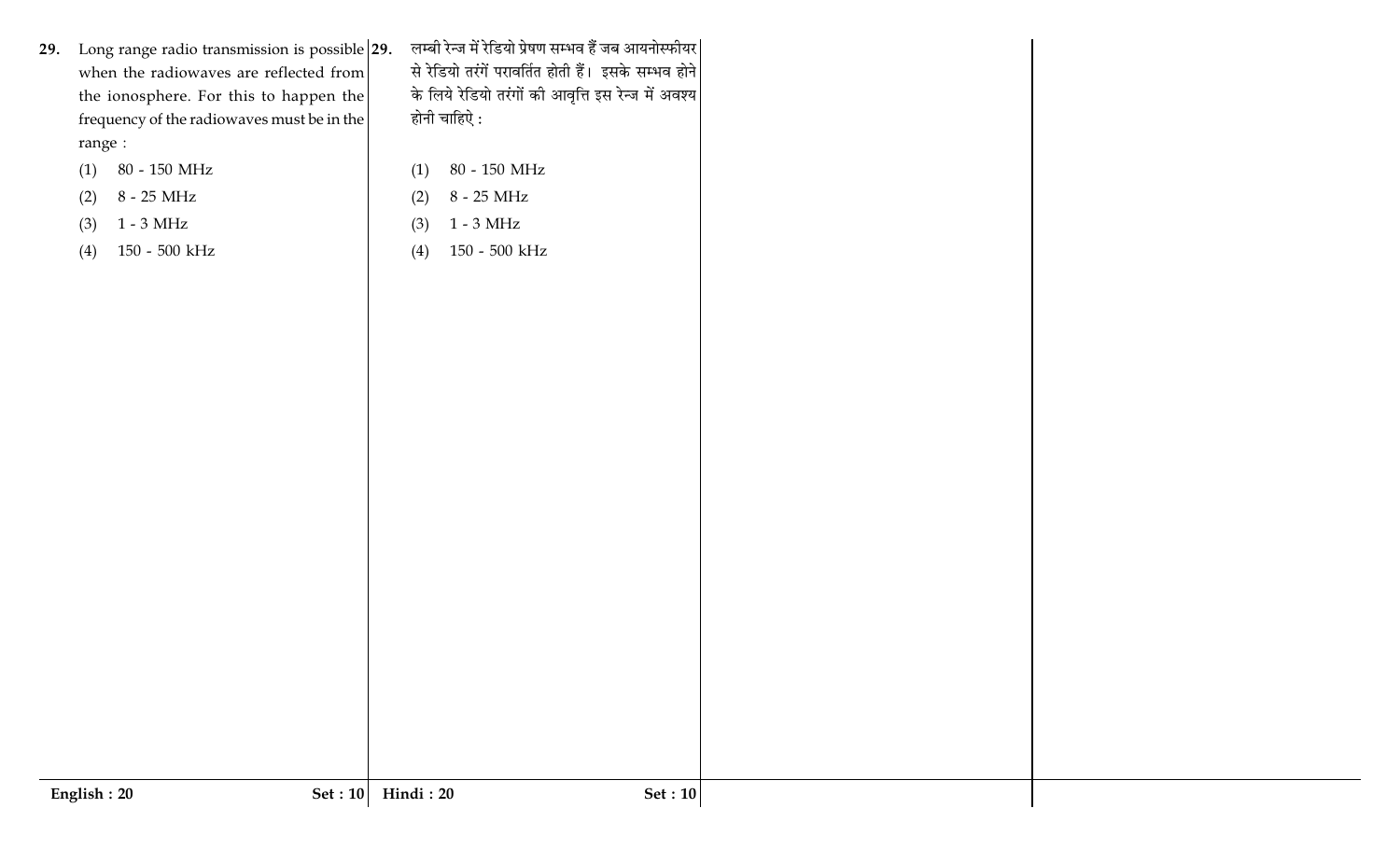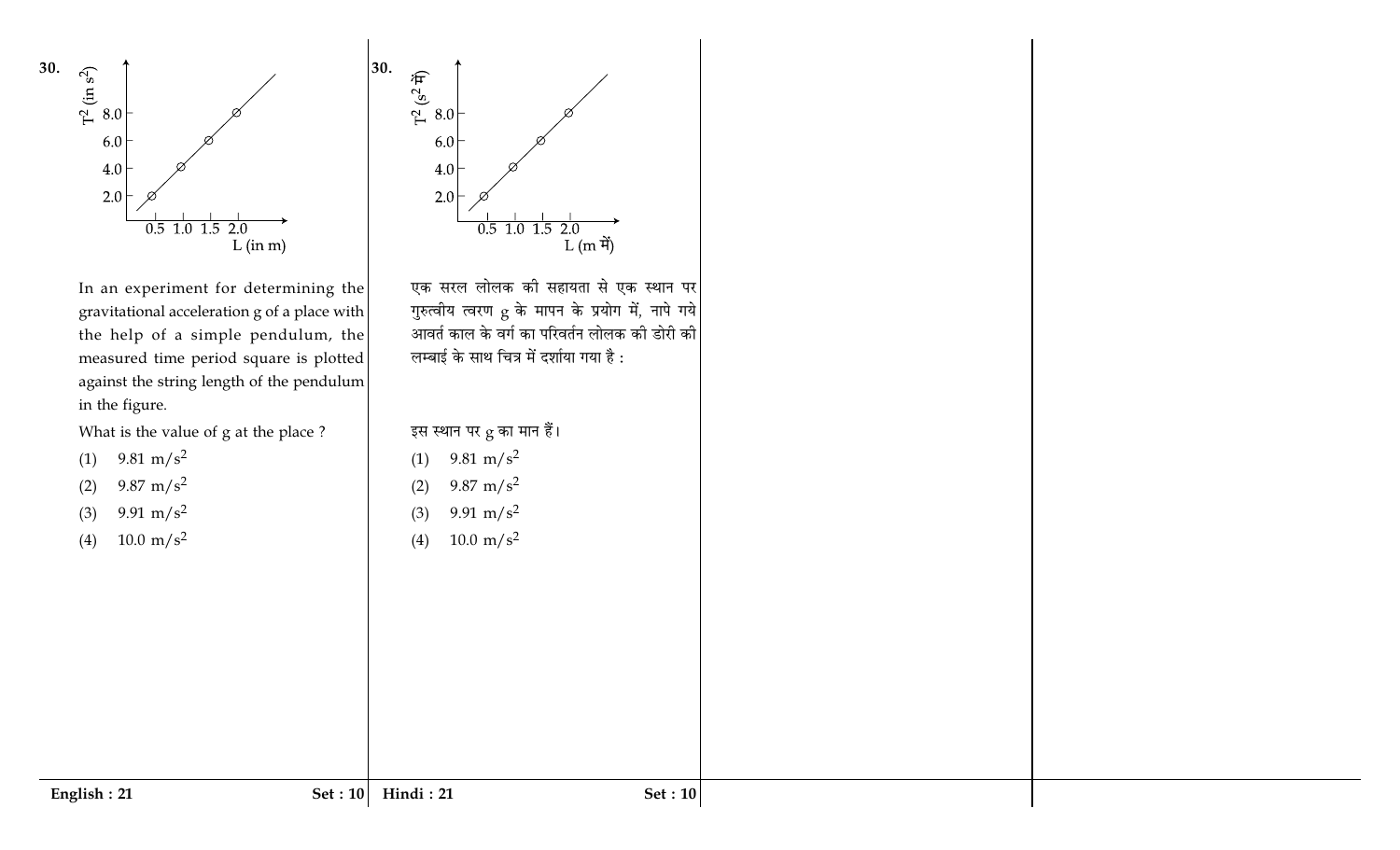|     |             | <b>PART B - CHEMISTRY</b>                         |           | भाग $B - \tau$ सायन विज्ञान                              |
|-----|-------------|---------------------------------------------------|-----------|----------------------------------------------------------|
| 31. |             | Ionization energy of gaseous Na atoms is $ 31$ .  |           | गैसीय सोडियम परमाणुओं की आयनन ऊर्जा का मान               |
|     |             | 495.5 kJmol <sup>-1</sup> . The lowest possible   |           | 495.5 kJ मोल $^{-1}$ है। सोडियम परमाणु का आयनन           |
|     |             | frequency of light that ionizes a sodium          |           | करने के लिये प्रकाश की सम्भव न्यूनतम आवृति               |
|     |             | atom is $(h = 6.626 \times 10^{-34} \text{Js}$ ,  |           | (frequency) क्या होगी? ( $h = 6.626 \times 10^{-34}$ Js, |
|     |             | $N_A = 6.022 \times 10^{23}$ mol <sup>-1</sup> )  |           | $N_A = 6.022 \times 10^{23}$ मोल <sup>-1</sup> )         |
|     | (1)         | $7.50 \times 10^4$ s <sup>-1</sup>                | (1)       | $7.50 \times 10^4$ s <sup>-1</sup>                       |
|     | (2)         | $4.76 \times 10^{14}$ s <sup>-1</sup>             | (2)       | $4.76 \times 10^{14}$ s <sup>-1</sup>                    |
|     | (3)         | $3.15 \times 10^{15}$ s <sup>-1</sup>             | (3)       | $3.15 \times 10^{15}$ s <sup>-1</sup>                    |
|     | (4)         | $1.24 \times 10^{15}$ s <sup>-1</sup>             | (4)       | $1.24 \times 10^{15}$ s <sup>-1</sup>                    |
|     |             |                                                   |           |                                                          |
| 32. |             | Choose the correct statement with respect $ 32$ . |           | किसी द्रव के वाष्प दाब के सम्बन्ध में निम्न कथनों में    |
|     |             | to the vapour pressure of a liquid among          |           | से सही एक कथन को चुनिए :                                 |
|     |             | the following :                                   |           |                                                          |
|     | (1)         | Increases linearly with increasing                | (1)       | बढ़ते तापमान के साथ सीधी रेखा के अनुसार                  |
|     |             | temperature                                       |           | बढ़ता है।                                                |
|     | (2)         | Increases non-linearly<br>with                    | (2)       | बढ़ते तापमान के साथ न सीधी रेखा के अनुसार                |
|     |             | increasing temperature                            |           | बढ़ता है।                                                |
|     | (3)         | Decreases linearly with increasing                | (3)       | बढ़ते तापमान के साथ सीधी रेखा के अनुसार                  |
|     |             | temperature                                       |           | घटता है।                                                 |
|     | (4)         | Decreases non-linearly<br>with                    | (4)       | बढ़ते तापमान के साथ न सीधी रेखा के अनुसार                |
|     |             | increasing temperature                            |           | घटता है।                                                 |
|     |             |                                                   |           |                                                          |
|     |             |                                                   |           |                                                          |
|     |             |                                                   |           |                                                          |
|     |             |                                                   |           |                                                          |
|     |             |                                                   |           |                                                          |
|     |             |                                                   |           |                                                          |
|     |             |                                                   |           |                                                          |
|     | English: 22 | Set: 10                                           | Hindi: 22 | Set: $10$                                                |
|     |             |                                                   |           |                                                          |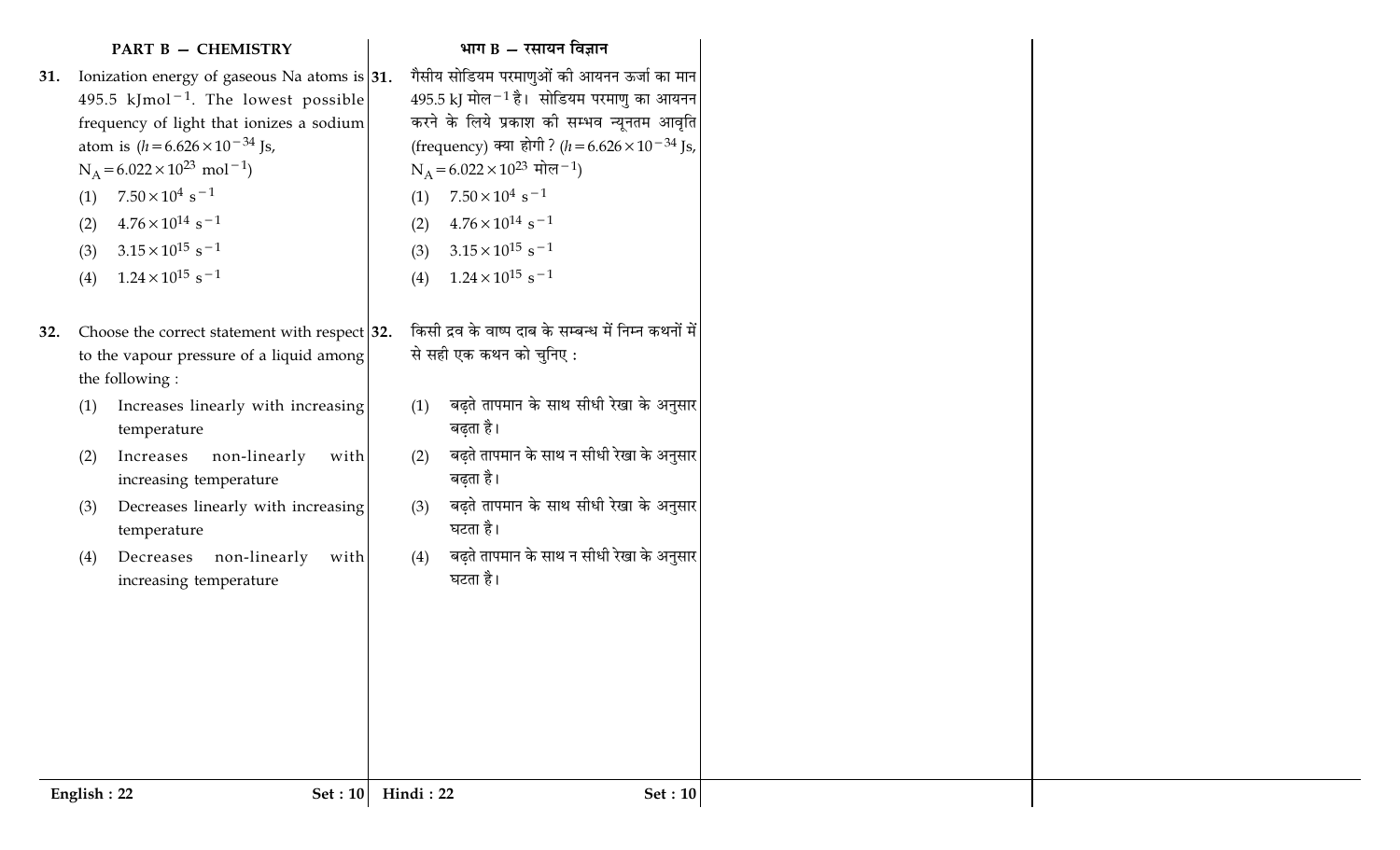| 33.<br>paramagnetic ?                                                                                                                                                                                                                                                                                                                                                                                                                                                                                                           | Which one of the following molecules is 33. निम्न अणुओं में से कौन अनुचुम्बकीय है?                                                                                                                                                                                                                                                                                                                                                                                                                      |  |
|---------------------------------------------------------------------------------------------------------------------------------------------------------------------------------------------------------------------------------------------------------------------------------------------------------------------------------------------------------------------------------------------------------------------------------------------------------------------------------------------------------------------------------|---------------------------------------------------------------------------------------------------------------------------------------------------------------------------------------------------------------------------------------------------------------------------------------------------------------------------------------------------------------------------------------------------------------------------------------------------------------------------------------------------------|--|
| $N_2$<br>(1)                                                                                                                                                                                                                                                                                                                                                                                                                                                                                                                    | $N_2$<br>(1)                                                                                                                                                                                                                                                                                                                                                                                                                                                                                            |  |
| NO<br>(2)                                                                                                                                                                                                                                                                                                                                                                                                                                                                                                                       | (2)<br>NO                                                                                                                                                                                                                                                                                                                                                                                                                                                                                               |  |
| CO<br>(3)                                                                                                                                                                                                                                                                                                                                                                                                                                                                                                                       | CO<br>(3)                                                                                                                                                                                                                                                                                                                                                                                                                                                                                               |  |
| $O_3$<br>(4)                                                                                                                                                                                                                                                                                                                                                                                                                                                                                                                    | (4)<br>$O_3$                                                                                                                                                                                                                                                                                                                                                                                                                                                                                            |  |
| phosphate<br>$\left[{\rm Zr}_3({\rm PO}_4)_4\right]$ 34.<br>Zirconium<br>34.<br>dissociates into three zirconium cations of<br>charge $+4$ and four phosphate anions of<br>charge $-3$ . If molar solubility of zirconium<br>phosphate is denoted by S and its solubility<br>product by $K_{sp}$ then which of the following<br>relationship between S and $K_{sp}$ is<br>correct?<br>$S = {K_{sp}/(6912)^{1/7}}$<br>(1)<br>$S = {K_{sp}/144}^{1/7}$<br>(2)<br>$S = (K_{sp}/6912)^{1/7}$<br>(3)<br>$S = {K_{sp}/6912}^7$<br>(4) | जिरकोनियम फ़ास्फ़ेट [ $Zr_3(PO_4)_4$ ] वियोजित होकर<br>$+4$ आवेश प्रति केटायन के तीन जिरकोनियम केटायन<br>और -3 आवेश प्रति: एनायन के चार फ़ास्फ़ेट एनायन<br>देता है। यदि जिरकोनियम फ़ास्फ़ेट की मोलर विलेयता<br>को S से और इसके विलेयता गुणनफल को $\rm{K}_{sp}$ से<br>सूचित किया जाये तो निम्न सम्बन्धों से कौन-सा<br>S और Ksp का सम्बन्ध सही माना जायेगा ?<br>$S = {K_{sp}/(6912)^{1/7}}$<br>(1)<br>$S = {K_{sp}/144}^{1/7}$<br>(2)<br>$S = (K_{sp}/6912)^{1/7}$<br>(3)<br>$S = {K_{sp}/6912}^7$<br>(4) |  |
|                                                                                                                                                                                                                                                                                                                                                                                                                                                                                                                                 |                                                                                                                                                                                                                                                                                                                                                                                                                                                                                                         |  |
| English: 23<br><b>Set: 10</b>                                                                                                                                                                                                                                                                                                                                                                                                                                                                                                   | Hindi: 23<br><b>Set: 10</b>                                                                                                                                                                                                                                                                                                                                                                                                                                                                             |  |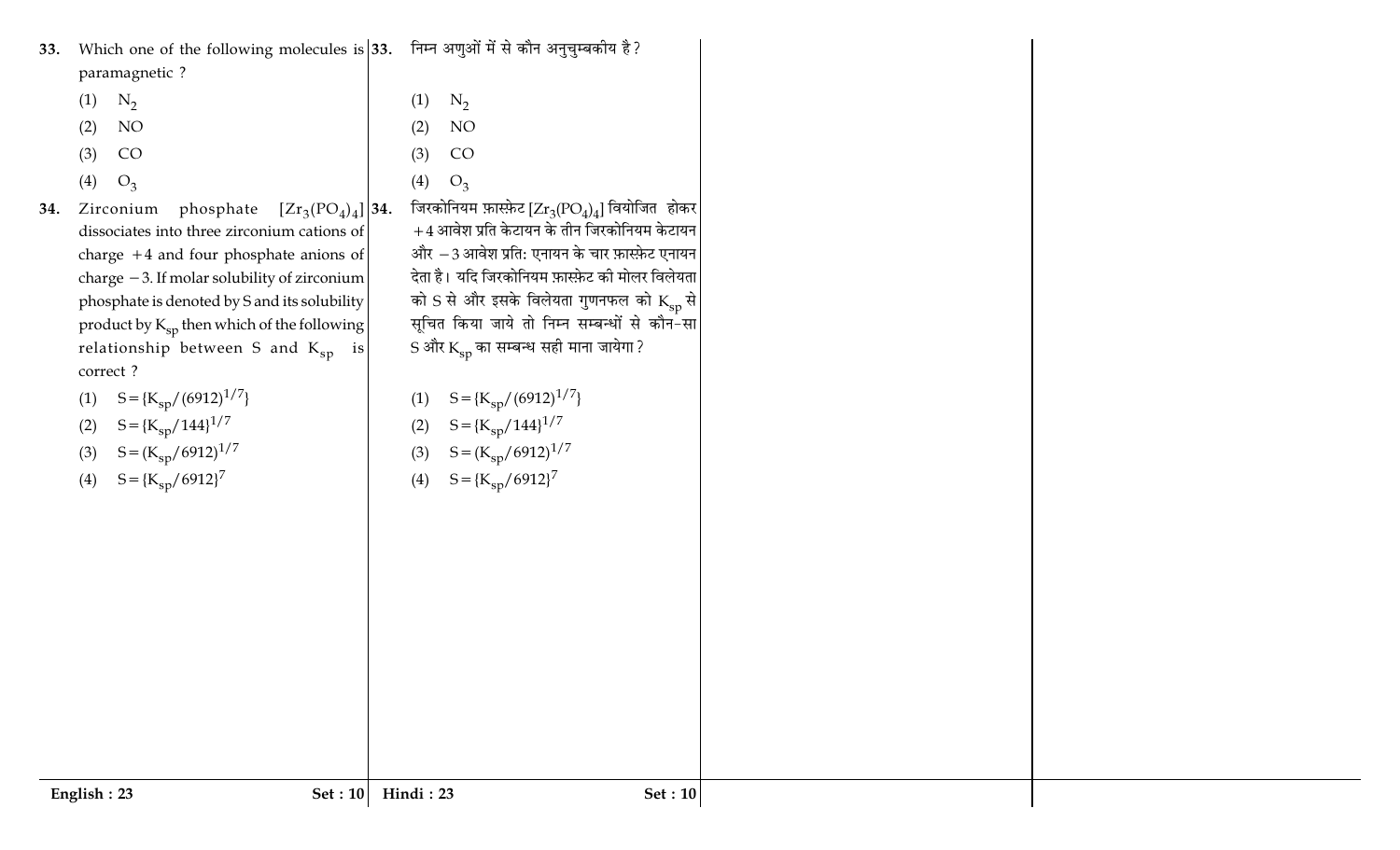| 35. | For the decomposition of the compound, 35. NH <sub>2</sub> COONH <sub>4</sub> (s) $\rightleftharpoons$ 2NH <sub>3</sub> (g) + CO <sub>2</sub> (g)<br>represented as |                                                                        |
|-----|---------------------------------------------------------------------------------------------------------------------------------------------------------------------|------------------------------------------------------------------------|
|     | $NH2COONH4(s) \Rightarrow 2NH3(g) + CO2(g)$                                                                                                                         | से सूचित यौगिक के वियोजन के लिये                                       |
|     | the K <sub>p</sub> =2.9×10 <sup>-5</sup> atm <sup>3</sup> .                                                                                                         | $K_p = 2.9 \times 10^{-5}$ atm <sup>3</sup>                            |
|     | If the reaction is started with 1 mol of the                                                                                                                        | होता है।  यदि अभिक्रिया को यौगिक के 1 मोल से                           |
|     | compound, the total pressure at                                                                                                                                     | आरम्भ किया जाये तो साम्य अवस्था में सकल दाब                            |
|     | equilibrium would be :                                                                                                                                              | का मान होगा :                                                          |
|     | $1.94 \times 10^{-2}$ atm<br>(1)                                                                                                                                    | $1.94 \times 10^{-2}$ atm<br>(1)                                       |
|     | $5.82 \times 10^{-2}$ atm<br>(2)                                                                                                                                    | $5.82 \times 10^{-2}$ atm<br>(2)                                       |
|     | $7.66 \times 10^{-2}$ atm<br>(3)                                                                                                                                    | $7.66 \times 10^{-2}$ atm<br>(3)                                       |
|     | $38.8 \times 10^{-2}$ atm<br>(4)                                                                                                                                    | $38.8 \times 10^{-2}$ atm<br>(4)                                       |
|     |                                                                                                                                                                     |                                                                        |
| 36. | For the reaction,<br>36.                                                                                                                                            | अभिक्रिया                                                              |
|     | $3A+2B \rightarrow C+D$ ,                                                                                                                                           | $3A+2B \rightarrow C+D$                                                |
|     | the differential rate law can be written                                                                                                                            | के लिये अवकल दर नियम लिखा जा सकता है:                                  |
|     | as:                                                                                                                                                                 |                                                                        |
|     | (1) $\frac{1}{3} \frac{d[A]}{dt} = \frac{d[C]}{dt} = k[A]^n [B]^m$                                                                                                  | (1) $\frac{1}{3} \frac{d[A]}{dt} = \frac{d[C]}{dt} = k[A]^n [B]^m$     |
|     | (2) $-\frac{d[A]}{dt} = \frac{d[C]}{dt} = k[A]^n [B]^m$                                                                                                             | (2) $-\frac{d[A]}{dt} = \frac{d[C]}{dt} = k[A]^{n}[B]^{m}$             |
|     | (3) $+ \frac{1}{3} \frac{d[A]}{dt} = -\frac{d[C]}{dt} = k[A]^n [B]^m$                                                                                               | (3) $+ \frac{1}{3} \frac{d[A]}{dt} = - \frac{d[C]}{dt} = k[A]^n [B]^m$ |
|     | (4) $-\frac{1}{3}\frac{d[A]}{dt} = \frac{d[C]}{dt} = k[A]^n[B]^m$                                                                                                   | (4) $-\frac{1}{3}\frac{d[A]}{dt} = \frac{d[C]}{dt} = k[A]^n[B]^m$      |
|     |                                                                                                                                                                     |                                                                        |
|     |                                                                                                                                                                     |                                                                        |
|     |                                                                                                                                                                     |                                                                        |
|     |                                                                                                                                                                     |                                                                        |
|     | English: 24<br><b>Set: 10</b>                                                                                                                                       | Hindi: 24<br>Set: 10                                                   |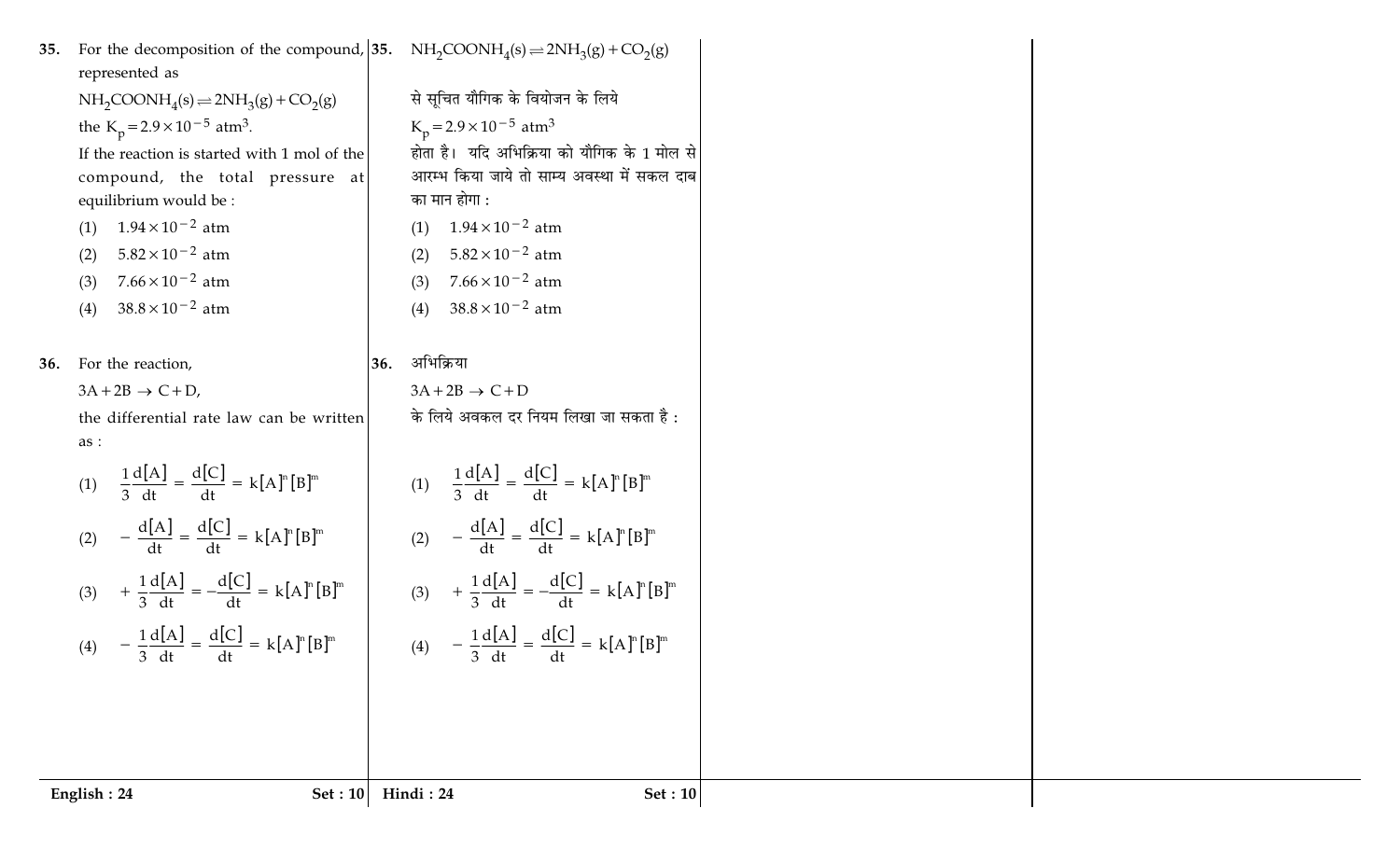| Sulphur dioxide and oxygen were allowed 37.<br>37.<br>to diffuse through a porous partition.<br>20 dm <sup>3</sup> of SO <sub>2</sub> diffuses through the porous<br>partition in 60 seconds. The volume of $O_2$<br>in $dm3$ which diffuses under the similar<br>condition in 30 seconds will be (atomic<br>mass of sulphur = $32 u$ :<br>7.09<br>(1)<br>14.1<br>(2)<br>10.0<br>(3)<br>28.2<br>(4)                                  | (1)<br>(2)<br>(3)<br>(4) | एक सरंध्र परदे से सल्फ़र डाइआक्साइड और आक्सीजन<br>को विसरित होने दिया गया है। इस सरंध्र परदे से<br>$20 \text{ dm}^3$ SO <sub>2</sub> के विसरित होने का समय 60 सैकन्ड<br>होता है। ऐसी ही अवस्था में विसरित होने वाली $O_2$<br>का आयतन $\rm{dm^3}$ में 30 सैकन्ड के लिये होगा (सल्फ़र $ $<br>के परमाणु का द्रव्यमान=32 मात्रक) :<br>7.09<br>14.1<br>10.0<br>28.2 |
|--------------------------------------------------------------------------------------------------------------------------------------------------------------------------------------------------------------------------------------------------------------------------------------------------------------------------------------------------------------------------------------------------------------------------------------|--------------------------|----------------------------------------------------------------------------------------------------------------------------------------------------------------------------------------------------------------------------------------------------------------------------------------------------------------------------------------------------------------|
| The observed osmotic pressure for a $ 38$ .<br>38.<br>0.10 M solution of Fe(NH <sub>4</sub> ) <sub>2</sub> (SO <sub>4</sub> ) <sub>2</sub> at 25 <sup>o</sup> C<br>is 10.8 atm. The expected and<br>experimental (observed) values of Van't<br>Hoff factor (i) will be respectively :<br>$(R = 0.082$ L atm $k$ <sup>-</sup> mol <sup>-1</sup> )<br>5 and 4.42<br>(1)<br>4 and 4.00<br>(2)<br>5 and 3.42<br>(3)<br>3 and 5.42<br>(4) | (1)<br>(2)<br>(3)<br>(4) | 25° C पर Fe(NH <sub>4</sub> ) <sub>2</sub> (SO <sub>4</sub> ) <sub>2</sub> के 0.10 M विलयन<br>का आसमाटिक (परासरण) दाब 10.8 atm देखा<br>गया। वांट हाफ गुणक के आशा अनुसार और प्रायोगिक<br>(मापित) मान क्रमानुसार होंगे :<br>$(R = 0.082$ L atm $k^{-\frac{1}{2}}$<br>5 और 4.42<br>$4\,$ और $4.00\,$<br>5 और 3.42<br>3 और 5.42                                    |
| English: 25                                                                                                                                                                                                                                                                                                                                                                                                                          | Hindi: 25<br>Set : $10$  | <b>Set</b> : 10                                                                                                                                                                                                                                                                                                                                                |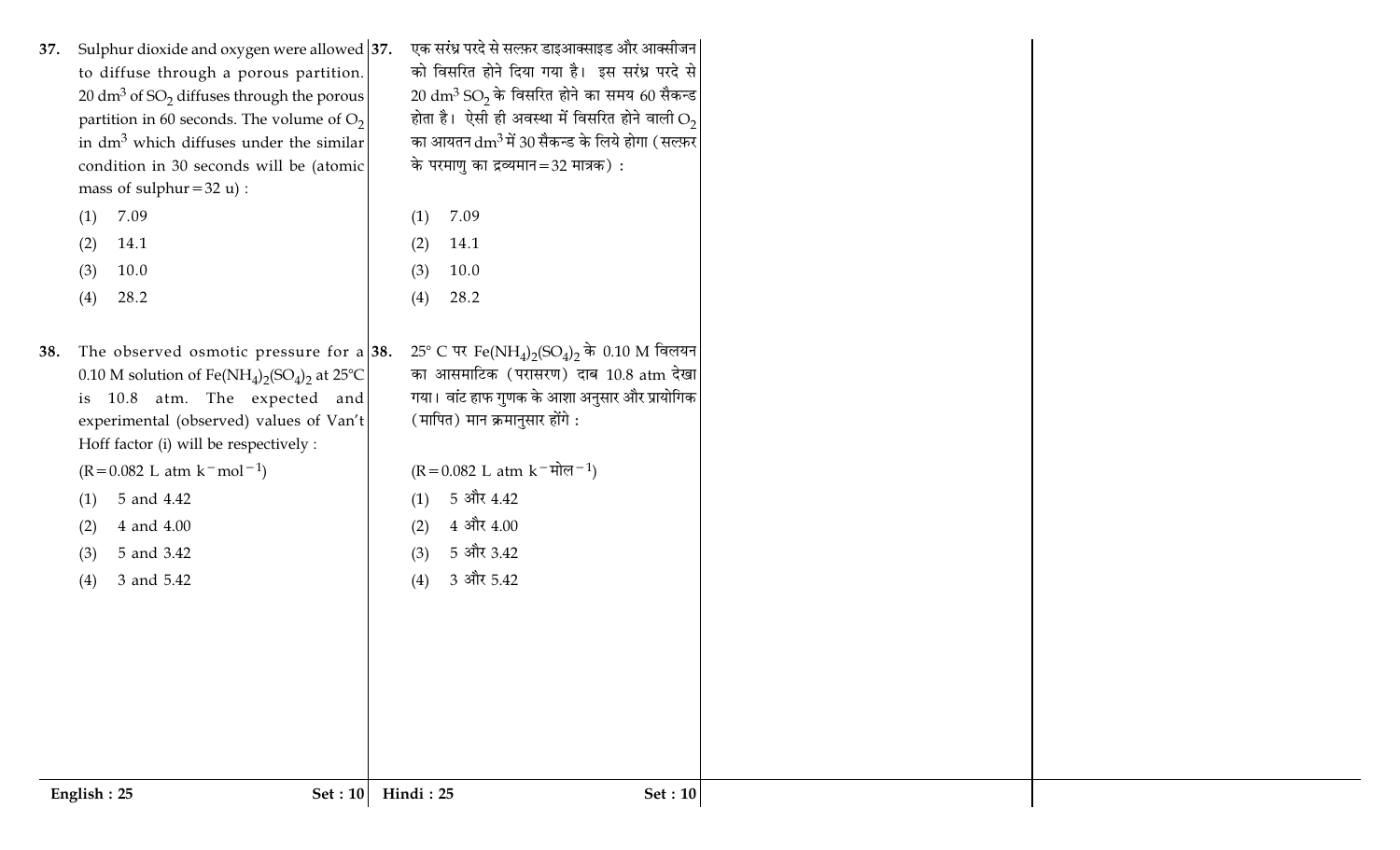| 39.         | The total number of octahedral void(s) per $ 39.$                                                      |           | घनाकार सुसंकुलित (निबिड़) संरचना में उपस्थित                                                                                                                                                                                                                                                    |
|-------------|--------------------------------------------------------------------------------------------------------|-----------|-------------------------------------------------------------------------------------------------------------------------------------------------------------------------------------------------------------------------------------------------------------------------------------------------|
|             | atom present in a cubic close packed                                                                   |           | प्रति परमाणु अष्टफलकीय रिक्तियों की सकल संख्या                                                                                                                                                                                                                                                  |
|             | structure is :                                                                                         | होगी :    |                                                                                                                                                                                                                                                                                                 |
| (1)         | $\overline{2}$                                                                                         | (1)       | 2                                                                                                                                                                                                                                                                                               |
| (2)         | $\overline{4}$                                                                                         | (2)       | $\overline{4}$                                                                                                                                                                                                                                                                                  |
| (3)         |                                                                                                        | (3)       | $\mathbf{1}$                                                                                                                                                                                                                                                                                    |
| (4)         | $\mathbf{3}$                                                                                           | (4)       | $\mathbf{3}$                                                                                                                                                                                                                                                                                    |
| 40.         | For an ideal solution of two components $ 40$ .                                                        |           | दो घटकों A और B के आदर्श विलयन के लिये निम्नों                                                                                                                                                                                                                                                  |
|             | A and B, which of the following is true?                                                               |           | में से कौन सही होगा ?                                                                                                                                                                                                                                                                           |
| (1)         | $\Delta H_{mixing}$ < 0 (zero)                                                                         | (1)       | $\Delta H_{\text{Haym}}$ < 0 (zero)                                                                                                                                                                                                                                                             |
| (2)         | $\Delta H_{\text{mixing}} > 0$ (zero)                                                                  | (2)       | $\Delta H_{\text{Haym}}$ > 0 (zero)                                                                                                                                                                                                                                                             |
| (3)         | $A - B$ interaction is stronger than                                                                   | (3)       | $A - A$ और $B - B$ की परस्पर प्रभाव से                                                                                                                                                                                                                                                          |
|             | $A - A$ and $B - B$ interactions                                                                       |           | $A - B$ का परस्पर प्रभाव अधिक प्रबल होगा।                                                                                                                                                                                                                                                       |
| (4)         | $A - A$ , $B - B$ and $A - B$ interactions                                                             | (4)       | $A - A$ , B – B और $A - B$ सभी परस्पर प्रभाव                                                                                                                                                                                                                                                    |
|             | are identical                                                                                          |           | एक समान हैं।                                                                                                                                                                                                                                                                                    |
| 41.         | Consider the reaction :                                                                                | 41.       | अभिक्रिया                                                                                                                                                                                                                                                                                       |
|             | $H_2SO_{3(aq)} + Sn_{(aq)}^{4+} + H_2O_{(l)} \rightarrow Sn_{(aq)}^{2+} + HSO_{4(aq)}^- + 3H_{(aq)}^+$ |           | $H_2SO_{3(\overline{3}q\overline{q}q\overline{q}q)} + Sn_{(\overline{3}q\overline{q}q\overline{q}q)}^{4+} + H_2O_{(l)} \rightarrow Sn_{(\overline{3}q\overline{q}q\overline{q}q)}^{2+} + HSO_{4(\overline{3}q\overline{q}q\overline{q}q)} + 3H_{(\overline{3}q\overline{q}q\overline{q}q)}^{+}$ |
|             | Which of the following statements is                                                                   |           | के सम्बन्ध में निम्न कथनों में से कौन-सा सही है?                                                                                                                                                                                                                                                |
|             | correct?                                                                                               |           |                                                                                                                                                                                                                                                                                                 |
| (1)         | $Sn^{4+}$ is the oxidizing agent because<br>it undergoes oxidation                                     | (1)       | $Sn^{4+}$ आक्सीकारक है क्योंकि इसका उपचयन<br>होता है।                                                                                                                                                                                                                                           |
| (2)         | $Sn^{4+}$ is the reducing agent because<br>it undergoes oxidation                                      | (2)       | $Sn^{4+}$ अपचायक है क्योंकि इसका उपचयन<br>होता है।                                                                                                                                                                                                                                              |
| (3)         | $H_2SO_3$ is the reducing agent because<br>it undergoes oxidation                                      | (3)       | $H_2SO_3$ अपचायक है क्योंकि इसका उपचयन<br>होता है।                                                                                                                                                                                                                                              |
| (4)         | $H_2SO_3$ is the reducing agent because<br>it undergoes reduction                                      | (4)       | $H2SO3$ अपचायक है क्योंकि इसका अपचयन<br>होता है।                                                                                                                                                                                                                                                |
| English: 26 | Set: 10                                                                                                | Hindi: 26 | Set: 10                                                                                                                                                                                                                                                                                         |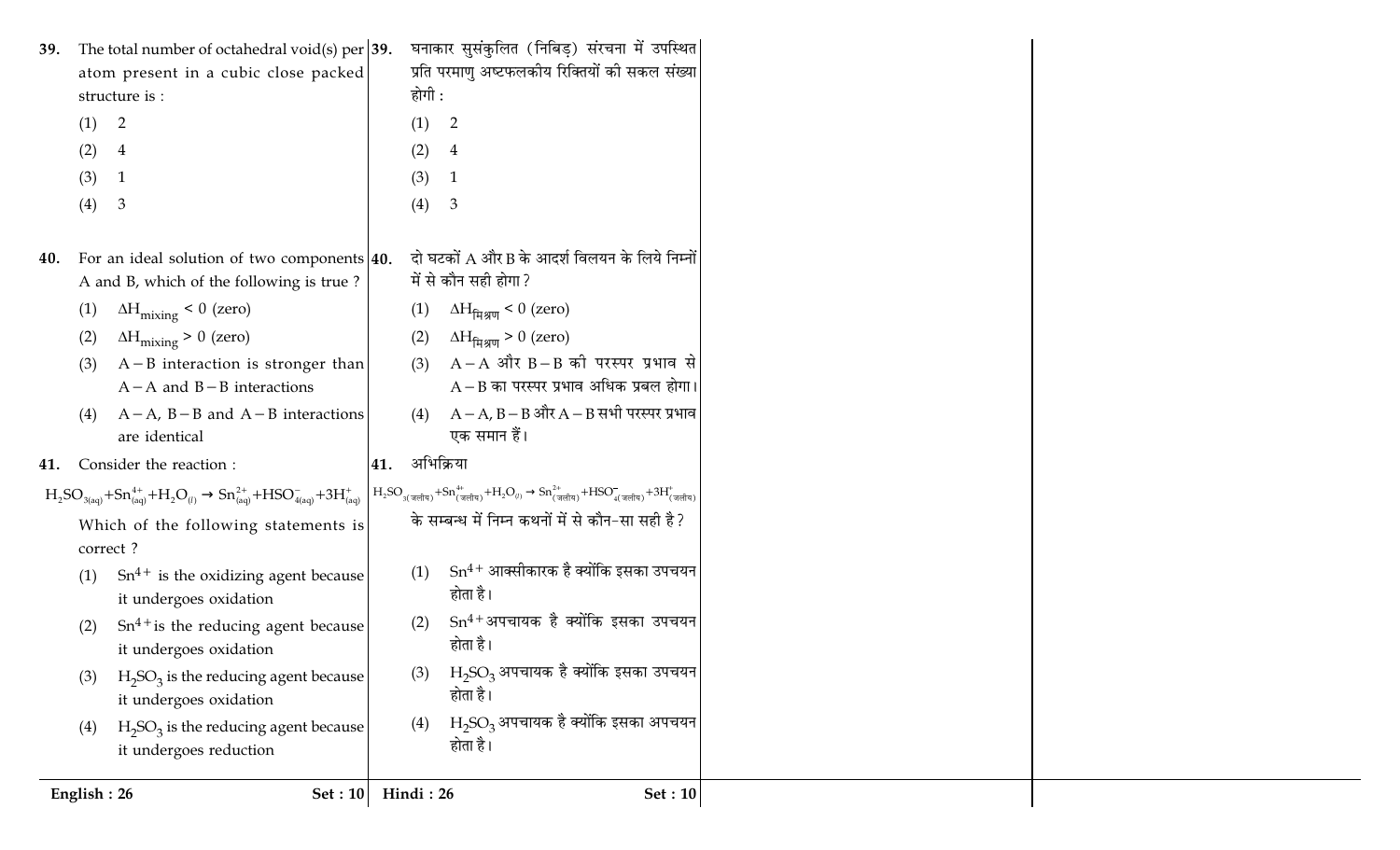|     | English: 27<br><b>Set: 10</b>                                                                                                                                                                                                                                     | Hindi: 27<br><b>Set: 10</b>                                                                                                                                                                                                        |
|-----|-------------------------------------------------------------------------------------------------------------------------------------------------------------------------------------------------------------------------------------------------------------------|------------------------------------------------------------------------------------------------------------------------------------------------------------------------------------------------------------------------------------|
|     |                                                                                                                                                                                                                                                                   |                                                                                                                                                                                                                                    |
|     | (4)<br>5                                                                                                                                                                                                                                                          | (4)<br>5                                                                                                                                                                                                                           |
|     | (3)<br>6                                                                                                                                                                                                                                                          | (3)<br>6                                                                                                                                                                                                                           |
|     | (2)<br>$\overline{4}$                                                                                                                                                                                                                                             | (2)<br>$\overline{4}$                                                                                                                                                                                                              |
|     | $\mathfrak{Z}$<br>(1)                                                                                                                                                                                                                                             | (1)<br>3                                                                                                                                                                                                                           |
|     | $\rightarrow$ Cr <sup>3+</sup> + Fe <sup>3+</sup> + CO <sub>2</sub> (Unbalanced)                                                                                                                                                                                  | $\rightarrow$ Cr <sup>3+</sup> + Fe <sup>3+</sup> + CO <sub>2</sub> (असंतुलित)                                                                                                                                                     |
|     | $Cr_2O_7^{2-} + Fe^{2+} + C_2O_4^{2-}$                                                                                                                                                                                                                            | $Cr_2O_7^{2-} + Fe^{2+} + C_2O_4^{2-}$                                                                                                                                                                                             |
| 44. | How many electrons are involved in the $ 44$ .<br>following redox reaction?                                                                                                                                                                                       | निम्न अपचयन-उपचयन अभिक्रिया में कितने इलेक्ट्रान<br>सहभागी हैं ?                                                                                                                                                                   |
|     | Geometrical isomerism<br>(4)                                                                                                                                                                                                                                      | ज्यामित्तिय सम-अवयवता<br>(4)                                                                                                                                                                                                       |
|     | Coordinate isomerism<br>(3)                                                                                                                                                                                                                                       | समन्वयी सम-अवयवता<br>(3)                                                                                                                                                                                                           |
|     | Ionisation isomerism<br>(2)                                                                                                                                                                                                                                       | आयनी सम-अवयवता<br>(2)                                                                                                                                                                                                              |
|     | Linkage isomerism<br>(1)                                                                                                                                                                                                                                          | लिंकेज (संयोगी) सम-अवयवता<br>(1)                                                                                                                                                                                                   |
|     | composition $M.5NH_3.Cl.SO_4$ has two<br>isomers, A and B. The solution of A gives<br>a white precipitate with $AgNO3$ solution<br>and the solution of B gives white<br>precipitate with $BaCl2$ solution. The type<br>of isomerism exhibited by the complex is : | संकर के दो समावयती $A$ और $B$ हैं। $A$ का विलयन<br>AgNO <sub>3</sub> के विलयन के साथ सफ़ेद अवक्षेप देता है<br>और B का विलयन BaCl, के विलयन के साथ सफ़ेद<br>अवक्षेप देता है। इस संकर द्वारा प्रदर्शित सम-अवयवता<br>का प्रकार होगा : |
| 43. | $F^-$<br>(4)<br>An octahedral complex with molecular 43.                                                                                                                                                                                                          | $F^-$<br>(4)<br>अणु संरचना M.5 NH <sub>3</sub> .Cl.SO <sub>4</sub> वाले अष्ट फलकीय                                                                                                                                                 |
|     | $B^3$ +<br>(3)                                                                                                                                                                                                                                                    | $B^3$ +<br>(3)                                                                                                                                                                                                                     |
|     | $O_2^{2-}$<br>(2)                                                                                                                                                                                                                                                 | $O_2^{2-}$<br>(2)                                                                                                                                                                                                                  |
|     | $Li+$<br>(1)                                                                                                                                                                                                                                                      | $Li+$<br>(1)                                                                                                                                                                                                                       |
| 42. | Which one of the following has largest $ 42$ .<br>ionic radius?                                                                                                                                                                                                   | निम्नों में से किसकी आयनिक त्रिज्या अधिकतम है?                                                                                                                                                                                     |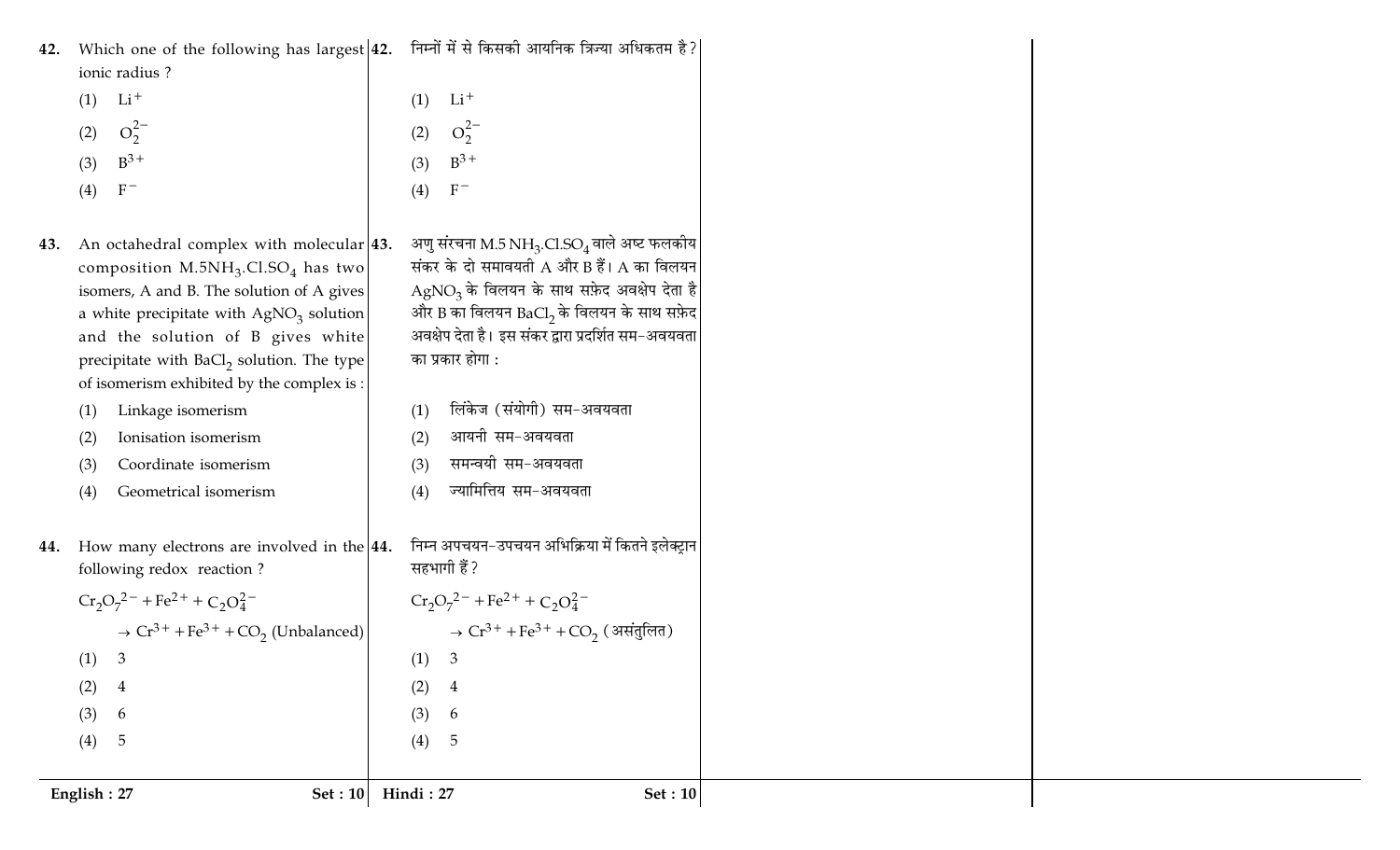| RbCl and $MgCl2$<br>(4)<br>(4)<br>निकल (Z = 28) एक ऋणी एक दन्तक लिगैंड से<br>combines<br>$Nickel(Z=28)$<br>with $a/46$ .<br>योग कर एक प्रतिचुम्बकीय संकर $[NiL_4]^2$ , बनाता<br>uninegative monodentate ligand to form<br>है। इस संकर से सम्बन्धित संकरण प्रकार और<br>a diamagnetic complex $[NiL_4]^{2-}$ . The<br>अयुगमित इलैक्ट्रानों की संख्या क्रमानुसार हैं :<br>hybridisation involved and the number of<br>unpaired electrons present in the complex<br>are respectively :<br>$sp^3$ , दो<br>$sp^3$ , two<br>(1)<br>(1)<br>$\text{dsp}^2$ , zero<br>$\rm{dsp^2}$ , शून्य<br>(2)<br>(2)<br>$\rm{dsp^2}$ , एक<br>$\rm{dsp}^2$ , one<br>(3)<br>(3)<br>$sp^3$ , शून्य<br>$sp^3$ , zero<br>(4)<br>(4)<br>इन कथनों में से कौन-सा कथन सत्य <b>नहीं</b> है?<br>Which of these statements is not true?<br>47.<br>$NO^{+}$ तथा $O_{2}$ समइलेक्ट्रानी नहीं हैं।<br>NO <sup>+</sup> is not isoelectronic with $O_2$<br>(1)<br>(1)<br>बोरान अपने यौगिकों में सदैव सहसंयोजी होता<br>B is always covalent in its<br>(2)<br>(2)<br>है।<br>compounds<br>जलीय विलयन में, Tl (III) की अपेक्षा Tl <sup>+</sup><br>In aqueous solution, the $TI^+$ ion is<br>(3)<br>(3)<br>आयन अत्याधिक स्थायी होता है।<br>much more stable than Tl (III)<br>$LiAlH4$ कार्बनिक संश्लेषणों में प्रयोग होने<br>$LiAlH4$ is a versatile reducing agent<br>(4)<br>(4)<br>वाला एक बहुमुखी अपचायक है।<br>in organic synthesis. | 45.<br>(1)<br>(2)<br>(3) | Amongst LiCl, RbCl, BeCl <sub>2</sub> and MgCl <sub>2</sub> the $ 45$ .<br>compounds with the greatest and the least<br>ionic character, respectively are :<br>LiCl and RbCl<br>RbCl and BeCl <sub>2</sub><br>$MgCl2$ and BeCl <sub>2</sub> | (1)<br>(2)<br>(3) | LiCl, RbCl, BeCl, और MgCl, में से अधिकतम<br>और न्यूनतम आयनी विशेषता रखने वाले यौगिक<br>क्रमानुसार हैं :<br>LiCl और RbCl<br>RbCl और BeCl <sub>2</sub><br>MgCl <sub>2</sub> और BeCl <sub>2</sub> |
|---------------------------------------------------------------------------------------------------------------------------------------------------------------------------------------------------------------------------------------------------------------------------------------------------------------------------------------------------------------------------------------------------------------------------------------------------------------------------------------------------------------------------------------------------------------------------------------------------------------------------------------------------------------------------------------------------------------------------------------------------------------------------------------------------------------------------------------------------------------------------------------------------------------------------------------------------------------------------------------------------------------------------------------------------------------------------------------------------------------------------------------------------------------------------------------------------------------------------------------------------------------------------------------------------------------------------------------------------------------------------------------------|--------------------------|---------------------------------------------------------------------------------------------------------------------------------------------------------------------------------------------------------------------------------------------|-------------------|------------------------------------------------------------------------------------------------------------------------------------------------------------------------------------------------|
|                                                                                                                                                                                                                                                                                                                                                                                                                                                                                                                                                                                                                                                                                                                                                                                                                                                                                                                                                                                                                                                                                                                                                                                                                                                                                                                                                                                             | 46.                      |                                                                                                                                                                                                                                             |                   | RbCl और MgCl <sub>2</sub>                                                                                                                                                                      |
|                                                                                                                                                                                                                                                                                                                                                                                                                                                                                                                                                                                                                                                                                                                                                                                                                                                                                                                                                                                                                                                                                                                                                                                                                                                                                                                                                                                             |                          |                                                                                                                                                                                                                                             |                   |                                                                                                                                                                                                |
|                                                                                                                                                                                                                                                                                                                                                                                                                                                                                                                                                                                                                                                                                                                                                                                                                                                                                                                                                                                                                                                                                                                                                                                                                                                                                                                                                                                             | 47.                      |                                                                                                                                                                                                                                             |                   |                                                                                                                                                                                                |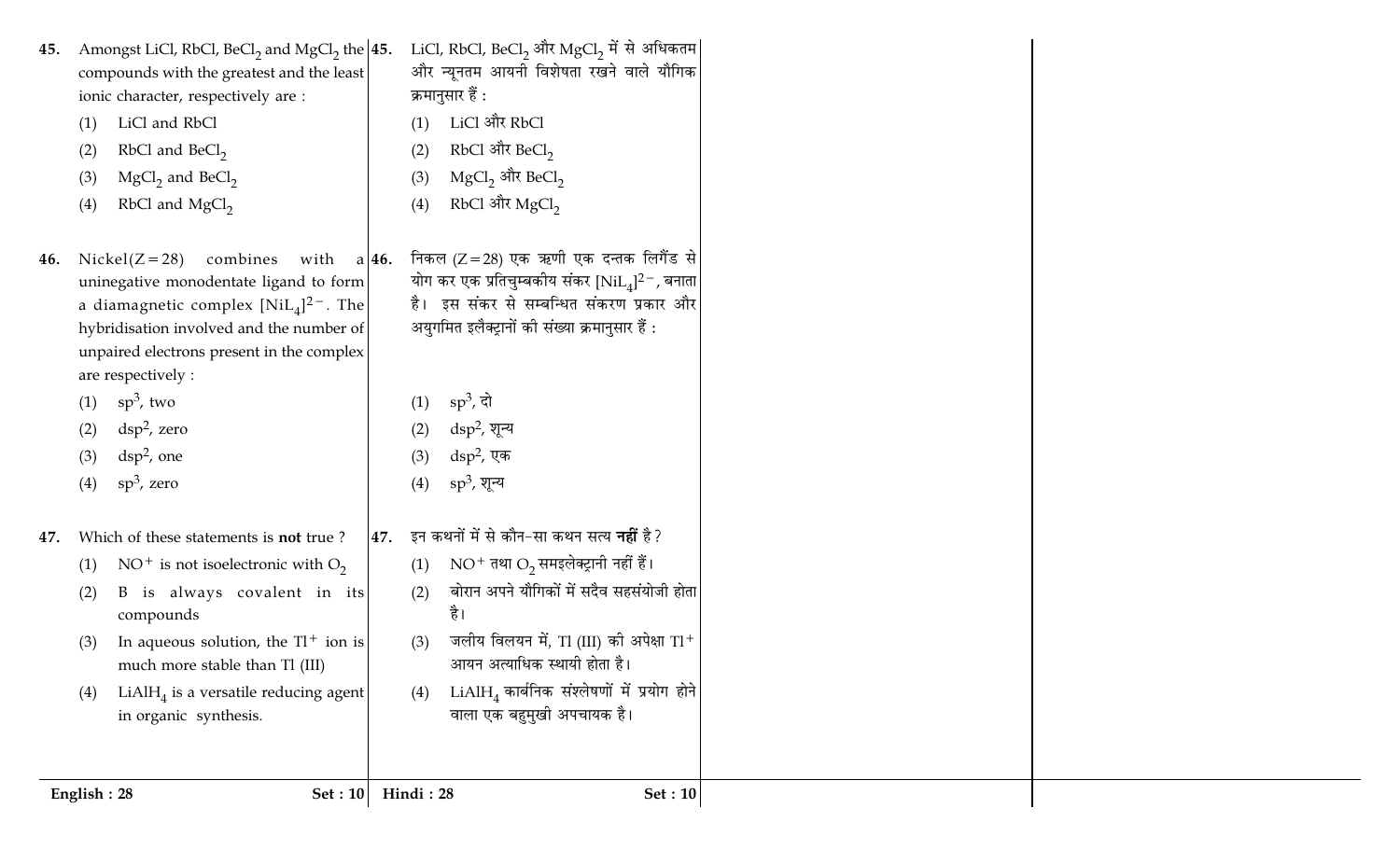| Example of a three-dimensional silicate $ 48.$ त्रि-विमीय सिलिकेटों के उदाहरण हैं : |                                                       |
|-------------------------------------------------------------------------------------|-------------------------------------------------------|
| is:                                                                                 |                                                       |
| Zeolites                                                                            | ज़ियोलाइटें                                           |
| (1)                                                                                 | (1)                                                   |
| Ultramarines                                                                        | अल्ट्रामैरीनें                                        |
| (2)                                                                                 | (2)                                                   |
| Feldspars                                                                           | फेल्डस्पारें                                          |
| (3)                                                                                 | (3)                                                   |
| Beryls                                                                              | बेरिलें                                               |
| (4)                                                                                 | (4)                                                   |
| Amongst the following, identify the 49.                                             | निम्नों में +6 उपचयन अवस्था के परमाणु वाले            |
| species with an atom in $+6$ oxidation                                              | स्पीशीज़ की पहचान कीजिये।                             |
| state:                                                                              |                                                       |
| $[MnO4]$ <sup>-</sup>                                                               | $[MnO4]$ <sup>-</sup>                                 |
| (1)                                                                                 | (1)                                                   |
| $[Cr(CN)6]^{3-}$                                                                    | $[Cr(CN)6]^{3-}$                                      |
| (2)                                                                                 | (2)                                                   |
| $Cr_2O_3$                                                                           | $Cr_2O_3$                                             |
| (3)                                                                                 | (3)                                                   |
| CrO <sub>2</sub> Cl <sub>2</sub>                                                    | CrO <sub>2</sub> Cl <sub>2</sub>                      |
| (4)                                                                                 | (4)                                                   |
|                                                                                     |                                                       |
| Which one of the following ores is known $ 50$ .                                    | निम्न में से कौन मैलाकाइट अयस्क नाम से जानी           |
| as Malachite:                                                                       | जाती है :                                             |
| Cu <sub>2</sub> O                                                                   | Cu <sub>2</sub> O                                     |
| (1)                                                                                 | (1)                                                   |
| Cu <sub>2</sub> S                                                                   | Cu <sub>2</sub> S                                     |
| (2)                                                                                 | (2)                                                   |
| CuFeS <sub>2</sub>                                                                  | CuFeS <sub>2</sub>                                    |
| (3)                                                                                 | (3)                                                   |
| Cu(OH) <sub>2</sub> .CuCO <sub>3</sub>                                              | $Cu(OH)_{2}$ . CuCO <sub>3</sub>                      |
| (4)                                                                                 | (4)                                                   |
|                                                                                     |                                                       |
| The major product formed when 1, 1, $1 - 51$ .                                      | जब 1, 1, 1 - ट्राइक्लोरोप्रोपेन की जलीय पोटैशियम      |
| trichloro - propane is treated with aqueous                                         | हाड्राक्साइड से क्रिया की जाती है तो प्राप्त हुई बढ़ी |
| potassium hydroxide is :                                                            | मात्रा का क्रिया फल होता है :                         |
| Propyne                                                                             | प्रोपाइन                                              |
| (1)                                                                                 | (1)                                                   |
| 1 - Propanol                                                                        | 1 - प्रोपेनॉल                                         |
| (2)                                                                                 | (2)                                                   |
| 2 - Propanol                                                                        | 2 - प्रोपेनॉल                                         |
| (3)                                                                                 | (3)                                                   |
| Propionic acid                                                                      | प्रोपियानिक ऐसिड                                      |
| (4)                                                                                 | (4)                                                   |
| English: 29                                                                         | Hindi: 29                                             |
| Set: 10                                                                             | Set: 10                                               |
|                                                                                     |                                                       |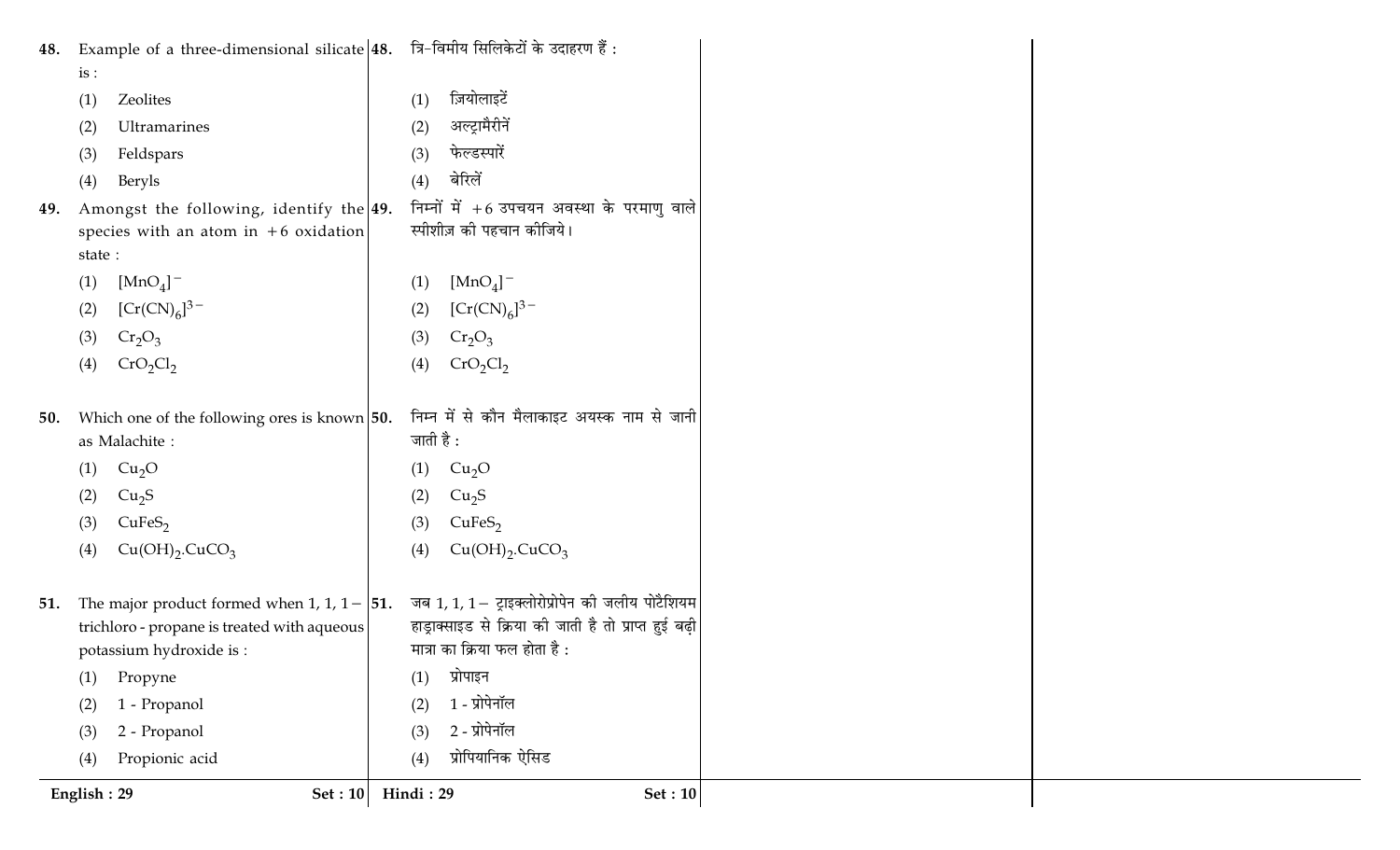| Which one of the following is an example  52. इन में से कौन तापदृढ़ बहुलक है?<br>52.<br>of thermosetting polymers? |                                               |  |
|--------------------------------------------------------------------------------------------------------------------|-----------------------------------------------|--|
| Neoprene<br>(1)                                                                                                    | नियोप्रीन<br>(1)                              |  |
| Buna -N<br>(2)                                                                                                     | बूना - N<br>(2)                               |  |
| Nylon 6, 6<br>(3)                                                                                                  | नाइलान $6, 6$<br>(3)                          |  |
| Bakelite<br>(4)                                                                                                    | बैकेलाइट<br>$\left(4\right)$                  |  |
| The correct IUPAC name of the following $ 53$ .<br>53.<br>compound                                                 | इस यौगिक                                      |  |
|                                                                                                                    |                                               |  |
| is:                                                                                                                | का सही IUPAC नाम है:                          |  |
| 4 - methyl - 3 - ethylhexane<br>(1)                                                                                | 4 - मेथिल - 3 - एथिलहैक्सेन<br>(1)            |  |
| 3 - ethyl - 4 - methylhexane<br>(2)                                                                                | 3 - एथिल - 4 - मेथिलहैक्सेन<br>(2)            |  |
| 3, 4 - ethylmethylhexane<br>(3)                                                                                    | 3, 4 - एथिलमेथिलहैक्सेन<br>(3)                |  |
| 4 - ethyl - 3 - methylhexane<br>(4)                                                                                | 4 - एथिल - 3 - मेथिलहैक्सेन<br>(4)            |  |
| Which one of the following substituents at $ 54$ .<br>54.                                                          | निम्न प्रतिस्थापकों में से कौन फैनाक्साइड आयन |  |
| para-position is most effective in                                                                                 |                                               |  |
| $-$ O $-$                                                                                                          | , के पैरा स्थान पर होने से इसे                |  |
| stabilizing the phenoxide                                                                                          | अधिकतम स्थायी बनाने में प्रभावी होता है?      |  |
| ion?                                                                                                               |                                               |  |
| $-CH3$<br>(1)                                                                                                      | $-CH3$<br>(1)                                 |  |
| $-OCH3$<br>(2)                                                                                                     | $-OCH3$<br>(2)                                |  |
| $-COCH3$<br>(3)                                                                                                    | $-COCH3$<br>(3)                               |  |
| $-CH2OH$<br>(4)                                                                                                    | $-CH2OH$<br>(4)                               |  |
|                                                                                                                    |                                               |  |
| English: 30<br>Set: 10                                                                                             | Hindi: 30<br>Set: 10                          |  |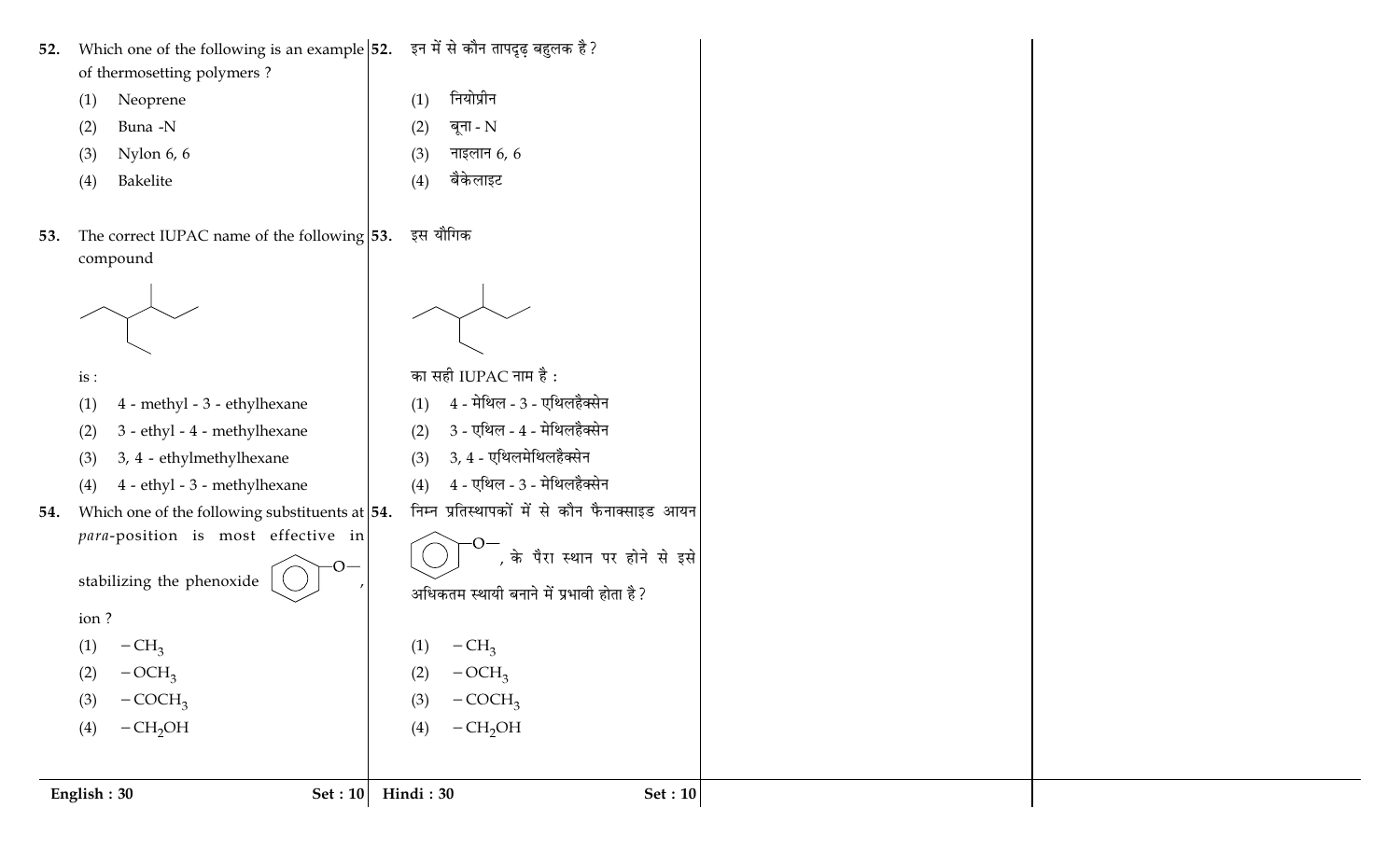| 55. | The final product formed when Methyl 55.<br>amine is treated with $NaNO2$ and HCl<br>is:<br>Diazomethane<br>(1)<br>Methylalcohol<br>(2)<br>Methylcyanide<br>(3)<br>Nitromethane<br>(4)                           | मेथिल एमीन की $\mathrm{NaNO}_2$ और HCl के साथ क्रिया<br>करने पर उपलब्ध अन्तिम अभिक्रिया फल होता है:<br>डाइऐज़ोमीथेन<br>(1)<br>मेथिल ऐल्कोहाल<br>(2)<br>मेथिलसियानाइड<br>(3)<br>नाइट्रोमीथेन<br>(4)    |
|-----|------------------------------------------------------------------------------------------------------------------------------------------------------------------------------------------------------------------|-------------------------------------------------------------------------------------------------------------------------------------------------------------------------------------------------------|
| 56. | Which one of the following compounds 56.<br>will not be soluble in sodium<br>bicarbonate?<br>2, 4, 6 - Trinitrophenol<br>(1)<br>Benzoic acid<br>(2)<br>$o$ - Nitrophenol<br>(3)<br>Benzene sulphonic acid<br>(4) | इनमें से कौन-सा यौगिक सोडियम बाइकार्बोनेट में<br>नहीं घुलेगा ?<br>$2, 4, 6$ - ट्राईनाइट्रोफ़िनॉल<br>(1)<br>बैन्ज़ोइक ऐसिड<br>(2)<br>$o$ - नाइट्रोफ़िनॉल<br>(3)<br>बैन्ज़ीन सल्फ़ानिक ऐसिड<br>(4)      |
| 57. | Williamson synthesis of ether is an example $ 57.$<br>of:<br>Nucleophilic addition<br>(1)<br>Electrophilic addition<br>(2)<br>Electrophilic substitution<br>(3)<br>Nucleophilic substitution<br>(4)              | ईथर का विलियमसन संश्लेषण इनमें से किस का<br>उदाहरण है ?<br>न्यूक्लियोफ़िलिक संकलन<br>(1)<br>इलैक्ट्रोफ़िलिक संकलन<br>(2)<br>इलैक्ट्रोफ़िलिक प्रतिस्थापन<br>(3)<br>न्यूक्लियोफ़िलिक प्रतिस्थापन<br>(4) |
|     | English: 31<br>Set: 10                                                                                                                                                                                           | Hindi: 31<br><b>Set</b> : 10                                                                                                                                                                          |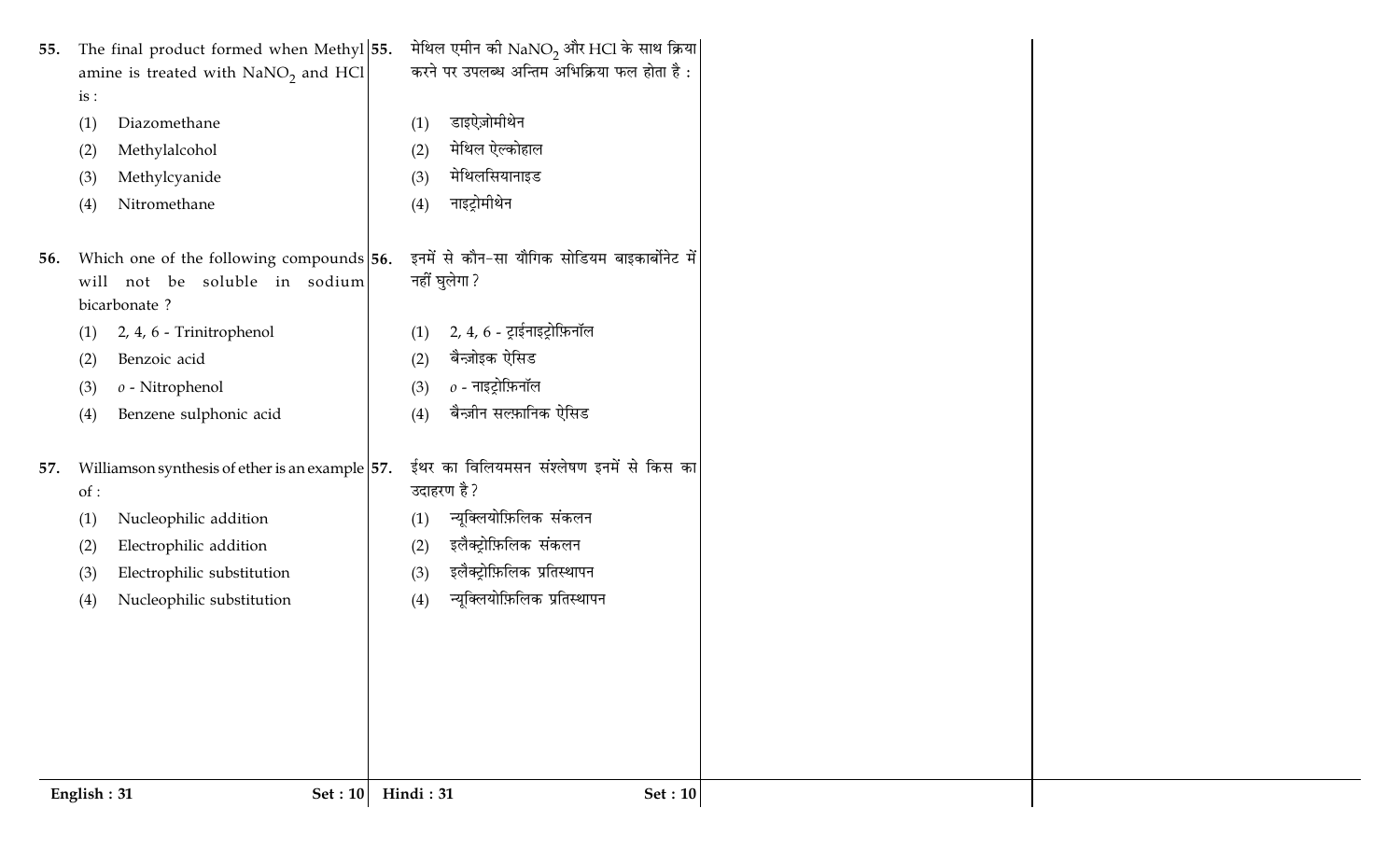|     | English: 32 | Set: 10                                            | Hindi: 32  |                                                      | <b>Set: 10</b> |
|-----|-------------|----------------------------------------------------|------------|------------------------------------------------------|----------------|
|     |             |                                                    |            |                                                      |                |
|     |             |                                                    |            |                                                      |                |
|     |             |                                                    |            |                                                      |                |
|     |             |                                                    |            |                                                      |                |
|     |             |                                                    |            |                                                      |                |
|     |             |                                                    |            |                                                      |                |
|     |             |                                                    |            |                                                      |                |
|     |             |                                                    |            |                                                      |                |
|     |             |                                                    |            |                                                      |                |
|     |             |                                                    |            |                                                      |                |
|     |             |                                                    |            |                                                      |                |
|     |             |                                                    |            |                                                      |                |
|     |             |                                                    |            |                                                      |                |
|     |             |                                                    |            |                                                      |                |
|     |             |                                                    |            |                                                      |                |
|     | (4)         | Acetic acid                                        | (4)        | एसीटिक ऐसिड                                          |                |
|     | (3)         | Butyric acid                                       | (3)        | ब्युटीरिक ऐसिड                                       |                |
|     | (2)         | Lactic acid                                        | (2)        | लैक्टिक ऐसिड                                         |                |
|     | (1)         | Pyruvic acid                                       | (1)        | पाइरुविक ऐसिड                                        |                |
|     |             | acid present in rancid butter is :                 |            | में से कौन-सा होता है ?                              |                |
| 59. | (4)         | Among the following organic acids, the $\vert$ 59. |            | दुर्गन्धी मक्खन में पाया जाने वाला ऐसिड निम्न ऐसिडों |                |
|     | (3)         | Dipole - Dipole interactions<br>Hydrogen bonding   | (3)<br>(4) | हाइड्रोजन आबन्धन                                     |                |
|     | (2)         | van der Waals forces                               | (2)        | द्विध्रुव - द्विध्रुव परस्पर क्रिया                  |                |
|     | (1)         | Electrostatic attractions                          | (1)        | स्थिरवैद्युत आकर्षण<br>वानडर वाल के बल               |                |
|     |             | DNA is the operation of :                          |            | संरचना का कारण होती है ?                             |                |
| 58. |             | The reason for double helical structure of $58$ .  |            | इनमें से कौन-सी क्रिया DNA की दोहरी कुण्डलीदार       |                |
|     |             |                                                    |            |                                                      |                |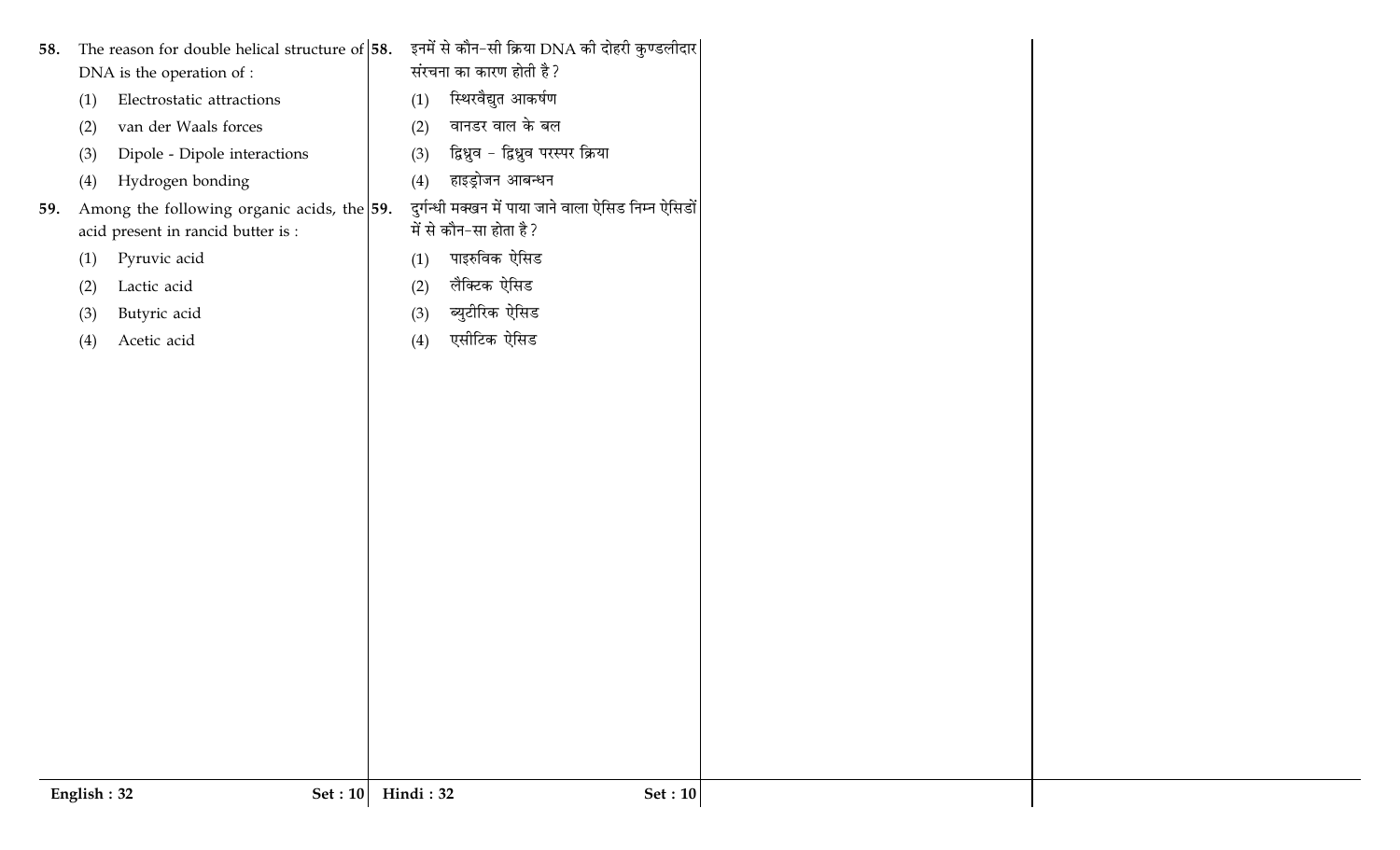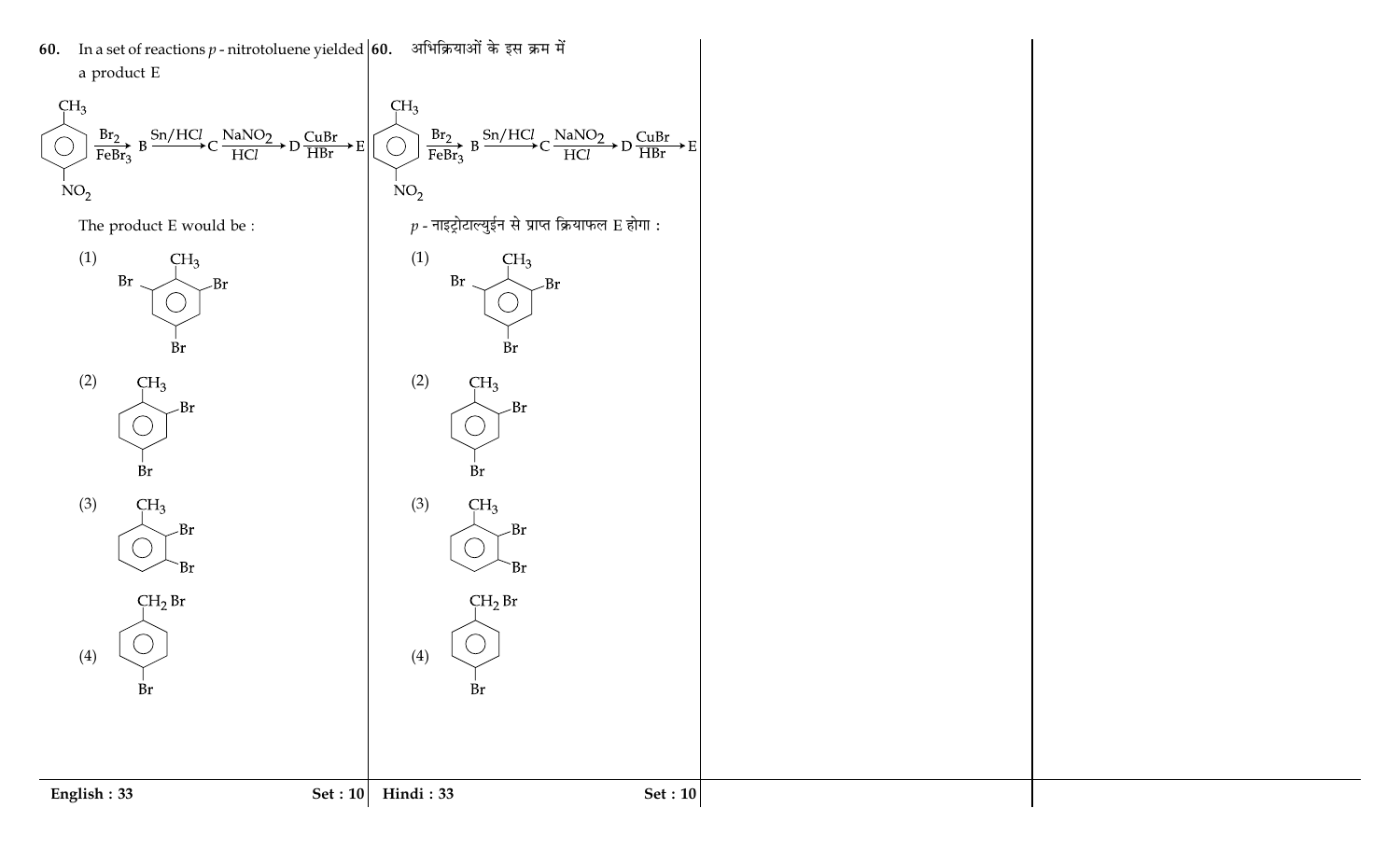|     | <b>PART C - MATHEMATICS</b>                                                                              | भाग $C - \eta$ णित                                                                                                      |
|-----|----------------------------------------------------------------------------------------------------------|-------------------------------------------------------------------------------------------------------------------------|
|     | <b>61.</b> Let $f : \mathbf{R} \to \mathbf{R}$ be defined by $f(x) = \frac{ x  - 1}{ x  + 1}$ <b>61.</b> | माना $f: \mathbf{R}\rightarrow\mathbf{R}$ , $f(x) = \frac{ x  - 1}{ x  + 1}$ द्वारा परिभाषित है,                        |
|     | then $f$ is :                                                                                            | तो $f$ :                                                                                                                |
|     | both one - one and onto<br>(1)                                                                           | एकैकी तथा आच्छादी दोनों हैं।<br>(1)                                                                                     |
|     | one - one but not onto<br>(2)                                                                            | एकैकी है पर आच्छादी नहीं है।<br>(2)                                                                                     |
|     | onto but not one - one<br>(3)                                                                            | आच्छादी है पर एकैकी नहीं है।<br>(3)                                                                                     |
|     | neither one - one nor onto.<br>(4)                                                                       | न तो एकैकी है और न ही आच्छादी है।<br>(4)                                                                                |
| 62. | For all complex numbers z of the form $62$ .                                                             | $1 + i\alpha$ , $\alpha \in \mathbb{R}$ की प्रकार की सभी सम्मिश्र संख्याओं                                              |
|     | $1 + i\alpha$ , $\alpha \in \mathbb{R}$ , if $z^2 = x + iy$ , then :                                     | <i>z</i> के लिये, यदि $z^2 = x + iy$ है, तो :                                                                           |
|     | (1) $y^2-4x+2=0$                                                                                         | (1) $y^2-4x+2=0$                                                                                                        |
|     | $y^2 + 4x - 4 = 0$<br>(2)                                                                                | (2) $y^2 + 4x - 4 = 0$                                                                                                  |
|     | (3) $y^2-4x+4=0$                                                                                         | (3) $y^2-4x+4=0$                                                                                                        |
|     | (4) $y^2 + 4x + 2 = 0$                                                                                   | (4) $y^2 + 4x + 2 = 0$                                                                                                  |
| 63. |                                                                                                          | The equation $\sqrt{3x^2 + x + 5} = x - 3$ , where $x \mid 63$ . समीकरण $\sqrt{3x^2 + x + 5} = x - 3$ , जहाँ x वास्तविक |
|     | is real, has :                                                                                           | है, का / के :                                                                                                           |
|     | no solution<br>(1)                                                                                       | कोई हल नहीं हैं।<br>(1)                                                                                                 |
|     | exactly one solution<br>(2)                                                                              | ठीक एक हल है।<br>(2)                                                                                                    |
|     | exactly two solutions<br>(3)                                                                             | ठीक दो हल हैं।<br>(3)                                                                                                   |
|     | exactly four solutions.<br>(4)                                                                           | ठीक चार हल हैं।<br>(4)                                                                                                  |
|     |                                                                                                          |                                                                                                                         |
|     |                                                                                                          |                                                                                                                         |
|     |                                                                                                          |                                                                                                                         |
|     |                                                                                                          |                                                                                                                         |
|     |                                                                                                          |                                                                                                                         |
|     | Set : $10$<br>English: 34                                                                                | Hindi: 34<br><b>Set: 10</b>                                                                                             |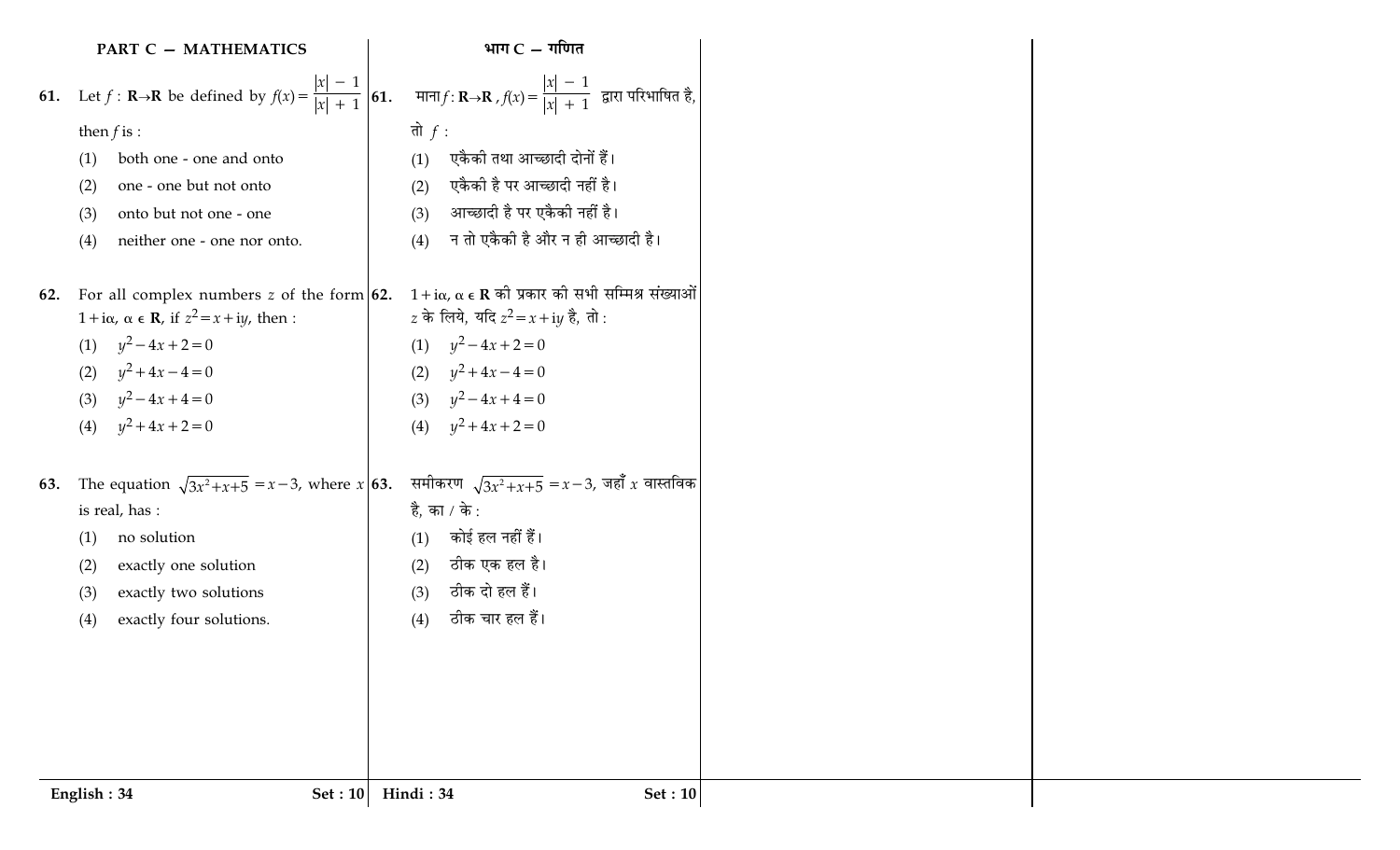| Let A and B be any two $3 \times 3$ matrices. If <b>64.</b><br>64.<br>A is symmetric and B is skewsymmetric,<br>then the matrix $AB - BA$ is :<br>skewsymmetric<br>(1)<br>symmetric<br>(2)<br>neither<br>symmetric<br>(3)<br>nor<br>skewsymmetric<br>I or $-I$ , where I is an identity matrix.<br>(4) | माना A तथा B कोई दो $3\times3$ के आव्यूह हैं। यदि A<br>सममित है तथा B विषम सममित है, तो आव्यूह<br>$AB-BA$ :<br>विषम सममित है<br>(1)<br>सममित है<br>(2)<br>न तो सममित हैं और न ही विषम सममित है<br>(3)<br>I अथवा −I हैं, जहाँ I एक तत्समक आव्यूह<br>(4)                                                                                                                                                                                                                                          |
|--------------------------------------------------------------------------------------------------------------------------------------------------------------------------------------------------------------------------------------------------------------------------------------------------------|-------------------------------------------------------------------------------------------------------------------------------------------------------------------------------------------------------------------------------------------------------------------------------------------------------------------------------------------------------------------------------------------------------------------------------------------------------------------------------------------------|
| 65. If                                                                                                                                                                                                                                                                                                 | है।                                                                                                                                                                                                                                                                                                                                                                                                                                                                                             |
| then the value of $\sum_{r=1}^{n-1} \Delta_r$ :<br>depends only on a<br>(1)<br>depends only on n<br>(2)<br>depends both on a and n<br>(3)<br>is independent of both a and n.<br>(4)                                                                                                                    | $\Delta_r = \begin{vmatrix} r & 2r-1 & 3r-2 \\ \frac{n}{2} & n-1 & a \\ \frac{1}{2}n(n-1) & (n-1)^2 & \frac{1}{2}(n-1)(3n+4) \end{vmatrix}$ , $\Delta_r = \begin{vmatrix} 65. & 4\pi/3 & 2n-1 & 3n-2 \\ \frac{n}{2} & n-1 & a \\ \frac{1}{2}n(n-1) & (n-1)^2 & \frac{1}{2}(n-1)(3n+4) \end{vmatrix}$<br>हैं, तो $\sum_{r=1}^{n-1} \Delta_r$ का मान :<br>केवल a पर निर्भर है<br>(1)<br>केवल n पर निर्भर है<br>(2)<br>a तथा n दोनों पर निर्भर हैं<br>(3)<br>a तथा n दोनों से स्वतंत्र हैं।<br>(4) |
| English: 35<br>Set: 10                                                                                                                                                                                                                                                                                 | Hindi: 35<br>Set : $10$                                                                                                                                                                                                                                                                                                                                                                                                                                                                         |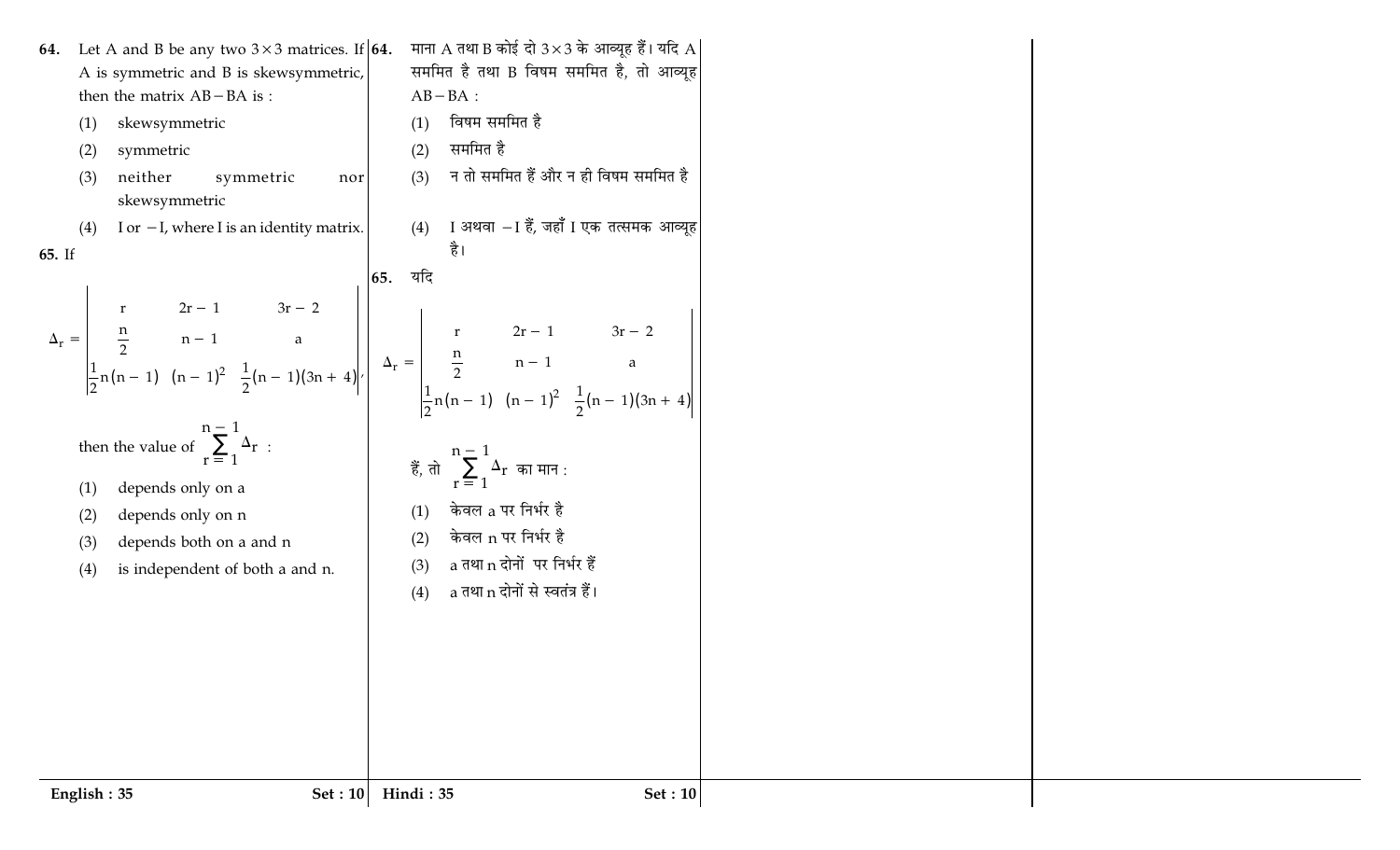| English: 36<br>Set: 10                              | Hindi: 36<br>Set: 10                                                                                                                                                                                                                                                                                                                                                                                                                                           |
|-----------------------------------------------------|----------------------------------------------------------------------------------------------------------------------------------------------------------------------------------------------------------------------------------------------------------------------------------------------------------------------------------------------------------------------------------------------------------------------------------------------------------------|
|                                                     |                                                                                                                                                                                                                                                                                                                                                                                                                                                                |
|                                                     |                                                                                                                                                                                                                                                                                                                                                                                                                                                                |
|                                                     |                                                                                                                                                                                                                                                                                                                                                                                                                                                                |
|                                                     |                                                                                                                                                                                                                                                                                                                                                                                                                                                                |
| (4)                                                 | $^{253}C_4$<br>(4)                                                                                                                                                                                                                                                                                                                                                                                                                                             |
| 4n<br>(3)                                           | (3)<br>4n                                                                                                                                                                                                                                                                                                                                                                                                                                                      |
|                                                     | (1)<br>${}^{10}C_4$<br>(2)                                                                                                                                                                                                                                                                                                                                                                                                                                     |
|                                                     |                                                                                                                                                                                                                                                                                                                                                                                                                                                                |
| $(1 + x^{n} + x^{253})^{10}$ , (where n ≤ 22 is any | $(1+x^n+x^{253})^{10}$ , (जहाँ n ≤ 22 कोई धन पूर्णांक<br>हैं)के प्रसार में $x^{1012}$ का गुणांक हैं :                                                                                                                                                                                                                                                                                                                                                          |
|                                                     |                                                                                                                                                                                                                                                                                                                                                                                                                                                                |
| (14, 17)<br>(4)                                     | (14, 17)<br>(4)                                                                                                                                                                                                                                                                                                                                                                                                                                                |
|                                                     | [10, 12)<br>(2)<br>(11, 13]<br>(3)                                                                                                                                                                                                                                                                                                                                                                                                                             |
|                                                     | [8, 9]<br>(1)                                                                                                                                                                                                                                                                                                                                                                                                                                                  |
| in the tournament lies in the interval :            |                                                                                                                                                                                                                                                                                                                                                                                                                                                                |
|                                                     |                                                                                                                                                                                                                                                                                                                                                                                                                                                                |
|                                                     | अधिक हैं, तो पुरुषों की संख्या, जिन्होंने प्रतियोगीता में<br>भाग लिया, निम्न अंतराल में हैं :                                                                                                                                                                                                                                                                                                                                                                  |
| games that the men played between them-             | द्वारा महिलाओं के साथ खेली बारियों की संख्या से 66                                                                                                                                                                                                                                                                                                                                                                                                             |
|                                                     | आपस में जितनी बारियां खेली उनकी संख्या पुरुषों                                                                                                                                                                                                                                                                                                                                                                                                                 |
|                                                     | पुरुषों ने भाग लिया जिसमें प्रत्येक प्रतियोगी ने शेष<br>प्रत्येक प्रतियोगी से दो बारियां खेली। यदि पुरुषों ने                                                                                                                                                                                                                                                                                                                                                  |
| Two women and some men participated 66.             | शतरंज की एक प्रतियोगिता में दो महिलाओं तथा कुछ                                                                                                                                                                                                                                                                                                                                                                                                                 |
|                                                     | in a chess tournament in which every<br>participant played two games with each<br>of the other participants. If the number of<br>selves exceeds the number of games that<br>the men played with the women by 66,<br>then the number of men who participated<br>[8, 9]<br>(1)<br>[10, 12)<br>(2)<br>(11, 13]<br>(3)<br>The coefficient of $x^{1012}$ in the expansion of <b>67.</b><br>positive integer), is :<br>(1) 1<br>${}^{10}C_4$<br>(2)<br>${}^{253}C_4$ |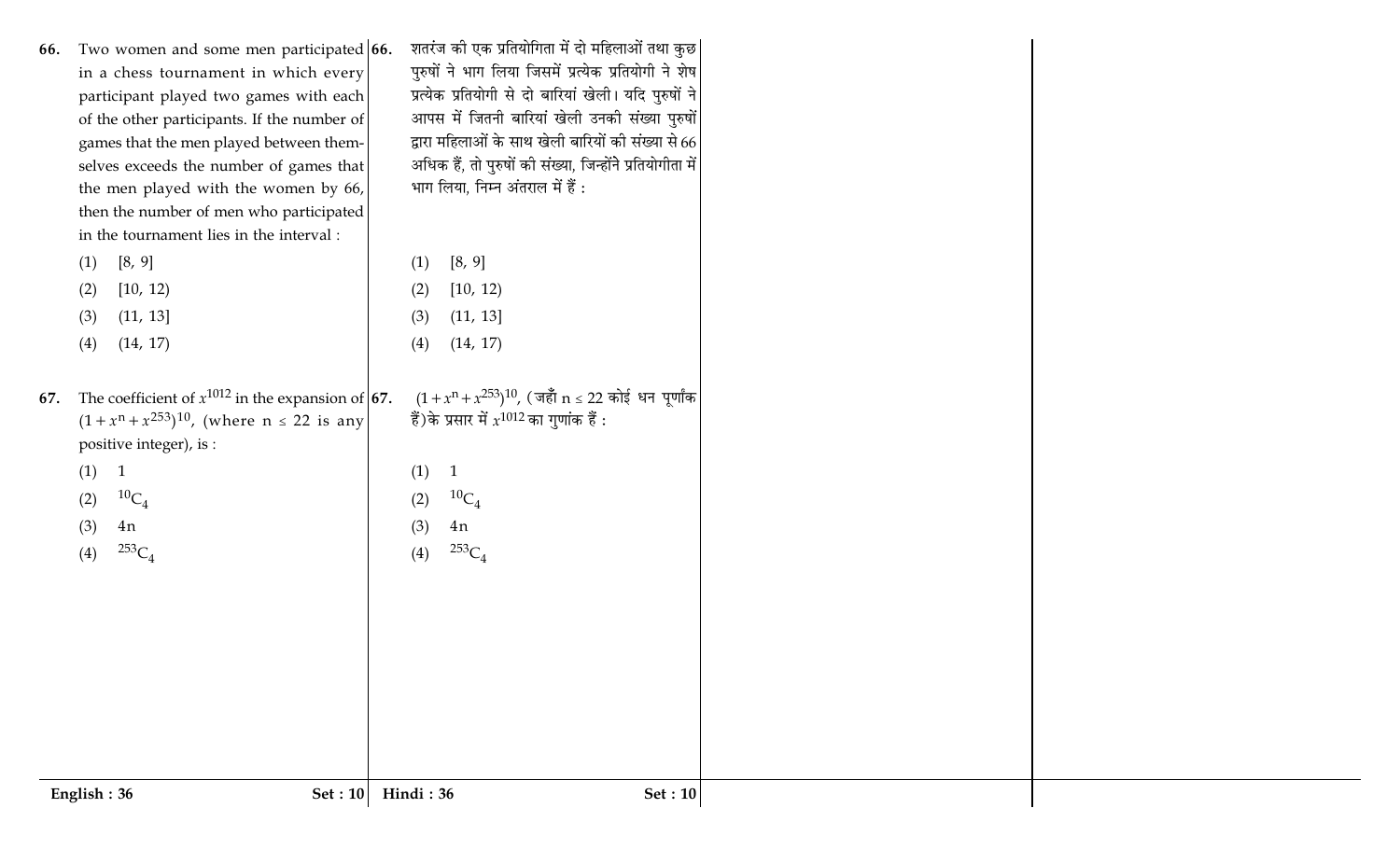|     | English: 37<br><b>Set: 10</b>                        | Hindi: 37<br><b>Set: 10</b>                                                                                                                                       |
|-----|------------------------------------------------------|-------------------------------------------------------------------------------------------------------------------------------------------------------------------|
|     |                                                      |                                                                                                                                                                   |
|     |                                                      |                                                                                                                                                                   |
|     |                                                      |                                                                                                                                                                   |
|     |                                                      |                                                                                                                                                                   |
|     |                                                      |                                                                                                                                                                   |
|     |                                                      |                                                                                                                                                                   |
|     |                                                      |                                                                                                                                                                   |
|     | 1399<br>(4)                                          | 1399<br>(4)                                                                                                                                                       |
|     | 689<br>(2)<br>1287<br>(3)                            | 689<br>(2)<br>1287<br>(3)                                                                                                                                         |
|     | 56<br>(1)                                            | 56<br>(1)                                                                                                                                                         |
|     | Then $\sum_{n=1}^{56} f(n)$ is equal to :            | $\sum_{n=1}^{56} f(n)$ बराबर है :                                                                                                                                 |
|     |                                                      |                                                                                                                                                                   |
|     | the greatest integer less than or equal to $n$ .     | पूर्णांक, जो $n$ से छोटा अथवा बराबर है, तो                                                                                                                        |
|     |                                                      | 69. Let $f(n) = \left[\frac{1}{3} + \frac{3n}{100}\right]n$ , where [n] denotes 69. माना $f(n) = \left[\frac{1}{3} + \frac{3n}{100}\right]n$ , जहाँ [n] एक महत्तम |
|     |                                                      |                                                                                                                                                                   |
|     | (3)<br>16<br>(4)                                     | (4)<br>16                                                                                                                                                         |
|     | 8<br>(2)<br>12                                       | (2)<br>8<br>12<br>(3)                                                                                                                                             |
|     | (1) 4                                                | (1)<br>$\overline{4}$                                                                                                                                             |
|     | number of terms in the A.P. is:                      |                                                                                                                                                                   |
|     | exceeds the first term by $10\frac{1}{2}$ , then the | समांतर श्रेढ़ी में पदों की संख्या है:                                                                                                                             |
|     | that the even terms is 30. If the last term          | है। यदि अंतिम पद, प्रथम पद से $10\frac{1}{2}\,$ अधिक है, तो $\Big $                                                                                               |
|     | the sum of the odd terms in it is 24 and             | विषम पदों का योग 24 है तथा सम पदों का योग 30                                                                                                                      |
| 68. | The number of terms in an A.P. is even; $ 68$ .      | किसी समांतर श्रेढ़ी में पदों की संख्या सम है। इसके                                                                                                                |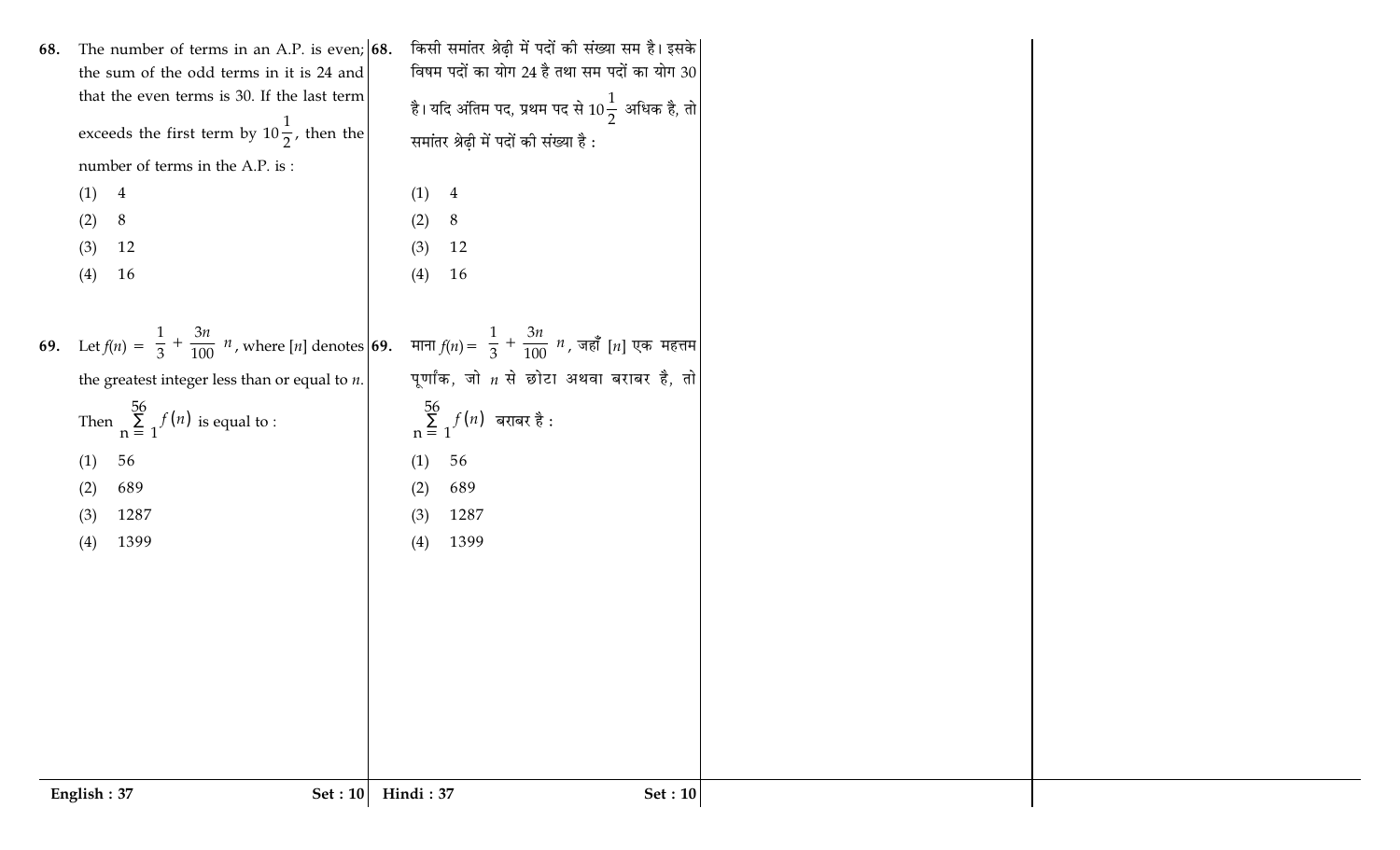| If the function<br>70. |
|------------------------|
|------------------------|

| 70. | If the function<br>$f(x) = \begin{cases} \frac{\sqrt{2 + \cos x} - 1}{(\pi - x)^2}, x \neq \pi \\ k, x = \pi \end{cases}$                                                                                                                                                                                                            | 70. यदि फलन $f(x) = \begin{cases} \frac{\sqrt{2 + \cos x} - 1}{(\pi - x)^2}, & x \neq \pi \\ k, & x = \pi \end{cases}$                                                                                                                                                             |  |
|-----|--------------------------------------------------------------------------------------------------------------------------------------------------------------------------------------------------------------------------------------------------------------------------------------------------------------------------------------|------------------------------------------------------------------------------------------------------------------------------------------------------------------------------------------------------------------------------------------------------------------------------------|--|
|     | is continuous at $x = \pi$ , then k equals :                                                                                                                                                                                                                                                                                         | $x = \pi$ पर सतत है, तो k बराबर है:                                                                                                                                                                                                                                                |  |
|     | $\boldsymbol{0}$<br>(1)                                                                                                                                                                                                                                                                                                              | $\theta$<br>(1)                                                                                                                                                                                                                                                                    |  |
|     | $\frac{1}{2}$<br>(2)                                                                                                                                                                                                                                                                                                                 | $\frac{1}{2}$<br>(2)                                                                                                                                                                                                                                                               |  |
|     | $\overline{2}$<br>(3)                                                                                                                                                                                                                                                                                                                | $\overline{2}$<br>(3)                                                                                                                                                                                                                                                              |  |
|     | $\frac{1}{4}$<br>(4)                                                                                                                                                                                                                                                                                                                 | $\frac{1}{4}$<br>(4)                                                                                                                                                                                                                                                               |  |
| 71. | Let $f: \mathbb{R} \to \mathbb{R}$ be a function such that 71.<br>$ f(x)  \leq x^2$ , for all $x \in \mathbb{R}$ . Then, at $x = 0$ , f is :<br>continuous but not differentiable<br>(1)<br>continuous as well as differentiable<br>(2)<br>neither continuous nor differentiable<br>(3)<br>differentiable but not continuous.<br>(4) | माना $f: \mathbf{R} \to \mathbf{R}$ एक ऐसा फलन है कि सभी $x \in \mathbf{R}$ के<br>लिए $ f(x)  \leq x^2$ है, तो $x = 0$ पर f:<br>सतत है पर अवकलनीय नहीं है<br>(1)<br>सतत तथा अवकलनीय दोनों हैं<br>(2)<br>न तो सतत है और न ही अवकलनीय है<br>(3)<br>अवकलनीय है पर सतत नहीं है।<br>(4) |  |
|     |                                                                                                                                                                                                                                                                                                                                      |                                                                                                                                                                                                                                                                                    |  |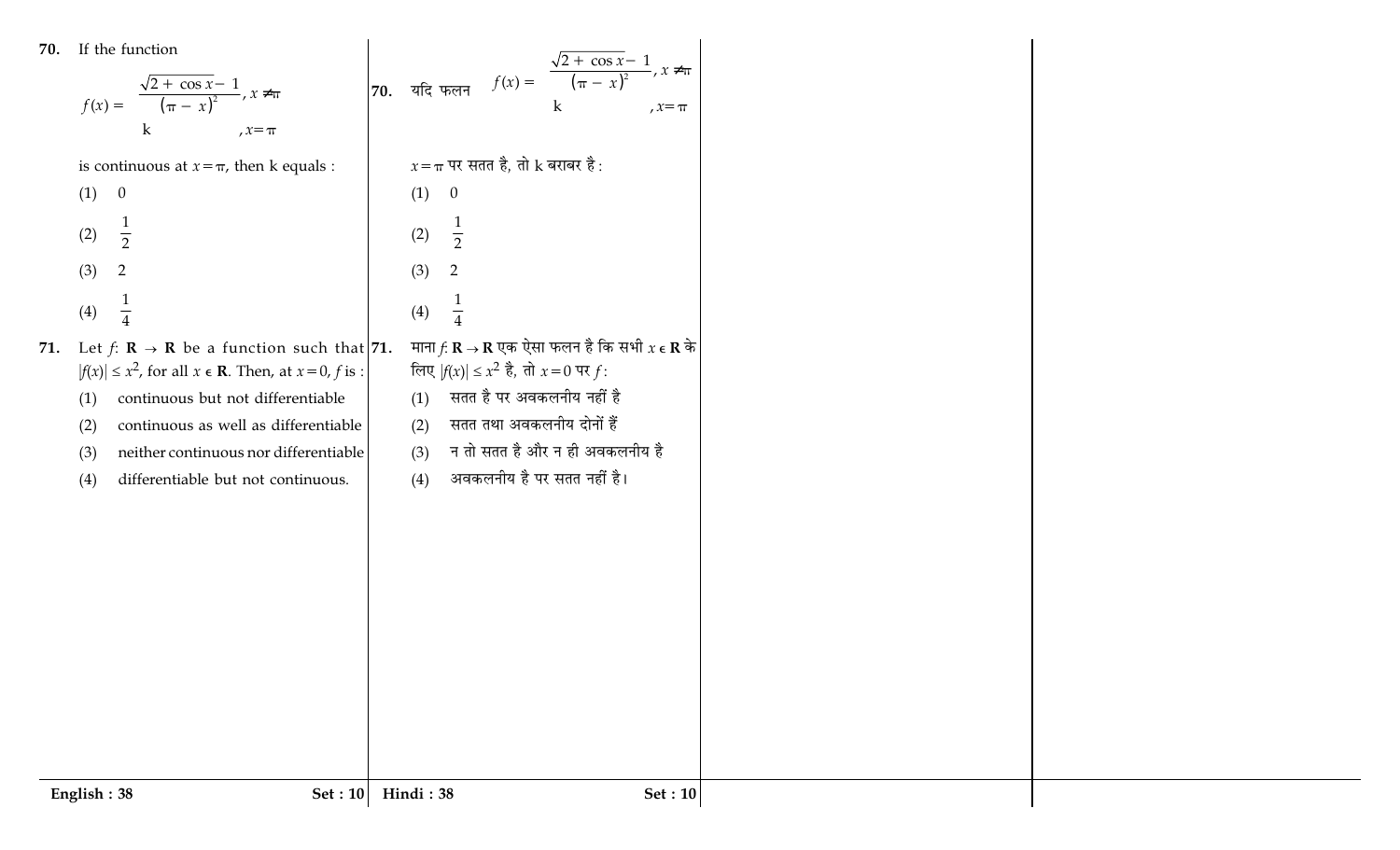|     | English: 39<br>Set: 10                                                                            | Hindi: 39<br><b>Set: 10</b>                                                                                                                                                    |  |
|-----|---------------------------------------------------------------------------------------------------|--------------------------------------------------------------------------------------------------------------------------------------------------------------------------------|--|
|     | (4)<br>$\overline{24}$                                                                            | (4)<br>$\overline{24}$                                                                                                                                                         |  |
|     | (3)<br>$\overline{36}$                                                                            | (3)<br>$\overline{36}$                                                                                                                                                         |  |
|     | (2) $\frac{1}{\alpha}$<br>9                                                                       | (2)<br>9                                                                                                                                                                       |  |
|     | $\frac{1}{6}$<br>(1)                                                                              | (1)                                                                                                                                                                            |  |
|     | the rate of increase of its radius<br>(in cm/sec), when the volume is $288\pi$ cc,<br>is:         | है :                                                                                                                                                                           |  |
|     | 73. If the volume of a spherical ball is $ 73$ .<br>increasing at the rate of $4\pi$ cc/sec, then | यदि एक गोलाकार गेंद का आयतन $4\pi$ घन सेमी/सै.<br>की दर से बढ़ रहा है, तो जब आयतन 288 $\scriptstyle\rm \pi$ घन सेमी<br>है, तो त्रिज्या जिस दर (सेमी/सै. में) से बढ़ रही है, वह |  |
|     | $(\sqrt{2}, \infty)$<br>(4)                                                                       | $(\sqrt{2}, \infty)$<br>(4)                                                                                                                                                    |  |
|     | (3) $\left[\frac{1}{\sqrt{2}}, \sqrt{2}\right]$                                                   | $\left[\frac{1}{\sqrt{2}},\sqrt{2}\right]$<br>(3)                                                                                                                              |  |
|     | (2) $\left[\frac{1}{2}, \frac{1}{\sqrt{2}}\right)$                                                | (2) $\left[\frac{1}{2}, \frac{1}{\sqrt{2}}\right)$                                                                                                                             |  |
|     |                                                                                                   |                                                                                                                                                                                |  |
|     | (1) $\left(0, \frac{1}{2}\right)$                                                                 | (1) $\left(0, \frac{1}{2}\right)$                                                                                                                                              |  |
|     | then $\frac{ c }{ b }$ lies in the interval :                                                     | तो $\frac{ c }{ b }$ जिस अंतराल में है, वह है :                                                                                                                                |  |
|     | $f(x) = x^2 + 2bx + 2c^2$ and<br>$g(x) = -x^2 - 2cx + b^2$ (x $\in \mathbb{R}$ ) ;                |                                                                                                                                                                                |  |
|     | that $min f(x) > max g(x)$ , where                                                                | <i>min</i> $f(x) > max g(x)$ , जहाँ $f(x) = x^2 + 2bx + 2c^2$<br>तथा $g(x) = -x^2 - 2cx + b^2$ ( $x \in \mathbb{R}$ ) हैं,                                                     |  |
| 72. | If non-zero real numbers b and c are such $ 72$ .                                                 | यदि शून्येतर वास्तविक संख्याएँ b तथा c ऐसी हैं कि                                                                                                                              |  |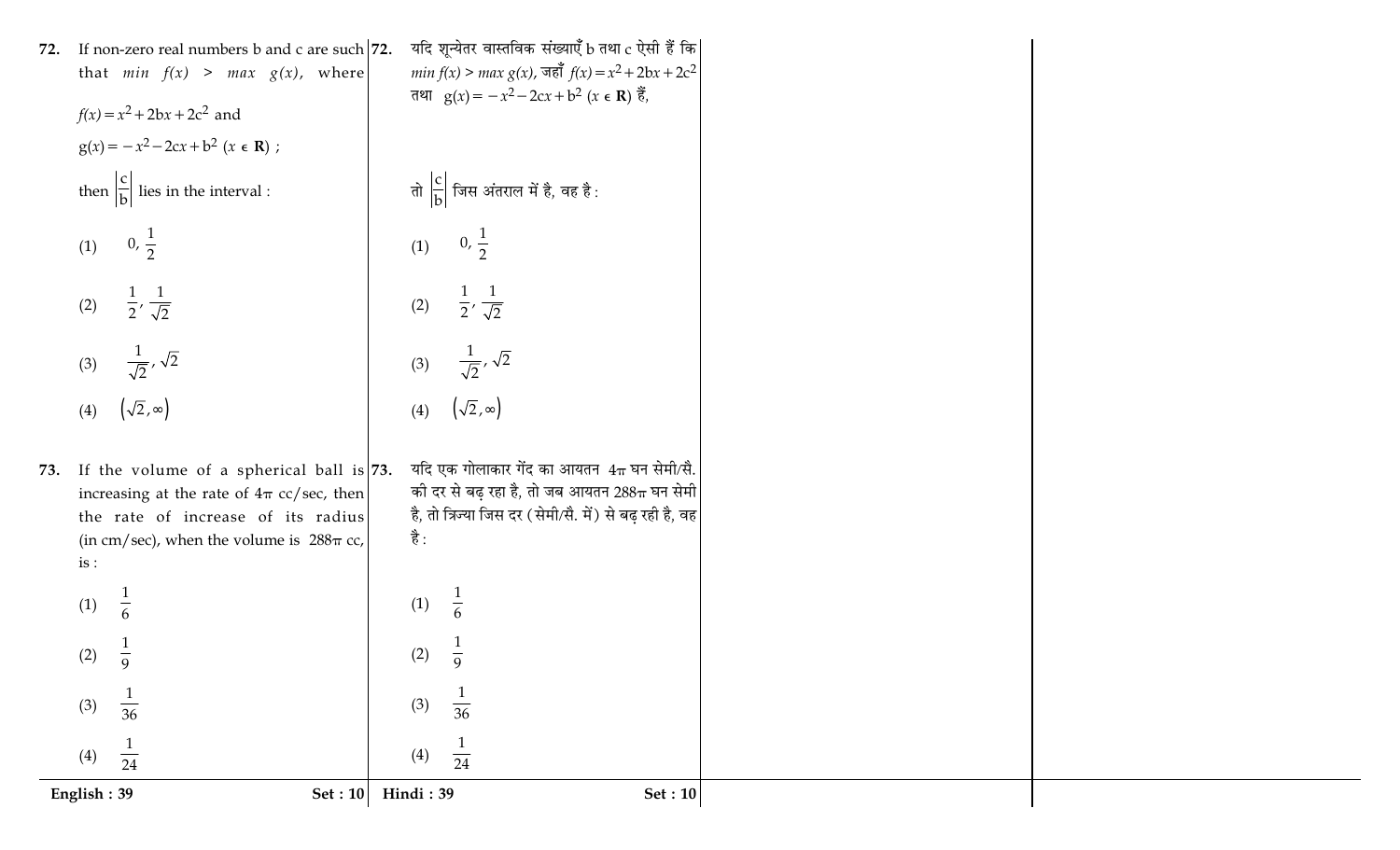**- 
 - 
 !** (  - \* " - ( ) 51 41 <sup>3</sup> <sup>2</sup> <sup>2</sup> <sup>d</sup> ( ) c 1 *m m m m x x <sup>x</sup> fx x x* ∫ - -- - '  ( ) 5 <sup>2</sup> <sup>2</sup> <sup>2</sup> <sup>1</sup> *m m m x mx x* - - ( ) 4 <sup>2</sup> <sup>2</sup> <sup>2</sup> <sup>1</sup> *m m m x mx x* - - ( ) ( ) 5 4 <sup>2</sup> <sup>2</sup> 2 1 *m m m m mx x x x* -- -  ( ) ( ) 5 4 <sup>2</sup> <sup>2</sup> <sup>2</sup> <sup>1</sup> *m m m m x x mx x* **!** !  / & , ( ) 51 41 <sup>3</sup> <sup>2</sup> <sup>2</sup> <sup>d</sup> ( ) c 1 *m m m m x x <sup>x</sup> fx x x* ∫ - -- -6  '  ( ) 5 <sup>2</sup> <sup>2</sup> <sup>2</sup> <sup>1</sup> *m m m x mx x* - - ( ) 4 <sup>2</sup> <sup>2</sup> <sup>2</sup> <sup>1</sup> *m m m x mx x* - - ( ) ( ) 5 4 <sup>2</sup> <sup>2</sup> 2 1 *m m m m mx x x x* -- -  ( ) ( ) 5 4 <sup>2</sup> <sup>2</sup> <sup>2</sup> <sup>1</sup> *m m m m x x mx x*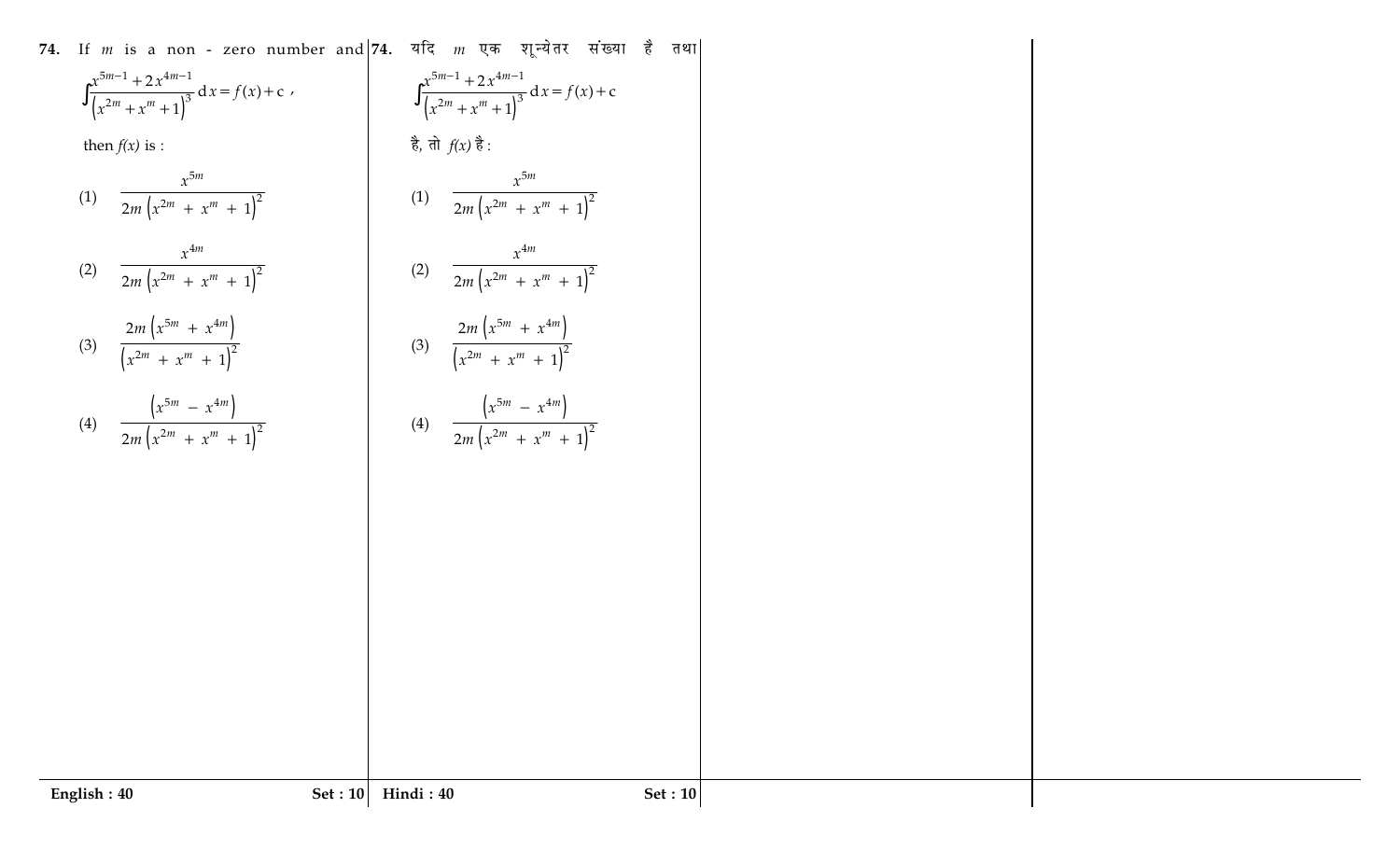| 75. Let function F be defined as 75. HIM $\pi \in F$ , $F(x) = \int_{1}^{x} \frac{e^{t}}{t} dt$ , $x > 0$ given<br>$F(x) = \int_{1}^{x} \frac{e^{t}}{t} dt$ , $x > 0$ then the value of<br>परिभाषित है, तो समाकल $\int_1^x\frac{\mathrm{e}^{\mathrm{t}}}{\mathrm{t}+\mathrm{e}^{-\mathrm{t}}}~\mathrm{d}\mathrm{t}$ , जहाँ<br>the integral $\int_{1}^{x} \frac{e^{t}}{t+a} dt$ , where $a > 0$ है, का मान है:<br>$a > 0$ , is :<br>$e^{a}[F(x) - F(1 + a)]$<br>$e^{a}[F(x) - F(1 + a)]$<br>(1)<br>(1)<br>$e^{-a}[F(x+a) - F(a)]$<br>(2) $e^{-a}[F(x+a) - F(a)]$<br>(2)<br>(3) $e^{a}[F(x+a)-F(1+a)]$<br>$e^{a}[F(x+a)-F(1+a)]$<br>(3)<br>$e^{-a}[F(x+a)-F(1+a)]$<br>$e^{-a}[F(x+a)-F(1+a)]$<br>(4)<br>(4)<br>The area of the region above the x-axis 76. $\frac{\pi}{9}$ $y = \tan x$ , $0 \le x \le \frac{\pi}{2}$ $\pi$ $\pi$ $\pi$ $x = \frac{\pi}{4}$<br>76.<br>bounded by the curve $y = \tan x$ , $0 \le x \le \frac{\pi}{2}$<br>पर खींची गई स्पर्श रेखा द्वारा घिरे क्षेत्र, जो $x$ अक्ष से<br>and the tangent to the curve at $x = \frac{\pi}{4}$ is :<br>ऊपर है, का क्षेत्रफल है:<br>(1) $\frac{1}{2} \left( \log 2 - \frac{1}{2} \right)$<br>(1) $\frac{1}{2} \left( \log 2 - \frac{1}{2} \right)$<br>(2) $\frac{1}{2} \left( \log 2 + \frac{1}{2} \right)$<br>(2) $\frac{1}{2} \left( \log 2 + \frac{1}{2} \right)$<br>(3) $\frac{1}{2}(1 - \log 2)$<br>(3) $\frac{1}{2}(1 - \log 2)$<br>$\frac{1}{2}(1 + \log 2)$<br>(4) $\frac{1}{2}(1 + \log 2)$<br>(4) | English: 41 | Set : $10$ | Hindi: 41<br><b>Set</b> : 10 |  |
|-----------------------------------------------------------------------------------------------------------------------------------------------------------------------------------------------------------------------------------------------------------------------------------------------------------------------------------------------------------------------------------------------------------------------------------------------------------------------------------------------------------------------------------------------------------------------------------------------------------------------------------------------------------------------------------------------------------------------------------------------------------------------------------------------------------------------------------------------------------------------------------------------------------------------------------------------------------------------------------------------------------------------------------------------------------------------------------------------------------------------------------------------------------------------------------------------------------------------------------------------------------------------------------------------------------------------------------------------------------------------------------------------------------------------------------------------------------------------|-------------|------------|------------------------------|--|
|                                                                                                                                                                                                                                                                                                                                                                                                                                                                                                                                                                                                                                                                                                                                                                                                                                                                                                                                                                                                                                                                                                                                                                                                                                                                                                                                                                                                                                                                       |             |            |                              |  |
|                                                                                                                                                                                                                                                                                                                                                                                                                                                                                                                                                                                                                                                                                                                                                                                                                                                                                                                                                                                                                                                                                                                                                                                                                                                                                                                                                                                                                                                                       |             |            |                              |  |
|                                                                                                                                                                                                                                                                                                                                                                                                                                                                                                                                                                                                                                                                                                                                                                                                                                                                                                                                                                                                                                                                                                                                                                                                                                                                                                                                                                                                                                                                       |             |            |                              |  |
|                                                                                                                                                                                                                                                                                                                                                                                                                                                                                                                                                                                                                                                                                                                                                                                                                                                                                                                                                                                                                                                                                                                                                                                                                                                                                                                                                                                                                                                                       |             |            |                              |  |
|                                                                                                                                                                                                                                                                                                                                                                                                                                                                                                                                                                                                                                                                                                                                                                                                                                                                                                                                                                                                                                                                                                                                                                                                                                                                                                                                                                                                                                                                       |             |            |                              |  |
|                                                                                                                                                                                                                                                                                                                                                                                                                                                                                                                                                                                                                                                                                                                                                                                                                                                                                                                                                                                                                                                                                                                                                                                                                                                                                                                                                                                                                                                                       |             |            |                              |  |
|                                                                                                                                                                                                                                                                                                                                                                                                                                                                                                                                                                                                                                                                                                                                                                                                                                                                                                                                                                                                                                                                                                                                                                                                                                                                                                                                                                                                                                                                       |             |            |                              |  |
|                                                                                                                                                                                                                                                                                                                                                                                                                                                                                                                                                                                                                                                                                                                                                                                                                                                                                                                                                                                                                                                                                                                                                                                                                                                                                                                                                                                                                                                                       |             |            |                              |  |
|                                                                                                                                                                                                                                                                                                                                                                                                                                                                                                                                                                                                                                                                                                                                                                                                                                                                                                                                                                                                                                                                                                                                                                                                                                                                                                                                                                                                                                                                       |             |            |                              |  |
|                                                                                                                                                                                                                                                                                                                                                                                                                                                                                                                                                                                                                                                                                                                                                                                                                                                                                                                                                                                                                                                                                                                                                                                                                                                                                                                                                                                                                                                                       |             |            |                              |  |
|                                                                                                                                                                                                                                                                                                                                                                                                                                                                                                                                                                                                                                                                                                                                                                                                                                                                                                                                                                                                                                                                                                                                                                                                                                                                                                                                                                                                                                                                       |             |            |                              |  |
|                                                                                                                                                                                                                                                                                                                                                                                                                                                                                                                                                                                                                                                                                                                                                                                                                                                                                                                                                                                                                                                                                                                                                                                                                                                                                                                                                                                                                                                                       |             |            |                              |  |
|                                                                                                                                                                                                                                                                                                                                                                                                                                                                                                                                                                                                                                                                                                                                                                                                                                                                                                                                                                                                                                                                                                                                                                                                                                                                                                                                                                                                                                                                       |             |            |                              |  |
|                                                                                                                                                                                                                                                                                                                                                                                                                                                                                                                                                                                                                                                                                                                                                                                                                                                                                                                                                                                                                                                                                                                                                                                                                                                                                                                                                                                                                                                                       |             |            |                              |  |
|                                                                                                                                                                                                                                                                                                                                                                                                                                                                                                                                                                                                                                                                                                                                                                                                                                                                                                                                                                                                                                                                                                                                                                                                                                                                                                                                                                                                                                                                       |             |            |                              |  |
|                                                                                                                                                                                                                                                                                                                                                                                                                                                                                                                                                                                                                                                                                                                                                                                                                                                                                                                                                                                                                                                                                                                                                                                                                                                                                                                                                                                                                                                                       |             |            |                              |  |
|                                                                                                                                                                                                                                                                                                                                                                                                                                                                                                                                                                                                                                                                                                                                                                                                                                                                                                                                                                                                                                                                                                                                                                                                                                                                                                                                                                                                                                                                       |             |            |                              |  |
|                                                                                                                                                                                                                                                                                                                                                                                                                                                                                                                                                                                                                                                                                                                                                                                                                                                                                                                                                                                                                                                                                                                                                                                                                                                                                                                                                                                                                                                                       |             |            |                              |  |
|                                                                                                                                                                                                                                                                                                                                                                                                                                                                                                                                                                                                                                                                                                                                                                                                                                                                                                                                                                                                                                                                                                                                                                                                                                                                                                                                                                                                                                                                       |             |            |                              |  |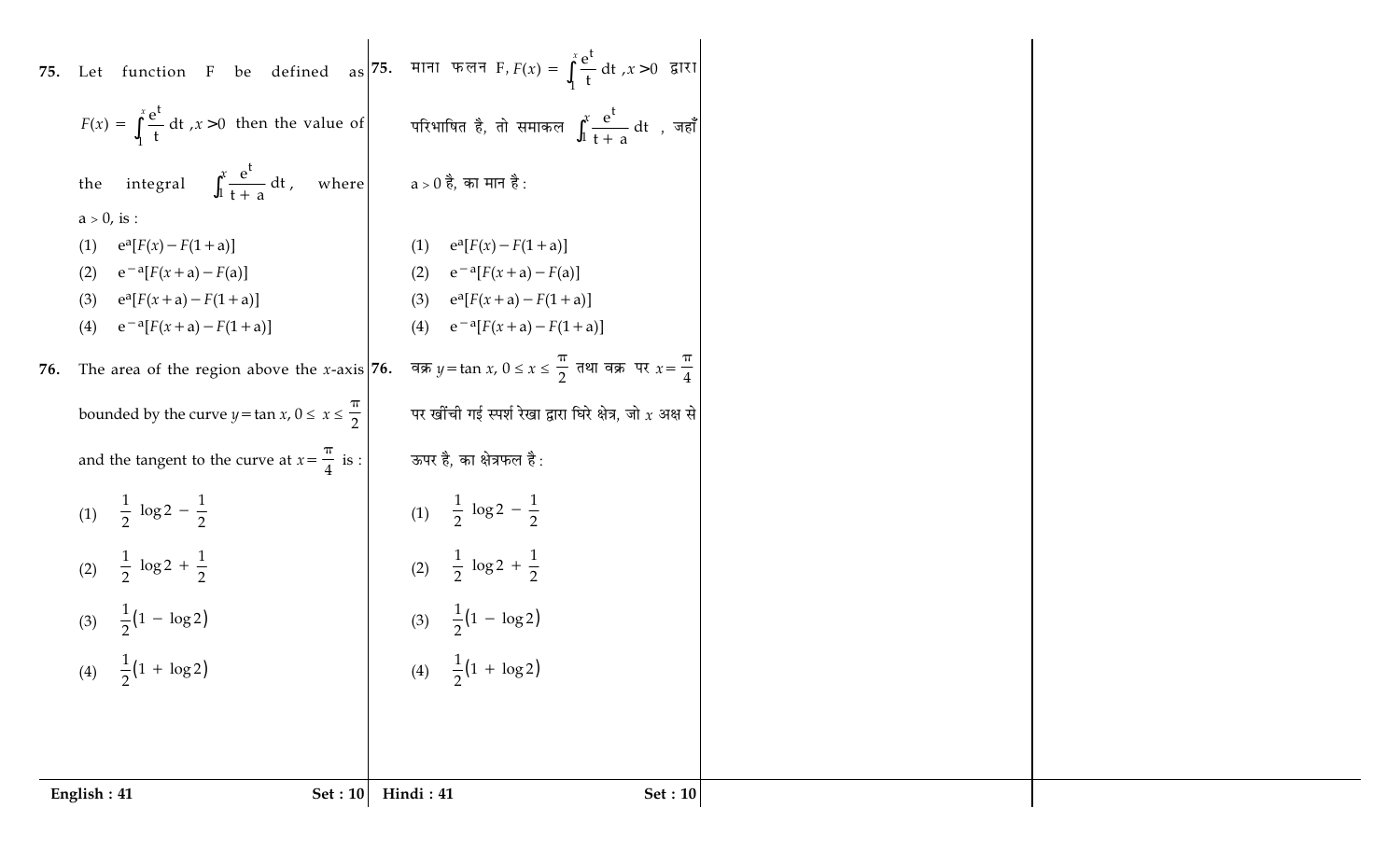| $y(\pi)$ is equal to :<br>(1)<br>$\overline{1}$<br>(2)<br>$-1$<br>(3)<br>$-5$<br>$\overline{5}$<br>(4)<br>78. | 77. If $\frac{dy}{dx} + y$ tan $x = \sin 2x$ and $y(0) = 1$ , then $77$ . $\frac{dy}{dx} + y$ tan $x = \sin 2x$ $\frac{dy}{dx}(0) = 1$ $\frac{3}{6}$ $\frac{1}{10}$<br>The circumcentre of a triangle lies at the $78$ .                                                      | (1)<br>(2)<br>(3)<br>(4) | $y(\pi)$ बराबर है :<br>$\mathbf{1}$<br>$-1$<br>$-5$<br>$\sqrt{5}$<br>एक त्रिभुज का परिकेंद्र मूल बिन्दु पर है तथा उसका                                                                                                                                                                 |
|---------------------------------------------------------------------------------------------------------------|-------------------------------------------------------------------------------------------------------------------------------------------------------------------------------------------------------------------------------------------------------------------------------|--------------------------|----------------------------------------------------------------------------------------------------------------------------------------------------------------------------------------------------------------------------------------------------------------------------------------|
| lies on the line :<br>(1)<br>(2)<br>(3)<br>(4)                                                                | origin and its centroid is the mid point of<br>the line segment joining the points<br>$(a^{2}+1, a^{2}+1)$ and $(2a, -2a)$ , $a \ne 0$ . Then<br>for any a, the orthocentre of this triangle<br>$y-2ax=0$<br>$y - (a^2 + 1)x = 0$<br>$y + x = 0$<br>$(a-1)^2x - (a+1)^2y = 0$ | (1)<br>(2)<br>(3)        | केन्द्रक, बिन्दुओं ( $a^2+1$ , $a^2+1$ ) तथा (2a, -2a),<br>$a \neq 0$ को मिलाने वाले रेखाखंड का मध्य बिंदु है, तो<br>किसी a के लिए इस त्रिभुज का लंब केन्द्र जिस रेखा<br>पर स्थित है, वह है :<br>$y - 2ax = 0$<br>$y - (a^2 + 1)x = 0$<br>$y + x = 0$<br>(4) $(a-1)^2x - (a+1)^2y = 0$ |
|                                                                                                               |                                                                                                                                                                                                                                                                               |                          |                                                                                                                                                                                                                                                                                        |
| English: 42                                                                                                   | Set: 10                                                                                                                                                                                                                                                                       | Hindi: 42                | Set: 10                                                                                                                                                                                                                                                                                |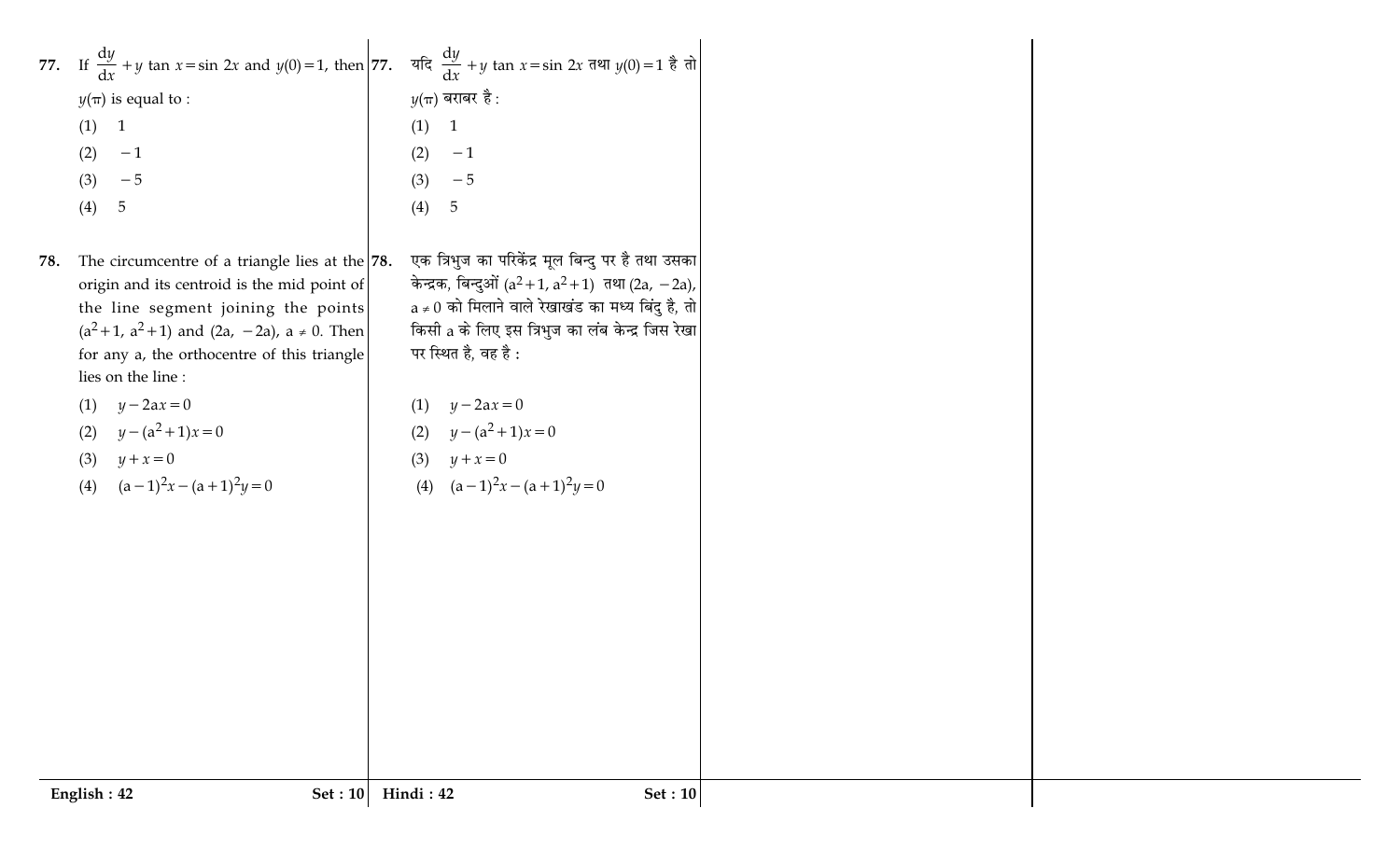|     | 79. If a line L is perpendicular to the line $ 79$ .                      | यदि एक रेखा L, रेखा $5x - y = 1$ पर लंबवत है तथा             |  |
|-----|---------------------------------------------------------------------------|--------------------------------------------------------------|--|
|     | $5x - y = 1$ , and the area of the triangle                               | रेखा L तथा निर्देशांक अक्षों द्वारा बनी त्रिभुज का क्षेत्रफल |  |
|     | formed by the line L and the coordinate                                   | 5 है, तो रेखा L की रेखा $x + 5y = 0$ से दूरी है:             |  |
|     | axes is 5, then the distance of line L from                               |                                                              |  |
|     | the line $x+5y=0$ is :                                                    |                                                              |  |
|     | $rac{7}{\sqrt{5}}$<br>(1)                                                 | $rac{7}{\sqrt{5}}$<br>(1)                                    |  |
|     | $rac{5}{\sqrt{13}}$<br>(2)                                                | $rac{5}{\sqrt{13}}$<br>(2)                                   |  |
|     | $rac{7}{\sqrt{13}}$<br>(3)                                                | 7<br>(3)<br>$\overline{\sqrt{13}}$                           |  |
|     | $rac{5}{\sqrt{7}}$<br>(4)                                                 | $rac{5}{\sqrt{7}}$<br>(4)                                    |  |
| 80. | The equation of the circle described on the $ 80.$                        | वृत्त $x^2 + y^2 = 16$ की एक जीवा $3x + y + 5 = 0$           |  |
|     | chord $3x + y + 5 = 0$ of the circle<br>$x^2 + y^2 = 16$ as diameter is : | को व्यास मानकर खींचे गए वृत्त का समीकरण है :                 |  |
|     | $x^2 + y^2 + 3x + y - 11 = 0$<br>(1)                                      | $x^2 + y^2 + 3x + y - 11 = 0$<br>(1)                         |  |
|     | (2) $x^2 + y^2 + 3x + y + 1 = 0$                                          | $x^2 + y^2 + 3x + y + 1 = 0$<br>(2)                          |  |
|     | (3) $x^2 + y^2 + 3x + y - 2 = 0$                                          | (3) $x^2 + y^2 + 3x + y - 2 = 0$                             |  |
|     | (4) $x^2 + y^2 + 3x + y - 22 = 0$                                         | (4) $x^2 + y^2 + 3x + y - 22 = 0$                            |  |
|     |                                                                           |                                                              |  |
|     |                                                                           |                                                              |  |
|     |                                                                           |                                                              |  |
|     |                                                                           |                                                              |  |
|     |                                                                           |                                                              |  |
|     |                                                                           |                                                              |  |
|     |                                                                           |                                                              |  |
|     | English: 43<br>Set : $10$                                                 | Hindi: 43<br><b>Set: 10</b>                                  |  |
|     |                                                                           |                                                              |  |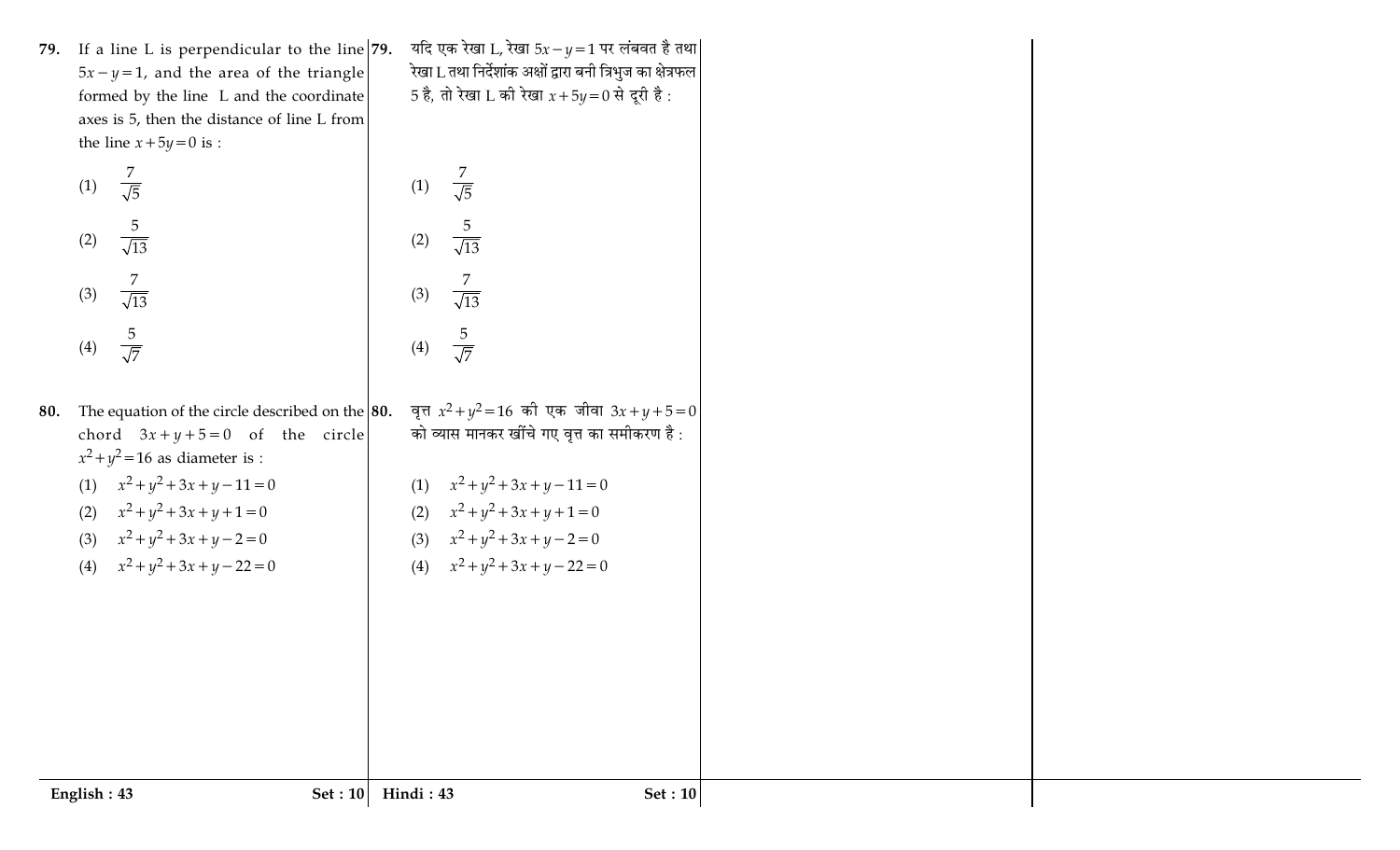| 81. | A chord is drawn through the focus of the $ 81$ .                 | परवलय $y^2 = 6x$ की नाभि से होकर जाती एक जीवा                     |
|-----|-------------------------------------------------------------------|-------------------------------------------------------------------|
|     | parabola $y^2 = 6x$ such that its distance from                   | खींची गई है जिसकी परवलय के शीर्ष से दूरी $\frac{\sqrt{5}}{2}$ है, |
|     | the vertex of this parabola is $\frac{\sqrt{5}}{2}$ , then its    | तो इसकी ढाल हो सकती है:                                           |
|     | slope can be:                                                     |                                                                   |
|     | $\frac{\sqrt{5}}{2}$<br>(1)                                       | $\frac{\sqrt{5}}{2}$<br>(1)                                       |
|     | $\frac{\sqrt{3}}{2}$<br>(2)                                       | $\frac{\sqrt{3}}{2}$<br>(2)                                       |
|     | $rac{2}{\sqrt{5}}$<br>(3)                                         | $rac{2}{\sqrt{5}}$<br>(3)                                         |
|     | $rac{2}{\sqrt{3}}$<br>(4)                                         | $\frac{2}{\sqrt{3}}$<br>(4)                                       |
| 82. | The tangent at an extremity (in the first $ 82$ .                 | अतिपरवलय $\frac{x^2}{4} - \frac{y^2}{5} = 1$ के नाभिलंब के एक     |
|     | quadrant) of latus rectum of the hyperbola                        | सिरे (जो प्रथम चतुर्थांश में है) पर खींची गई स्पर्श               |
|     | $\frac{x^2}{4} - \frac{y^2}{5} = 1$ , meets x - axis and y - axis | रेखा $x$ -अक्ष तथा $y$ -अक्ष को क्रमश बिन्दुओं A तथा B            |
|     | at A and B respectively. Then                                     | पर मिलती हैं, तो $(OA)^2 - (OB)^2$ , जहाँ $O$ मूल बिंदु           |
|     | $(OA)^2 - (OB)^2$ , where O is the origin,<br>equals :            | है, बराबर है :                                                    |
|     | (1)                                                               | (1)                                                               |
|     |                                                                   | $\frac{16}{9}$<br>(2)                                             |
|     | (2) $\frac{16}{9}$                                                | (3)<br>$\overline{4}$                                             |
|     | (3)<br>$\overline{4}$                                             |                                                                   |
|     | $rac{4}{3}$<br>(4)                                                | $rac{4}{3}$<br>$\left(4\right)$                                   |
|     |                                                                   |                                                                   |
|     | English: 44<br>Set: 10                                            | Hindi: 44<br>Set: 10                                              |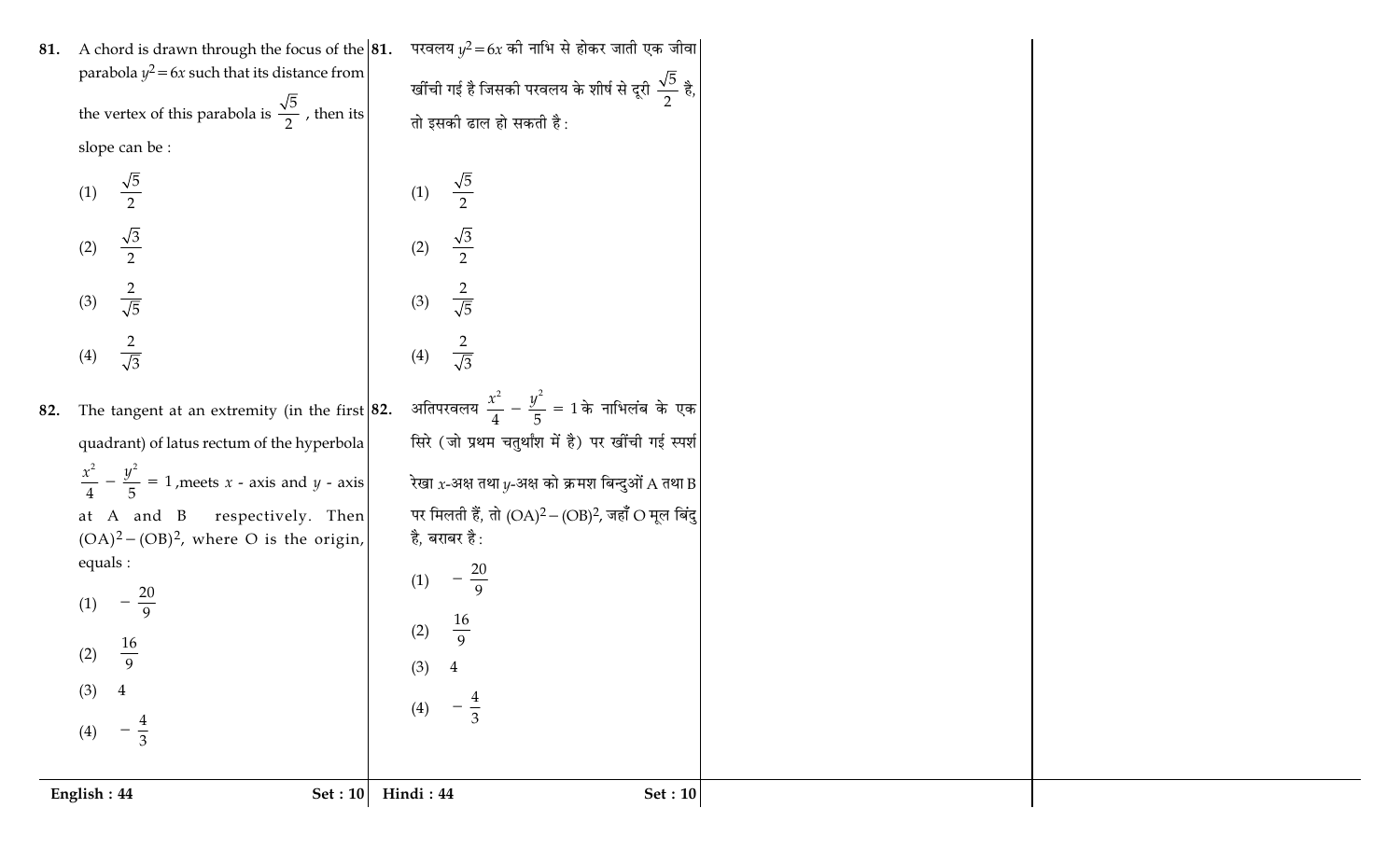| 83. Equation of the line of the shortest distance 83. रेखाओं $\frac{x}{1} = \frac{y}{-1} = \frac{z}{1}$ | तथा                                                                                                                                 |  |
|---------------------------------------------------------------------------------------------------------|-------------------------------------------------------------------------------------------------------------------------------------|--|
|                                                                                                         | between the lines $\frac{x}{1} = \frac{y}{-1} = \frac{z}{1}$ and $\frac{x-1}{0} = \frac{y+1}{-2} = \frac{z}{1}$ के बीच न्यूनतम दूरी |  |
| $\frac{x-1}{0} = \frac{y+1}{-2} = \frac{z}{1}$ is :                                                     | वाली रेखा का समीकरण है:                                                                                                             |  |
| (1) $\frac{x}{1} = \frac{y}{-1} = \frac{z}{-2}$                                                         | (1) $\frac{x}{1} = \frac{y}{-1} = \frac{z}{-2}$                                                                                     |  |
| (2) $\frac{x-1}{1} = \frac{y+1}{-1} = \frac{z}{-2}$                                                     | (2) $\frac{x-1}{1} = \frac{y+1}{-1} = \frac{z}{-2}$                                                                                 |  |
| (3) $\frac{x-1}{1} = \frac{y+1}{-1} = \frac{z}{1}$                                                      | (3) $\frac{x-1}{1} = \frac{y+1}{-1} = \frac{z}{1}$                                                                                  |  |
| (4) $\frac{x}{-2} = \frac{y}{1} = \frac{z}{2}$                                                          | (4) $\frac{x}{-2} = \frac{y}{1} = \frac{z}{2}$                                                                                      |  |
| 84. If the angle between the line $ 84$ .                                                               | यदि रेखा 2 $(x+1) = y = z + 4$ तथा समतल                                                                                             |  |
| $2(x+1)=y=z+4$ and the plane                                                                            | $2x-y+\sqrt{\lambda} z+4=0$ के बीच का कोण $\frac{\pi}{6}$ है, तो                                                                    |  |
| $2x-y+\sqrt{\lambda} z+4=0$ is $\frac{\pi}{6}$ , then the value                                         | λ का मान है :                                                                                                                       |  |
| of $\lambda$ is :                                                                                       |                                                                                                                                     |  |
| (1) $\frac{135}{7}$                                                                                     | (1) $\frac{135}{7}$                                                                                                                 |  |
| $\frac{45}{11}$<br>(2)                                                                                  | (2) $\frac{45}{11}$                                                                                                                 |  |
| (3) $\frac{45}{7}$                                                                                      | (3) $\frac{45}{7}$                                                                                                                  |  |
| $\frac{135}{11}$<br>(4)                                                                                 | $\frac{135}{11}$<br>(4)                                                                                                             |  |
|                                                                                                         |                                                                                                                                     |  |
| Set : $10$<br>English: 45                                                                               | Hindi: 45<br><b>Set: 10</b>                                                                                                         |  |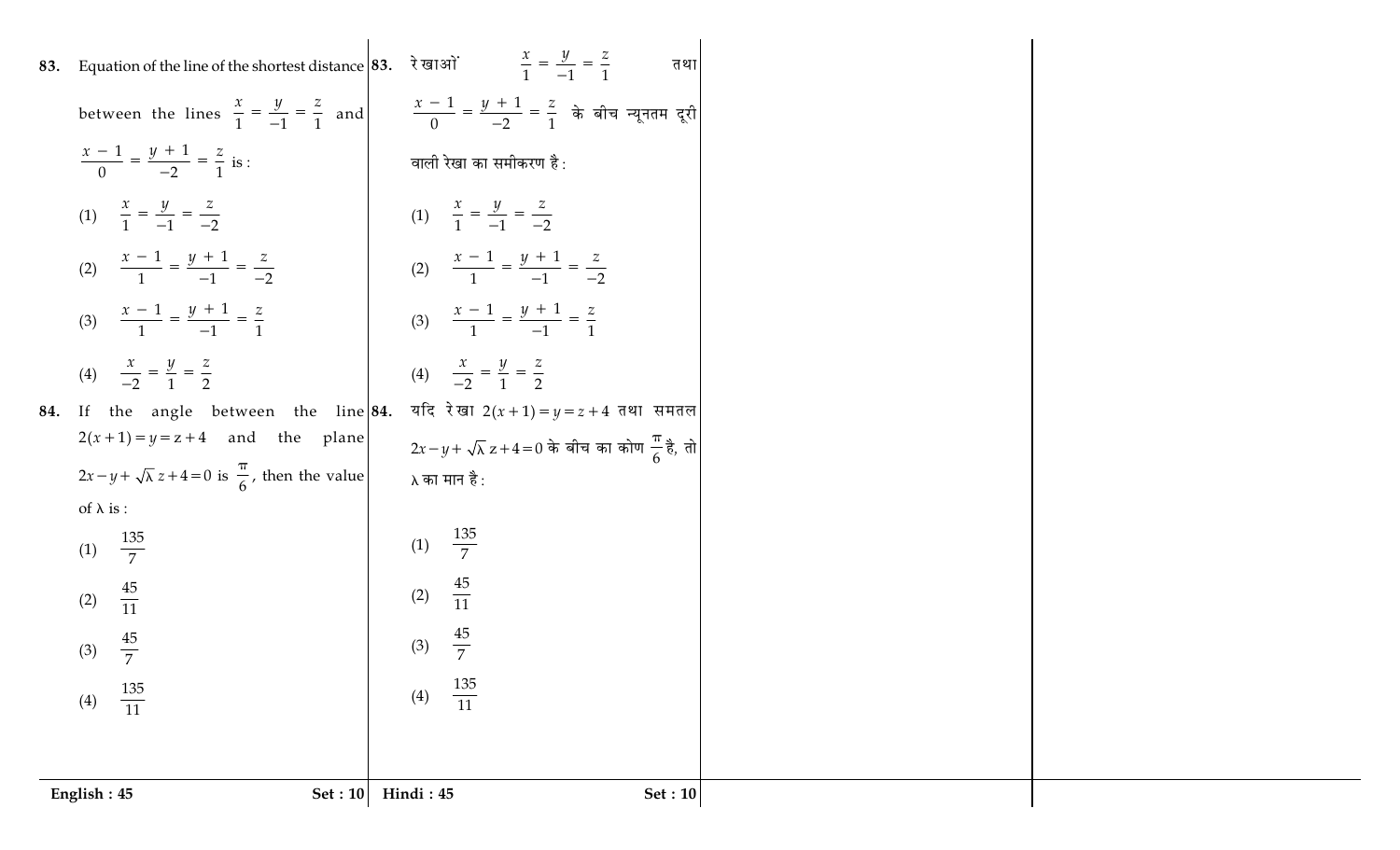|             | 85. If $\vec{x} = 3\hat{i} - 6\hat{j} - \hat{k}$ , $\vec{y} = \hat{i} + 4\hat{j} - 3\hat{k}$ 85. $\vec{x} = 3\hat{i} - 6\hat{j} - \hat{k}$ , $\vec{y} = \hat{i} + 4\hat{j} - 3\hat{k}$<br>and $\vec{z} = 3\hat{i} - 4\hat{j} - 12\hat{k}$ , then the $\vec{x} = 3\hat{i} - 4\hat{j} - 12\hat{k}$ $\vec{\xi}$ $\vec{\eta} = \vec{x} \times \vec{y}$ |           |                                         |                |
|-------------|----------------------------------------------------------------------------------------------------------------------------------------------------------------------------------------------------------------------------------------------------------------------------------------------------------------------------------------------------|-----------|-----------------------------------------|----------------|
|             |                                                                                                                                                                                                                                                                                                                                                    |           |                                         |                |
|             | magnitude of the projection of $\vec{x} \times \vec{y}$ on $\vec{z}$                                                                                                                                                                                                                                                                               |           | प्रक्षेप का परिमाण है:                  |                |
| is:         |                                                                                                                                                                                                                                                                                                                                                    |           |                                         |                |
| (1)         | 12                                                                                                                                                                                                                                                                                                                                                 | (1)       | 12                                      |                |
| (2)         | 15                                                                                                                                                                                                                                                                                                                                                 | (2)       | 15                                      |                |
| (3)         | 14                                                                                                                                                                                                                                                                                                                                                 | (3)       | 14                                      |                |
| (4)         | 13                                                                                                                                                                                                                                                                                                                                                 | (4)       | 13                                      |                |
|             |                                                                                                                                                                                                                                                                                                                                                    |           |                                         |                |
|             | 86. Let A and E be any two events with $ 86$ .                                                                                                                                                                                                                                                                                                     |           | माना A तथा E कोई दो ऐसी घटनाएँ है जिनकी |                |
|             | positive probabilities :                                                                                                                                                                                                                                                                                                                           |           | प्रायिकताएँ धनात्मक हैं :               |                |
|             | <b>Statement - 1</b> : $P(E/A) \ge P(A/E)P(E)$                                                                                                                                                                                                                                                                                                     |           | कथन-1 : $P(E/A) \ge P(A/E)P(E)$         |                |
|             | <b>Statement - 2</b> : $P(A/E) \ge P(A \cap E)$ .                                                                                                                                                                                                                                                                                                  |           | कथन-2 : $P(A/E) \ge P(A \cap E)$ .      |                |
| (1)         | Both the statements are true                                                                                                                                                                                                                                                                                                                       | (1)       | दोनों कथन सत्य हैं                      |                |
| (2)         | Both the statements are false                                                                                                                                                                                                                                                                                                                      | (2)       | दोनों कथन असत्य हैं                     |                |
| (3)         | Statement - 1 is true, Statement - 2 is                                                                                                                                                                                                                                                                                                            | (3)       | कथन-1 सत्य है, कथन-2 असत्य है           |                |
|             | false                                                                                                                                                                                                                                                                                                                                              |           |                                         |                |
| (4)         | Statement - 1 is false, Statement - 2                                                                                                                                                                                                                                                                                                              | (4)       | कथन-1 असत्य है, कथन-2 सत्य है।          |                |
|             | is true.                                                                                                                                                                                                                                                                                                                                           |           |                                         |                |
|             |                                                                                                                                                                                                                                                                                                                                                    |           |                                         |                |
|             |                                                                                                                                                                                                                                                                                                                                                    |           |                                         |                |
|             |                                                                                                                                                                                                                                                                                                                                                    |           |                                         |                |
|             |                                                                                                                                                                                                                                                                                                                                                    |           |                                         |                |
|             |                                                                                                                                                                                                                                                                                                                                                    |           |                                         |                |
|             |                                                                                                                                                                                                                                                                                                                                                    |           |                                         |                |
|             |                                                                                                                                                                                                                                                                                                                                                    |           |                                         |                |
|             |                                                                                                                                                                                                                                                                                                                                                    |           |                                         |                |
| English: 46 | <b>Set: 10</b>                                                                                                                                                                                                                                                                                                                                     | Hindi: 46 |                                         | <b>Set: 10</b> |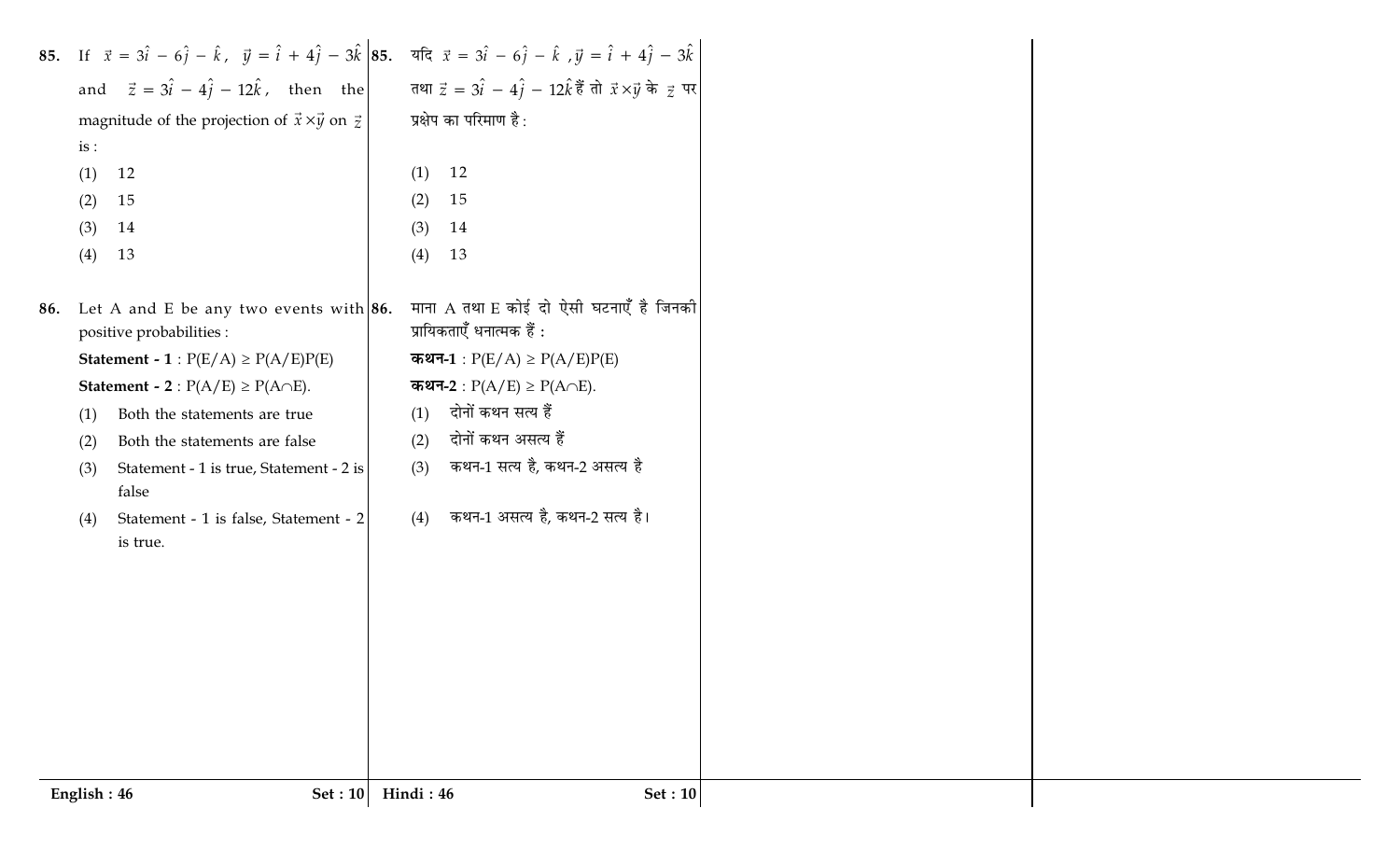| $\sigma^2$ . |            | 87. Let $\bar{x}$ , M and $\sigma^2$ be respectively the mean, 87.<br>mode and variance of n observations<br>$x_1$ , $x_2$ , , $x_n$ and $d_i = -x_i - a$ , $i = 1, 2, , n$ ,<br>where a is any number.<br><b>Statement I</b> : Variance of $d_1$ , $d_2$ , , $d_n$ is |            | माना n प्रेक्षणों $x_1, x_2, , x_n$ के माध्य बहुलक तथा<br>प्रसरण क्रमश: $\bar{x}$ , M तथा $\sigma^2$ तथा $d_i = -x_i - a$ ,<br>$i = 1, 2, , n$ हैं, जहाँ a कोई संख्या हैं।<br><b>कथन I</b> : d <sub>1</sub> , d <sub>2</sub> , , d <sub>n</sub> का प्रसरण $\sigma^2$ हैं |
|--------------|------------|------------------------------------------------------------------------------------------------------------------------------------------------------------------------------------------------------------------------------------------------------------------------|------------|--------------------------------------------------------------------------------------------------------------------------------------------------------------------------------------------------------------------------------------------------------------------------|
| (1)          |            | Statement II : Mean and mode of<br>$d_1$ , $d_2$ , , $d_n$ are $-\bar{x}$ - a and $-M-a$ ,<br>respectively<br>Statement I and Statement II are                                                                                                                         | (1)        | <b>कथन II</b> : $d_1$ , $d_2$ , , $d_n$ के माध्य तथा बहुलक<br>क्रमाश: $-\bar{x}$ – a तथा – M – a है<br>कथन I तथा कथन II दोनों असत्य हैं।                                                                                                                                 |
|              | (2)<br>(3) | both false<br>Statement I and Statement II are<br>both true<br>Statement I is true and Statement II                                                                                                                                                                    | (2)<br>(3) | कथन I तथा कथन II दोनों सत्य हैं।<br>कथन I सत्य है तथा कथन II असत्य है।                                                                                                                                                                                                   |
| (4)          |            | is false<br>Statement I is false and Statement II<br>is true                                                                                                                                                                                                           | (4)        | कथन I असत्य है तथा कथन II सत्य है।                                                                                                                                                                                                                                       |
| 88.          | (1)<br>(2) | The function $f(x) =  \sin 4x  +  \cos 2x $ , is a 88.<br>periodic function with period :<br>$2\pi$<br>$\boldsymbol{\pi}$                                                                                                                                              | (1)<br>(2) | फलन $f(x) =  \sin 4x  +  \cos 2x $ एक आवर्ति<br>फलन है जिसका आवर्त काल है :<br>$2\pi$<br>$\pi$                                                                                                                                                                           |
|              | (3)<br>(4) | $\pi$<br>$\overline{2}$<br>$\frac{\pi}{4}$                                                                                                                                                                                                                             | (3)<br>(4) | $\pi$<br>$\overline{2}$<br>$\pi$<br>$\overline{4}$                                                                                                                                                                                                                       |
| English: 47  |            | Set: 10                                                                                                                                                                                                                                                                | Hindi: 47  | Set: 10                                                                                                                                                                                                                                                                  |